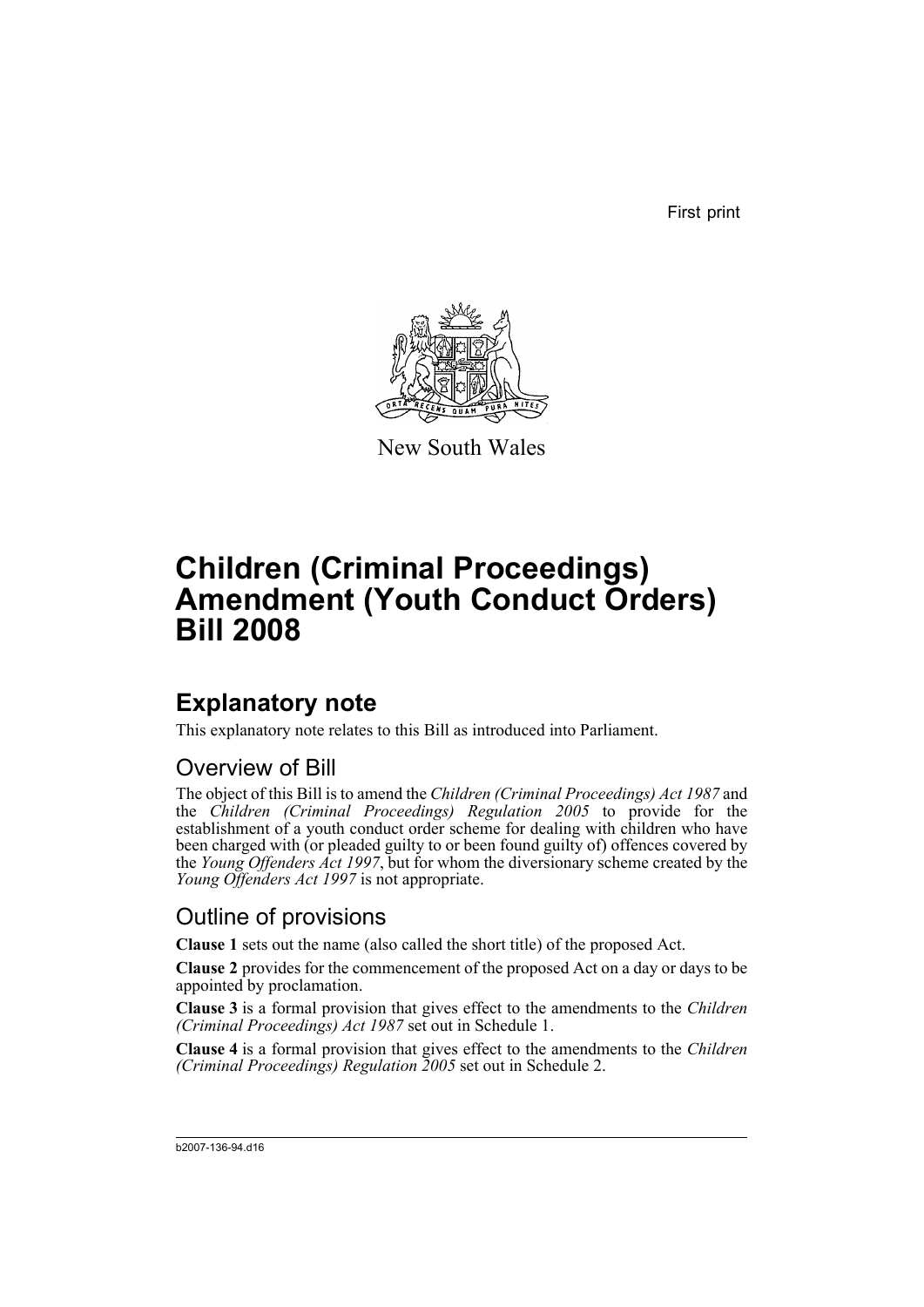Explanatory note

**Clause 5** provides for the repeal of the proposed Act after all the amendments made by the proposed Act have commenced. Once the amendments have commenced, the proposed Act will be spent and section 30 of the *Interpretation Act 1987* provides that the repeal of an amending Act does not affect the amendments made by that Act.

# **Schedule 1 Amendment of Children (Criminal Proceedings) Act 1987**

#### **Establishment of the youth conduct order scheme**

**Schedule 1 [1]** inserts a Part 4A in the *Children (Criminal Proceedings) Act 1987* (the *Principal Act*) to establish the youth conduct order scheme (*the scheme*). The new Part contains the following provisions:

#### **Division 1 Interpretation**

The proposed Division includes the following provisions relating to the interpretation of the new Part:

- (a) a provision setting out the objects of the new Part (proposed section 48A),
- (b) provisions defining terms and expressions used in the new Part (proposed sections 48B-48D).

Proposed section 48B, among other things, defines the term *ASB pilot project* to mean the multi-agency intervention strategy known as the Anti-Social Behaviour Pilot Project that was established by the Government in September 2006. This pilot project is intended to continue to operate when the scheme commences operation.

The scheme operates in relation to relevant offences committed, or alleged to have been committed, by children. Proposed section 48D defines the term *relevant offence* to cover the same kinds of offences by children as are covered by the *Young Offenders Act 1997*.

Proposed section 48E enables the Governor to make regulations concerning eligibility criteria for participation in the scheme. The proposed section also enables the regulations to provide for the continued participation in the scheme of persons who committed relevant offences while they were children, but who have now become adults who are less than 21 years old.

# **Division 2 Overview of scheme**

The proposed Division contains a summary of the operation of the scheme. The scheme will operate as follows:

## (a) **Child commits, or is alleged to have committed, a relevant offence**

A child is charged with (or has pleaded guilty to or been found guilty of) a relevant offence.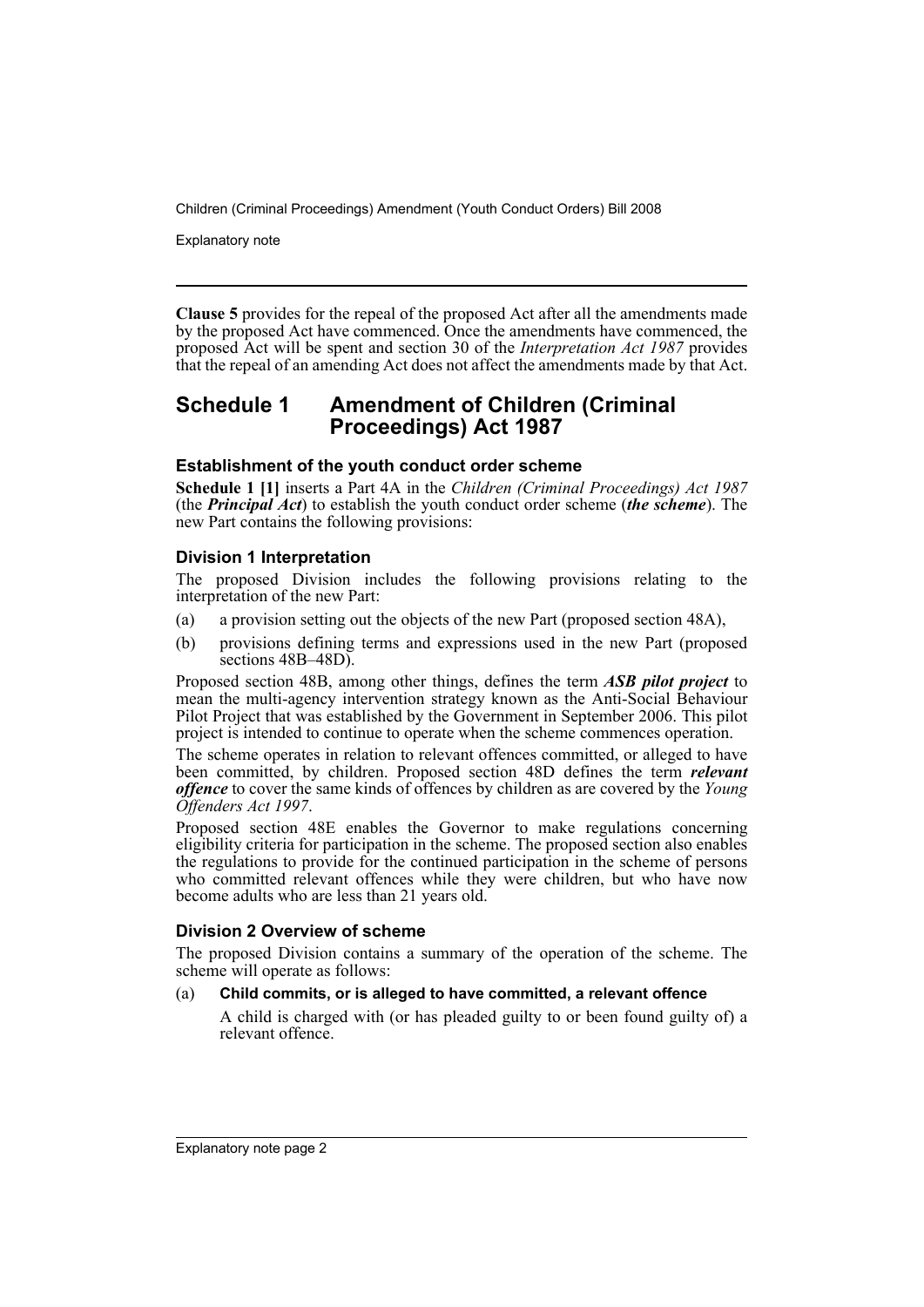Explanatory note

#### (b) **Referral of child for suitability assessment**

The Children's Court may make a suitability assessment order under proposed section 48G in relation to such a child if satisfied of certain matters, including that it would not be appropriate for the child to be dealt with instead under the *Young Offenders Act 1997*. The consent of the child will be required if the child has not yet pleaded guilty to or been found guilty of the relevant offence.

The order operates to adjourn the criminal proceedings so that a suitability assessment can be carried out in relation to the child in accordance with the regulations.

#### (c) **Children's Court makes youth conduct order**

The Children's Court may make an interim youth conduct order or a final youth conduct order in respect of the child under proposed section 48L if satisfied of certain matters, including that the child has been assessed as being suitable for participation in the scheme following a suitability assessment.

An *interim youth conduct order* requires the child to participate in the preparation of a final conduct plan to be approved by the Children's Court when it makes a final youth conduct order. Such an order may have effect for a period not exceeding 2 months. While the order is in effect, the child will be required to comply with an interim conduct plan prepared in accordance with the regulations.

A *final youth conduct order*, on the other hand, requires the child to comply with the final conduct plan that the child has participated in preparing. Such an order may have effect for a period not exceeding 12 months.

A *conduct plan* is a plan that provides for the kinds of conduct that a child must, or must not, engage in while a youth conduct order is in effect with respect to the child.

While a youth conduct order (whether interim or final) is in effect, the Children's Court will not be required to make a finding as to a child's guilt (if there has not yet been a finding or a guilty plea) or to consider penalties for the offence (if there has been a finding of guilt or a guilty plea). Also, the Children's Court is taken to have dispensed with the requirement for bail for the relevant offence while the order is in effect.

#### (d) **Child to comply with youth conduct order**

A child who is subject to a youth conduct order (whether interim or final) must comply with the order. Proposed Division 6 makes provision for the enforcement of youth conduct orders.

A failure to comply with a youth conduct order may result in the child being returned to the Children's Court for the Court to deal with the child.

If a child complies with a final youth conduct order, the child's compliance will be taken into account when dealing with the child for the relevant offence concerned.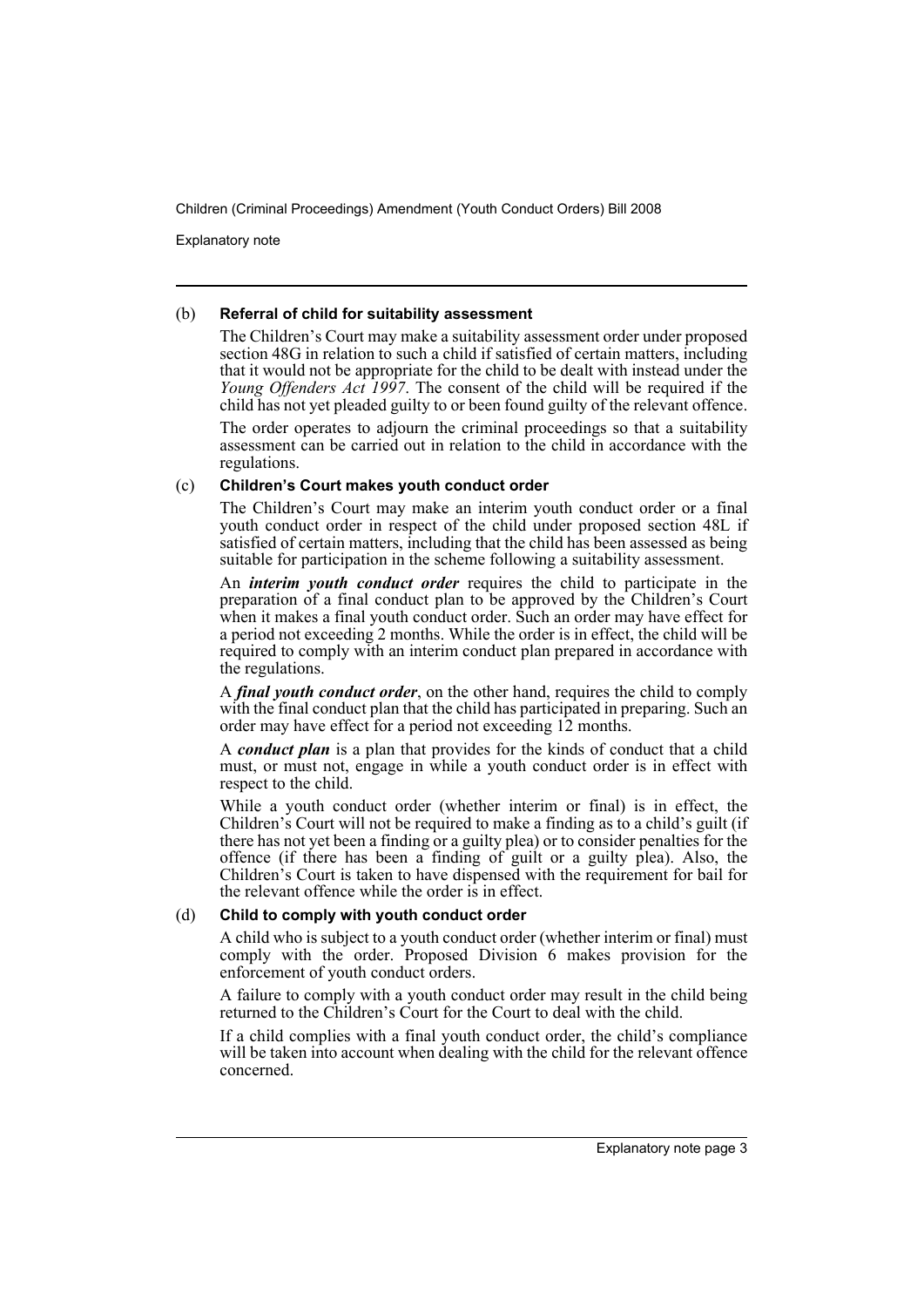Explanatory note

#### **Division 3 Suitability assessments**

The proposed Division provides for the referral of a child for an assessment as to the child's capacity and prospects to participate in the scheme (a *suitability assessment*). Proposed section 48G provides that a child may be referred for a suitability assessment by an order made by the Children's Court (a *suitability assessment order*). The Court may make such an order in respect of a child if:

- (a) the child has:
	- (i) pleaded guilty to, or been found guilty of, the relevant offence, or
	- (ii) in any other case—consented to the making of the order, and
- (b) the Court is satisfied that the child has been afforded an opportunity to seek advice on the proposed order from an Australian legal practitioner, and
- (c) in the case where the child has not pleaded guilty to, or has not yet been found guilty of, the relevant offence—the Court is satisfied that the child had sufficient information by the time of the hearing to enable the child to make an informed choice about whether to consent to the making of the order, and
- (d) the child has been granted an approval (a *scheme participation approval*) in accordance with the regulations for the potential participation of the child in the scheme unless the Court considers that it was not possible in the circumstances for the approval to be granted in time for the hearing.

Proposed section 48H provides that a suitability assessment is to be conducted in accordance with the regulations.

Proposed section 48I provides that bail may be granted to a child in relation to a relevant offence on condition that the child submit to a suitability assessment.

#### **Division 4 Preparation of conduct plans**

Proposed sections 48J and 48K provide for the preparation of interim and final conduct plans in accordance with the regulations for submission to the Children's Court for its consideration and approval when framing the terms of interim and final youth conduct orders. A conduct plan may contain only the kinds of provisions specified by proposed section 48C.

A youth conduct order cannot be made by the Children's Court unless an appropriate conduct plan has been submitted for the consideration and approval of the Court. An interim conduct plan needs to be submitted for an interim youth conduct order while a final conduct plan needs to be submitted for a final youth conduct order.

#### **Division 5 Making of youth conduct orders**

The proposed Division contains provisions relating to the making of, and reviews of and appeals against, youth conduct orders.

Proposed section 48L enables the Children's Court to make interim and final youth conduct orders, subject to certain preconditions.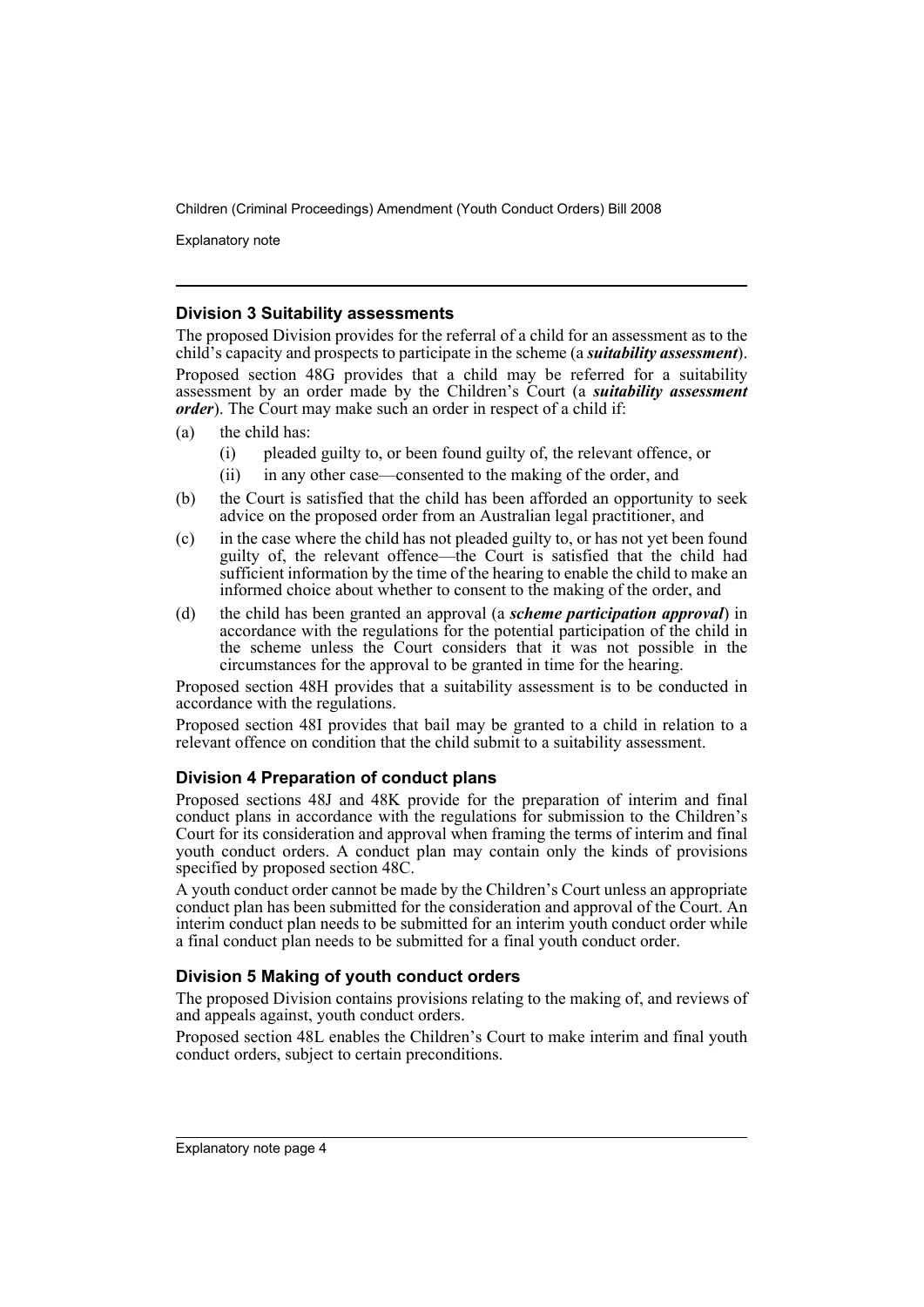Explanatory note

Proposed section 48M requires the Children's Court to explain to a child the child's obligations under a youth conduct order and the consequences of failing to comply with the obligations.

Proposed section 48N enables the Children's Court to review a youth conduct order. Proposed section 48O enables a child to appeal to the District Court, with the leave of the Court, against a youth conduct order made in respect of the child or against the variation or revocation of such an order.

### **Division 6 Enforcement of youth conduct orders**

The proposed Division provides for the consequences of the revocation of youth conduct orders and of complying (or failing to comply) with such orders.

Proposed section 48P enables the Children's Court to require a child to appear before it if the child fails to comply with a youth conduct order. If satisfied that the child has failed to comply with an order, the Court may:

- (a) administer a warning to the child, or
- (b) decide to take no action with respect to the failure to comply, or
- (c) vary the order, or
- (d) revoke the order.

Proposed section 48Q provides for the consequences of the revocation of a youth conduct order. If the child concerned did not plead guilty to (or had not yet been found guilty of) a relevant offence before the order was made, the Court may proceed to determine whether the child is guilty and, if so, deal with the child under Division 4 of Part 3 of the Principal Act (which provides for the imposition of penalties for offences). If the child pleaded guilty to (or was found guilty of) a relevant offence before the order was made, the Court may deal with the child under Division 4 of Part 3 of the Principal Act. In determining penalties, the Court will have to take into account the extent to which a child complied, or failed to comply, with a revoked youth conduct order.

Proposed section 48R deals with the consequences of a child successfully complying with a final youth conduct order for a relevant offence. If the child did not plead guilty to (or had not yet been found guilty of) a relevant offence before the order was made, the Court may dismiss the charge for the offence. If the child pleaded guilty to (or was found guilty of) a relevant offence before the order was made, the Court may deal with the child under Division 4 of Part 3 of the Principal Act having regard to the child's compliance with the order.

# **Division 7 Miscellaneous**

The proposed Division contains the following provisions:

(a) a provision that limits the use of certain evidence obtained as a consequence of participation in or assessment for the scheme or the ASB pilot project (proposed section 48S),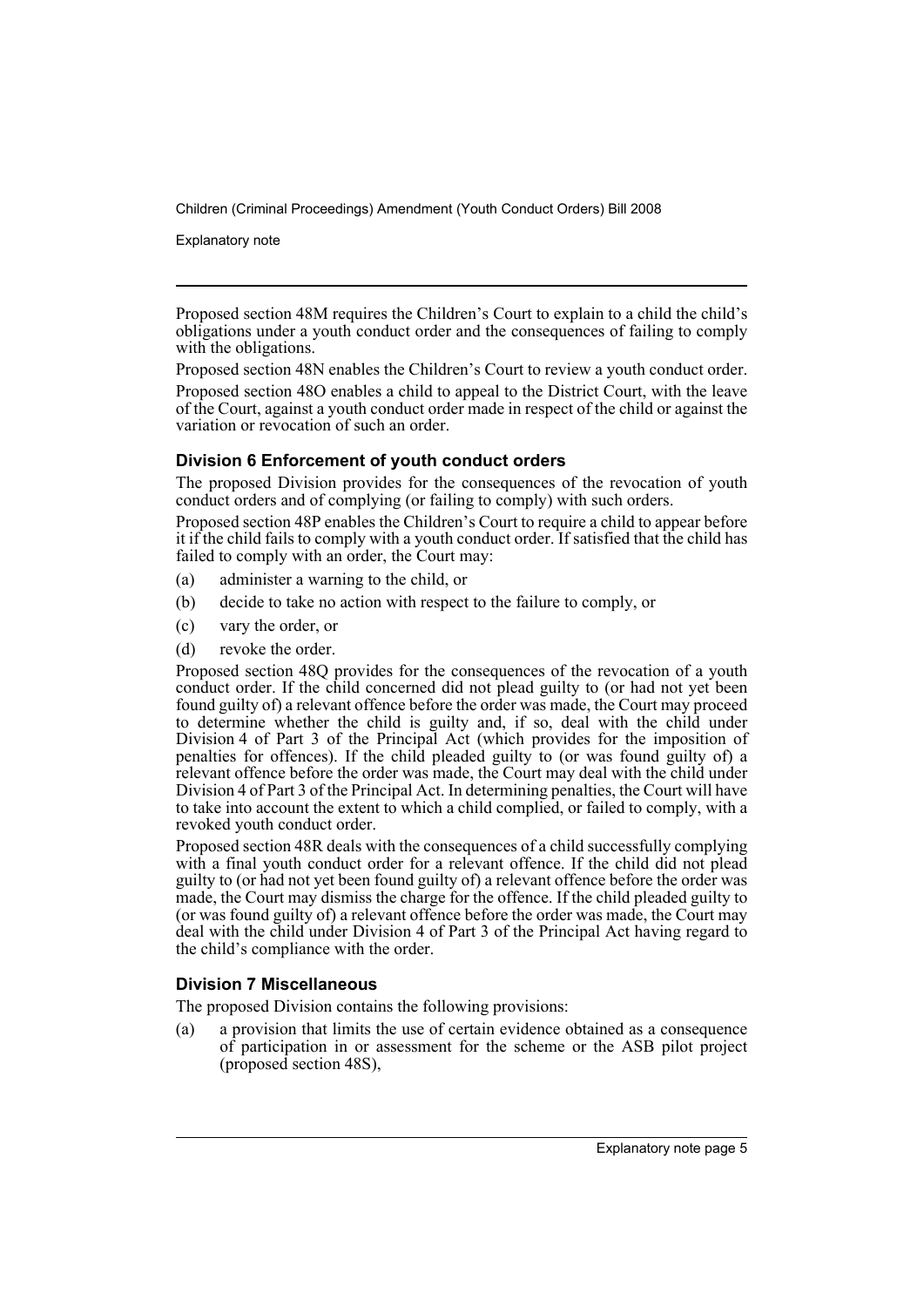Explanatory note

- (b) a provision that limits the disclosure of information obtained in connection with the scheme or the ASB pilot project (proposed section 48T),
- (c) a provision that enables information to be shared and exchanged between scheme administrators and other relevant agencies (proposed section 48U),
- (d) a provision that requires the destruction of photographs, finger-prints, palm-prints and other records relating to a child charged with a relevant offence where that charge is dismissed following the child's successful participation in the scheme (proposed section 48V),
- (e) a provision conferring a general regulation-making power in relation to the scheme (proposed section 48W),
- (f) a provision setting out the relationship between the new Part and other legislation and matters (proposed section 48X),
- (g) a provision that provides for the new Part to cease to have effect after the scheme has been in operation for 26 months or by such later day as may be prescribed by the regulations (proposed section 48Y).

### **Consequential amendment**

**Schedule 1 [2]** makes a consequential amendment to section 50 of the Principal Act.

#### **Savings and transitional provisions**

**Schedule 1 [3]** amends clause 1 of Schedule 2 to the Principal Act to enable the Governor to make regulations of a savings or transitional nature consequent on the enactment of the proposed Act.

**Schedule 1 [4]** inserts a Part 15 in Schedule 2 to the Principal Act to provide that Part 4A (as inserted by the proposed Act) extends to relevant offences committed, or alleged to have been committed, by a child before the commencement of the Part, but only if the child is charged with the offence after that commencement.

# **Schedule 2 Amendment of Children (Criminal Proceedings) Regulation 2005**

**Schedule 2 [2]** inserts a Part 2 in the *Children (Criminal Proceedings) Regulation 2005* (the *Principal Regulation*). The new Part contains the following provisions relating to the administration of the scheme:

- (a) interpretative provisions (clause 4),
- (b) prescribed eligibility criteria for participation in the scheme (clause 5),
- (c) the appointment of authorised scheme officers (clause 6),
- (d) provisions relating to the granting of scheme participation approvals (clause 7),
- (e) provisions relating to the referral of children for, and the conduct of, suitability assessments (clauses 8–10),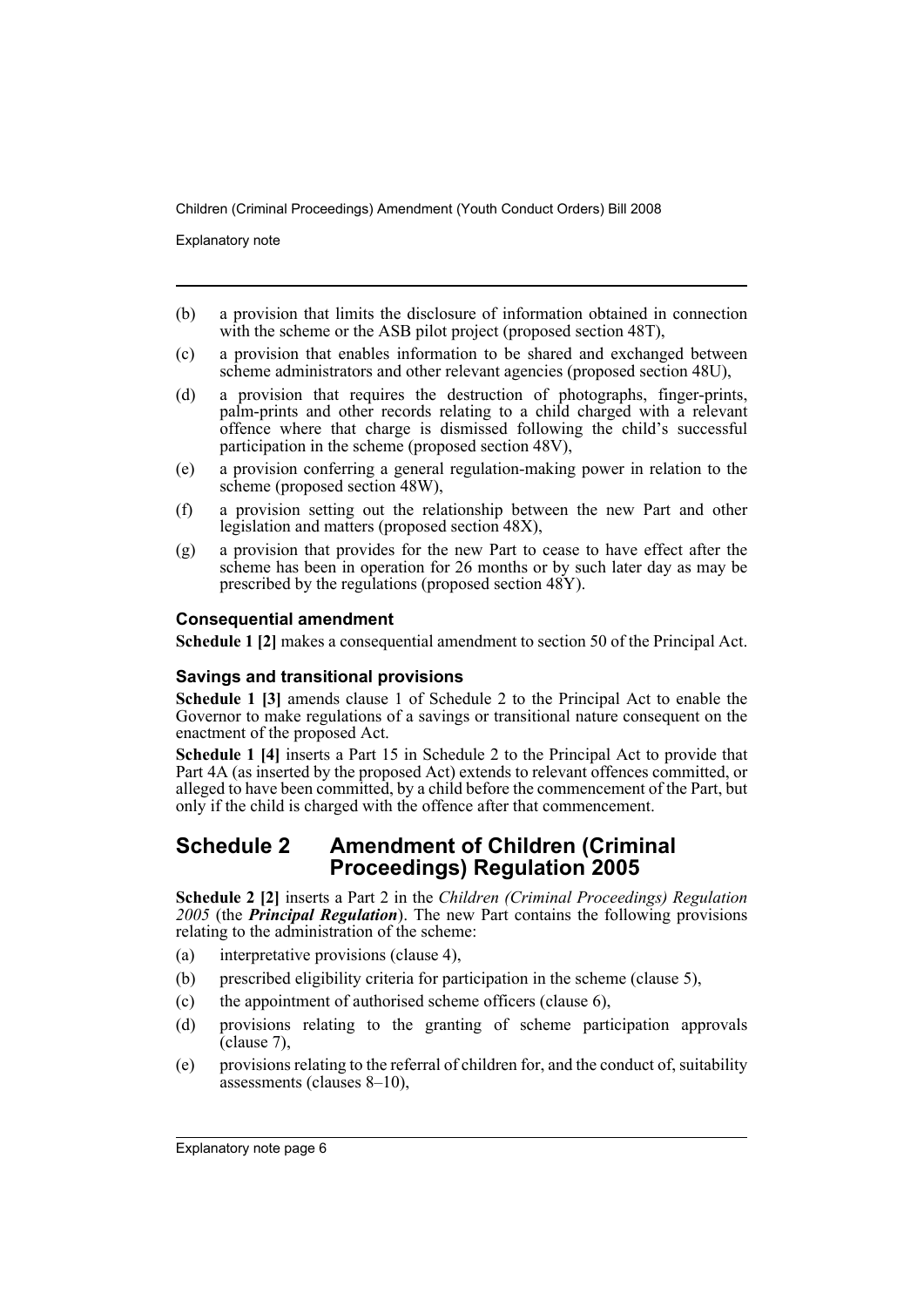Explanatory note

- (f) provisions relating to the preparation of interim and final conduct plans  $\lambda$  (clauses 11 and 12),
- (g) provisions relating to the making of applications in connection with youth conduct orders (clauses 13–17),
- (h) provisions relating to the preparation of compliance reports and scheme operation reports (clauses 18 and 19),
- (i) provisions for the establishment and functions of Case Coordination Senior Officers' Groups to conduct suitability assessments and administer the scheme (clauses 20–24),
- (j) a provision for the issue of scheme directions by the Director-General of the Department of Premier and Cabinet (clause 25),
- (k) a provision for the delegation of functions by the Director-General (clause 26),
- (l) provisions prescribing matters for the purposes of proposed sections 48O, 48T and 48U to be inserted in the *Children (Criminal Proceedings) Act 1987* by Schedule 1 [1] to the proposed Act (clauses 27 and 28).

The areas of operation of the scheme will be limited, at least initially, to the Campbelltown, Mount Druitt and New England Local Area Commands for the NSW Police Force. The eligibility criteria to be prescribed by clause 5 provide that one of the criteria is that a child permanently or temporarily resides in, or is an habitual visitor to, the area of one of these Commands. A police officer of or above the rank of Superintendent will be required to consent before a child can be granted a scheme participation approval.

The eligibility criteria prescribed by clause 5 also provide that a child must be aged 14 years or over but less than 18 years old at the time that the offence or alleged offence occurred, but less than 19 years old when it is first proposed to make a youth conduct order with respect to the child. Clause 5 also provides for the continued participation in the scheme of persons who are 18 years old or older (but less than 21 years old) in relation to relevant offences committed (or alleged to have been committed) by such persons while they were aged 14 years old or older (but less than 18 years old).

A child will not be able to be admitted to the scheme after the scheme has been in operation for 12 months.

**Schedule 2 [1] and [3]** insert Part headings in the Principal Regulation consequent on the insertion of the new Part. **Schedule 2 [4]** renumbers certain existing clauses of the Principal Regulation consequent on the insertion of the new Part.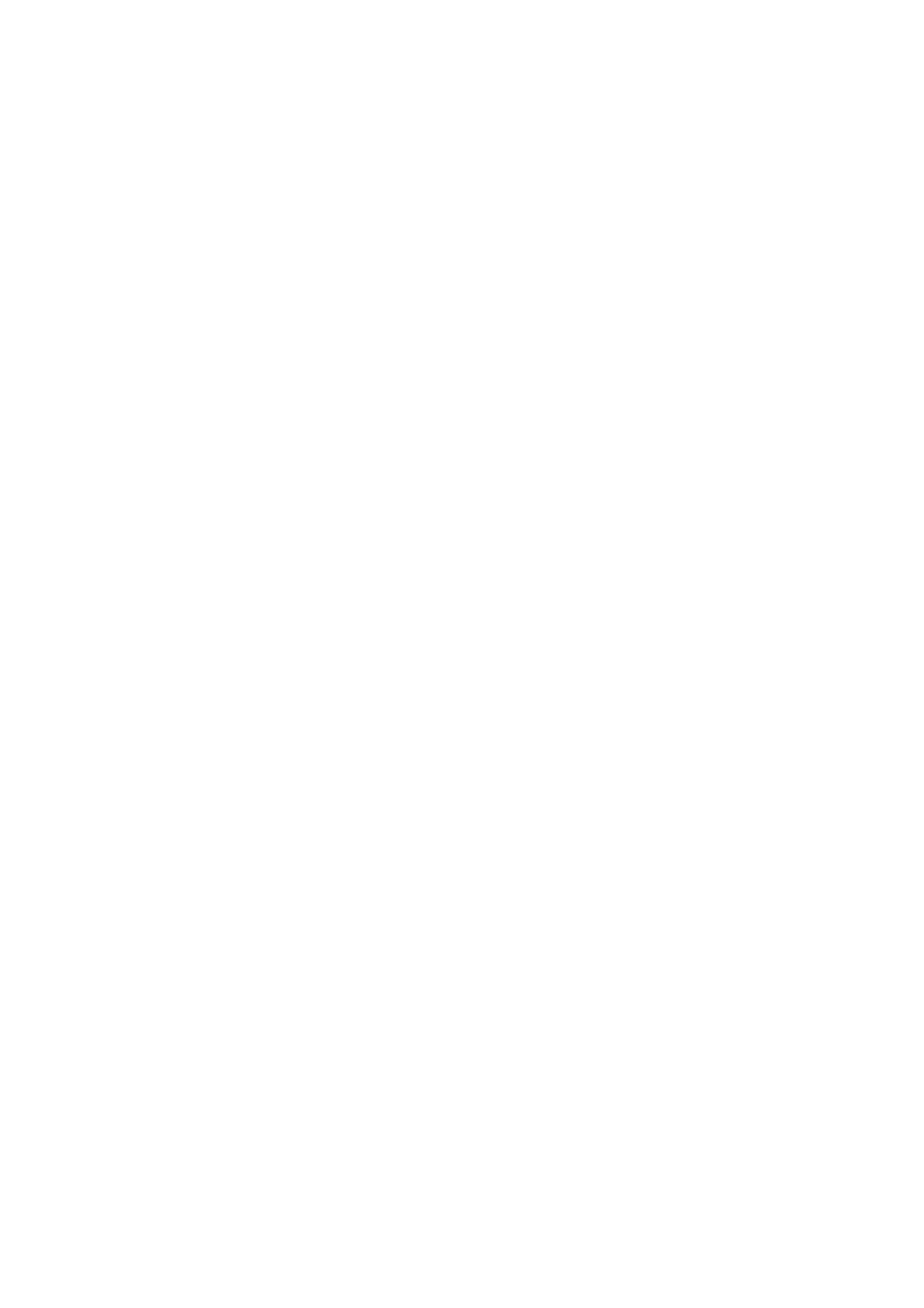First print



New South Wales

# **Children (Criminal Proceedings) Amendment (Youth Conduct Orders) Bill 2008**

# **Contents**

|            |                                                                 | Page |
|------------|-----------------------------------------------------------------|------|
|            | Name of Act                                                     |      |
| 2          | Commencement                                                    | 2    |
| 3          | Amendment of Children (Criminal Proceedings) Act<br>1987 No 55  | 2    |
| 4          | Amendment of Children (Criminal Proceedings)<br>Regulation 2005 | 2    |
| 5          | Repeal of Act                                                   | 2    |
| Schedule 1 | Amendment of Children (Criminal Proceedings) Act 1987           | 3    |
| Schedule 2 | Amendment of Children (Criminal Proceedings)<br>Regulation 2005 | 24   |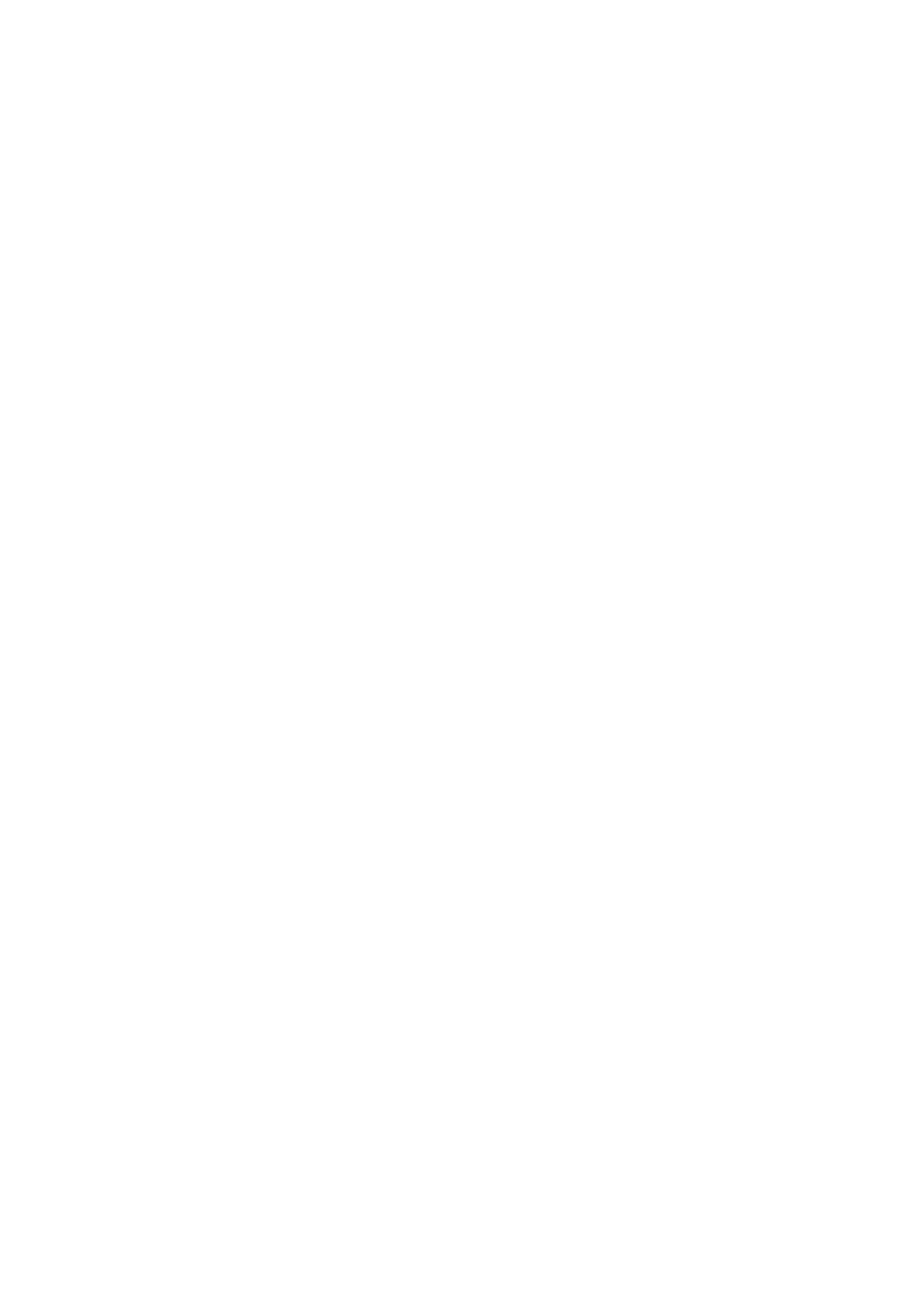

New South Wales

# **Children (Criminal Proceedings) Amendment (Youth Conduct Orders) Bill 2008**

No , 2008

# **A Bill for**

An Act to amend the *Children (Criminal Proceedings) Act 1987* and the *Children (Criminal Proceedings) Regulation 2005* to provide for the establishment of a youth conduct order scheme.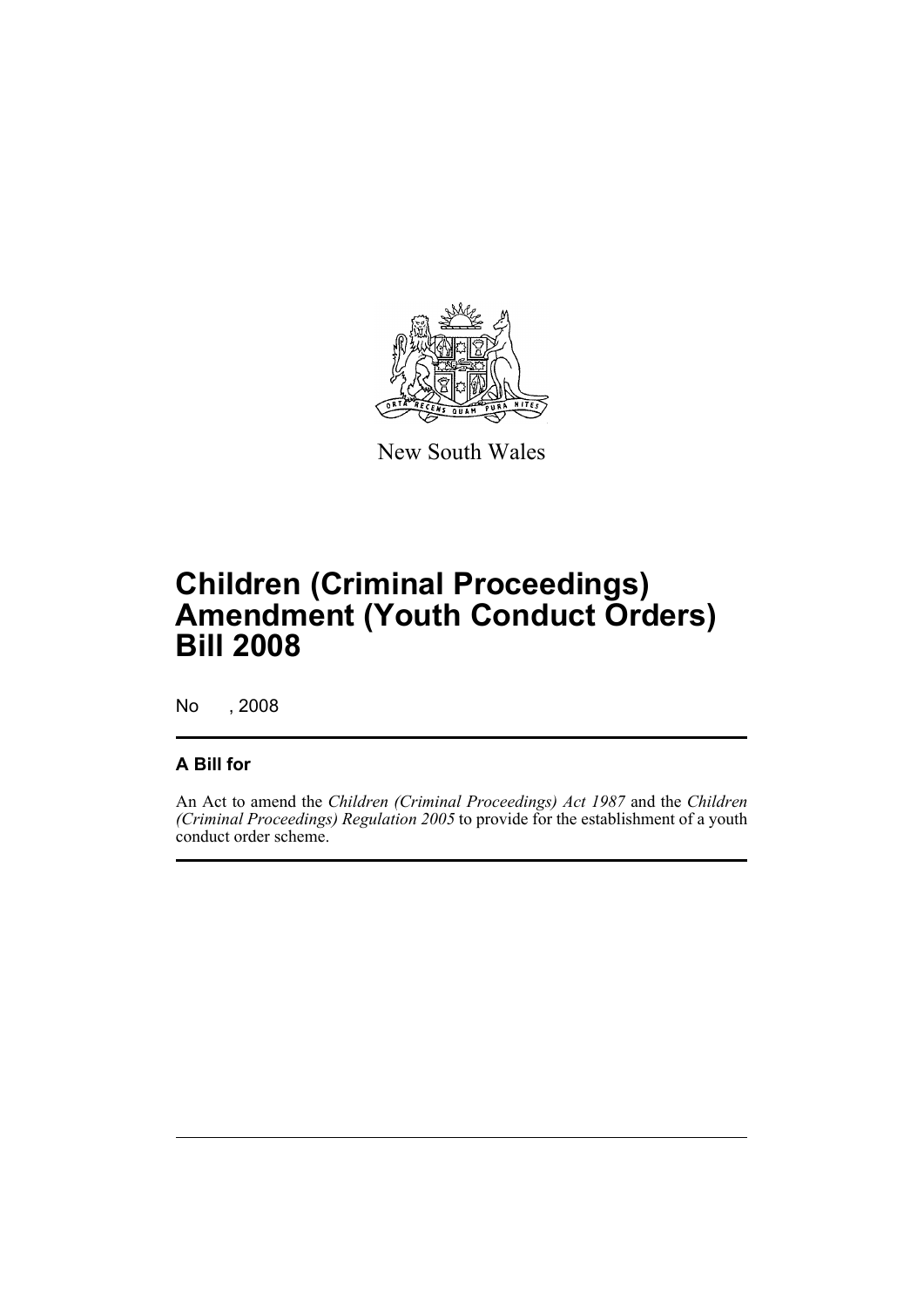<span id="page-11-4"></span><span id="page-11-3"></span><span id="page-11-2"></span><span id="page-11-1"></span><span id="page-11-0"></span>

|              | The Legislature of New South Wales enacts:                                                                                                                       | $\mathbf{1}$        |
|--------------|------------------------------------------------------------------------------------------------------------------------------------------------------------------|---------------------|
| 1            | Name of Act                                                                                                                                                      | 2                   |
|              | This Act is the Children (Criminal Proceedings) Amendment (Youth<br>Conduct Orders) Act 2008.                                                                    | 3<br>$\overline{4}$ |
| $\mathbf{2}$ | <b>Commencement</b>                                                                                                                                              | 5                   |
|              | This Act commences on a day or days to be appointed by proclamation.                                                                                             | 6                   |
| 3            | Amendment of Children (Criminal Proceedings) Act 1987 No 55                                                                                                      | 7                   |
|              | The Children (Criminal Proceedings) Act 1987 is amended as set out in<br>Schedule 1.                                                                             | 8<br>9              |
| 4            | <b>Amendment of Children (Criminal Proceedings) Regulation 2005</b>                                                                                              | 10                  |
|              | The Children (Criminal Proceedings) Regulation 2005 is amended as<br>set out in Schedule 2.                                                                      | 11<br>12            |
| 5            | <b>Repeal of Act</b>                                                                                                                                             | 13                  |
|              | This Act is repealed on the day following the day on which all of the<br>(1)<br>provisions of this Act have commenced.                                           | 14<br>15            |
|              | The repeal of this Act does not, because of the operation of section 30<br>(2)<br>of the <i>Interpretation Act 1987</i> , affect any amendment made by this Act. | 16<br>17            |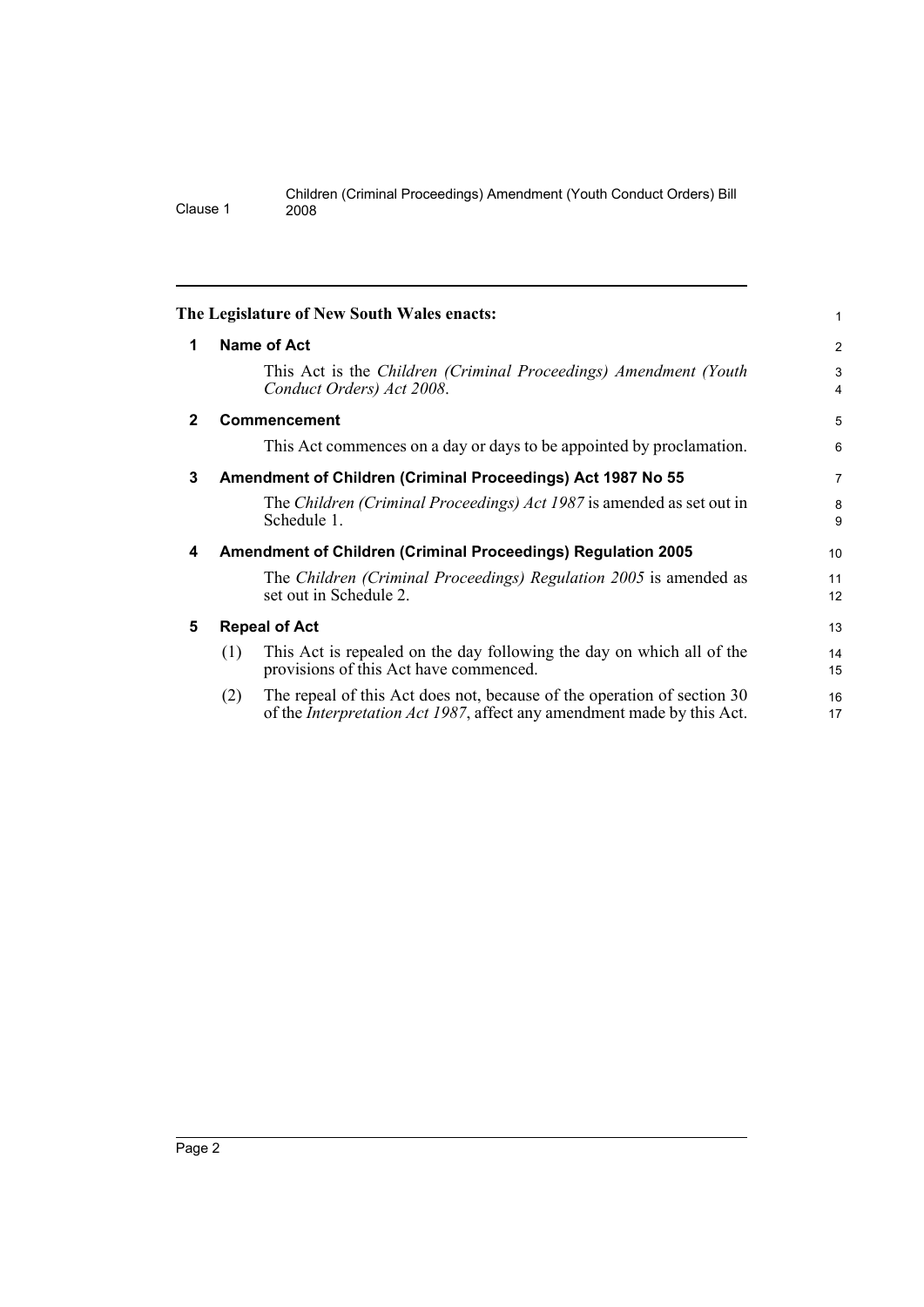Amendment of Children (Criminal Proceedings) Act 1987 Schedule 1

<span id="page-12-0"></span>

| <b>Schedule 1</b> |         |                      | <b>Amendment of Children (Criminal</b><br><b>Proceedings) Act 1987</b> | $\mathbf{1}$<br>2                                                                                                                                                                                                                                                                             |                            |
|-------------------|---------|----------------------|------------------------------------------------------------------------|-----------------------------------------------------------------------------------------------------------------------------------------------------------------------------------------------------------------------------------------------------------------------------------------------|----------------------------|
|                   |         |                      |                                                                        | (Section 3)                                                                                                                                                                                                                                                                                   | 3                          |
| [1]               | Part 4A |                      |                                                                        |                                                                                                                                                                                                                                                                                               | 4                          |
|                   |         | Insert after Part 4: |                                                                        |                                                                                                                                                                                                                                                                                               | 5                          |
|                   |         |                      |                                                                        | <b>Part 4A Youth conduct orders</b>                                                                                                                                                                                                                                                           | 6                          |
|                   |         | <b>Division 1</b>    |                                                                        | Interpretation                                                                                                                                                                                                                                                                                | $\overline{7}$             |
|                   | 48A     |                      | <b>Objects of Part</b>                                                 |                                                                                                                                                                                                                                                                                               | 8                          |
|                   |         |                      |                                                                        | The objects of this Part are as follows:                                                                                                                                                                                                                                                      | 9                          |
|                   |         |                      | (a)                                                                    | to establish a scheme for dealing with children who have<br>been charged with (or pleaded guilty to or been found<br>guilty of) offences covered by the Young Offenders Act<br>1997, but for whom the diversionary scheme created by<br>that Act is not appropriate,                          | 10<br>11<br>12<br>13<br>14 |
|                   |         |                      | (b)                                                                    | to address the underlying causes of anti-social behaviour<br>by such children by means of youth conduct orders that<br>operate to prohibit or restrict negative behaviours and to<br>socially acceptable behaviours<br>promote<br>through<br>participation in anti-social behaviour programs, | 15<br>16<br>17<br>18<br>19 |
|                   |         |                      | (c)                                                                    | to provide for a coordinated multi-agency approach to the<br>administration of the scheme.                                                                                                                                                                                                    | 20<br>21                   |
|                   | 48B     |                      | <b>Definitions</b>                                                     |                                                                                                                                                                                                                                                                                               | 22                         |
|                   |         |                      |                                                                        | In this Part:                                                                                                                                                                                                                                                                                 | 23                         |
|                   |         |                      |                                                                        | <b>ASB</b> pilot project means the multi-agency intervention strategy<br>known as the Anti-Social Behaviour Pilot Project that was<br>established by the Government in September 2006.                                                                                                        | 24<br>25<br>26             |
|                   |         |                      |                                                                        | <i>associate with</i> means:                                                                                                                                                                                                                                                                  | 27                         |
|                   |         |                      | (a)                                                                    | to be in company with, or                                                                                                                                                                                                                                                                     | 28                         |
|                   |         |                      | (b)                                                                    | to communicate with by any means (including post,<br>facsimile, telephone, email or any other form of electronic<br>communication).                                                                                                                                                           | 29<br>30<br>31             |
|                   |         |                      |                                                                        | <b>body</b> includes an agency, authority or any other organisation<br>(whether or not incorporated).                                                                                                                                                                                         | 32<br>33                   |
|                   |         |                      |                                                                        | <i>charged with a relevant offence</i> means a court attendance notice<br>has been issued to a person for the offence.                                                                                                                                                                        | 34<br>35                   |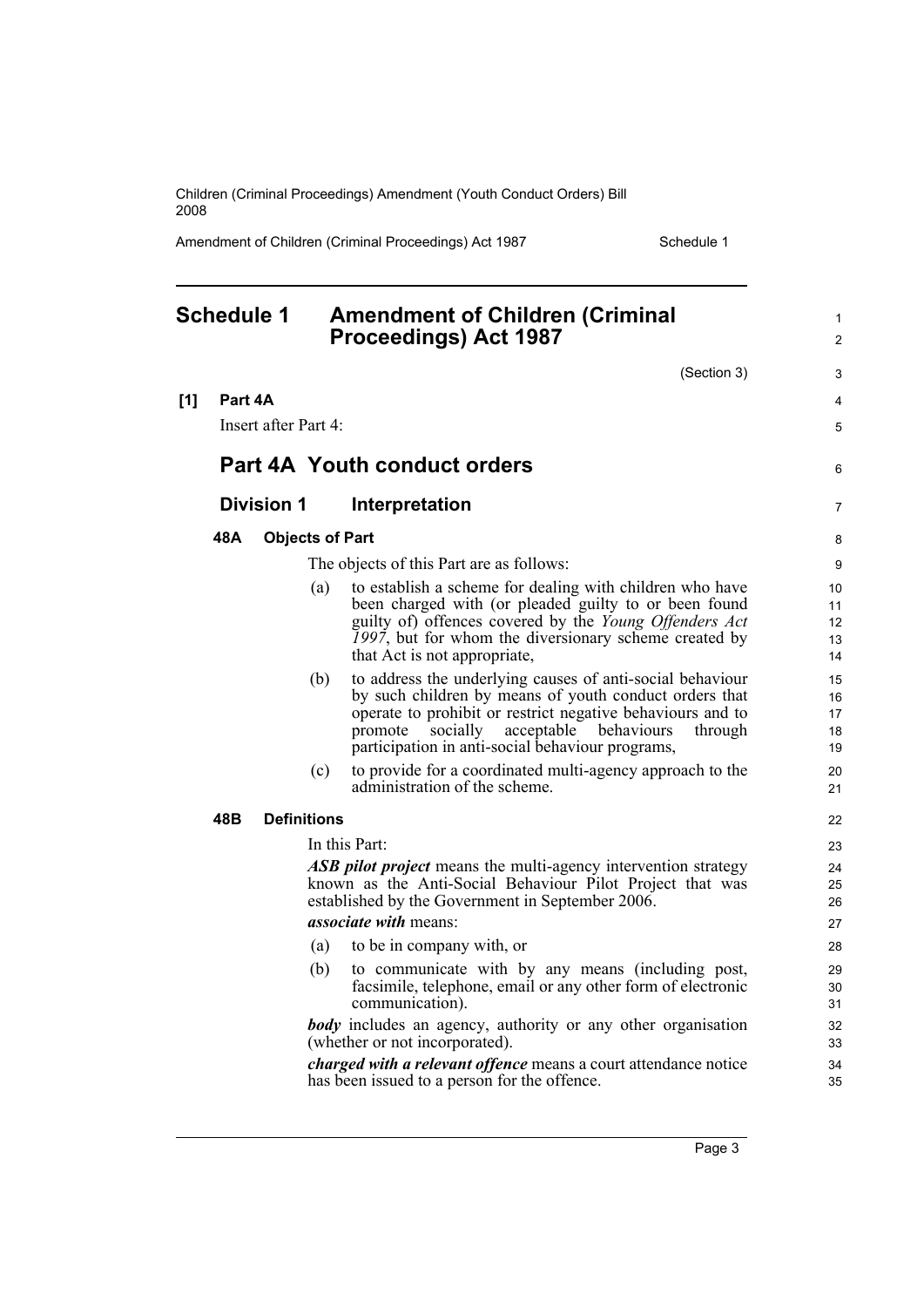> 7

Schedule 1 Amendment of Children (Criminal Proceedings) Act 1987

*conduct plan* means a plan that provides for the kinds of conduct that a child must, or must not, engage in while a youth conduct order is in effect with respect to the child. *conduct restriction provisions*—see section 48C (2). *final conduct plan*—see section 48K. *final youth conduct order*—see section 48L (1) (b). *interim conduct plan*—see section 48J. *interim youth conduct order*—see section 48L (1) (a). *positive conduct provisions*—see section 48C (1). *prescribed eligibility criteria* means the eligibility criteria for participation in the scheme that are prescribed by the regulations for the purposes of section 48E. *relevant offence*—see section 48D. *scheme participation approval* for a child means an approval that has been granted in accordance with the regulations for the potential participation of the child in the scheme in the event that the child is found suitable to participate in the scheme following a suitability assessment. *suitability assessment* means an assessment as to a child's capacity and prospects to participate in the scheme. *suitability assessment order*—see section 48G. *the scheme* means the scheme established by this Part. *victim* has the same meaning as *victim of crime* has for the purposes of the *Victims Rights Act 1996*. *youth conduct order* means an interim youth conduct order or a final youth conduct order. **48C Meanings of "positive conduct provisions" and "conduct restriction provisions"** (1) For the purposes of this Part, *positive conduct provisions* are any of the following kinds of provisions: (a) provisions requiring a child to engage in kinds of conduct aimed at addressing the underlying causes of the child's anti-social behaviour, including (without limitation) any of the following: (i) attending or completing a course of study or training, (ii) meeting with health professionals or other persons with backgrounds or experience that may assist the child, (iii) participating in sporting or recreational activities, 6 8 9 10 11 12 13 14 15 16 17 18 19  $20$ 21  $22$ 23 24 25 26 27 28 29 30 31 32 33 34 35 36 37 38 39 40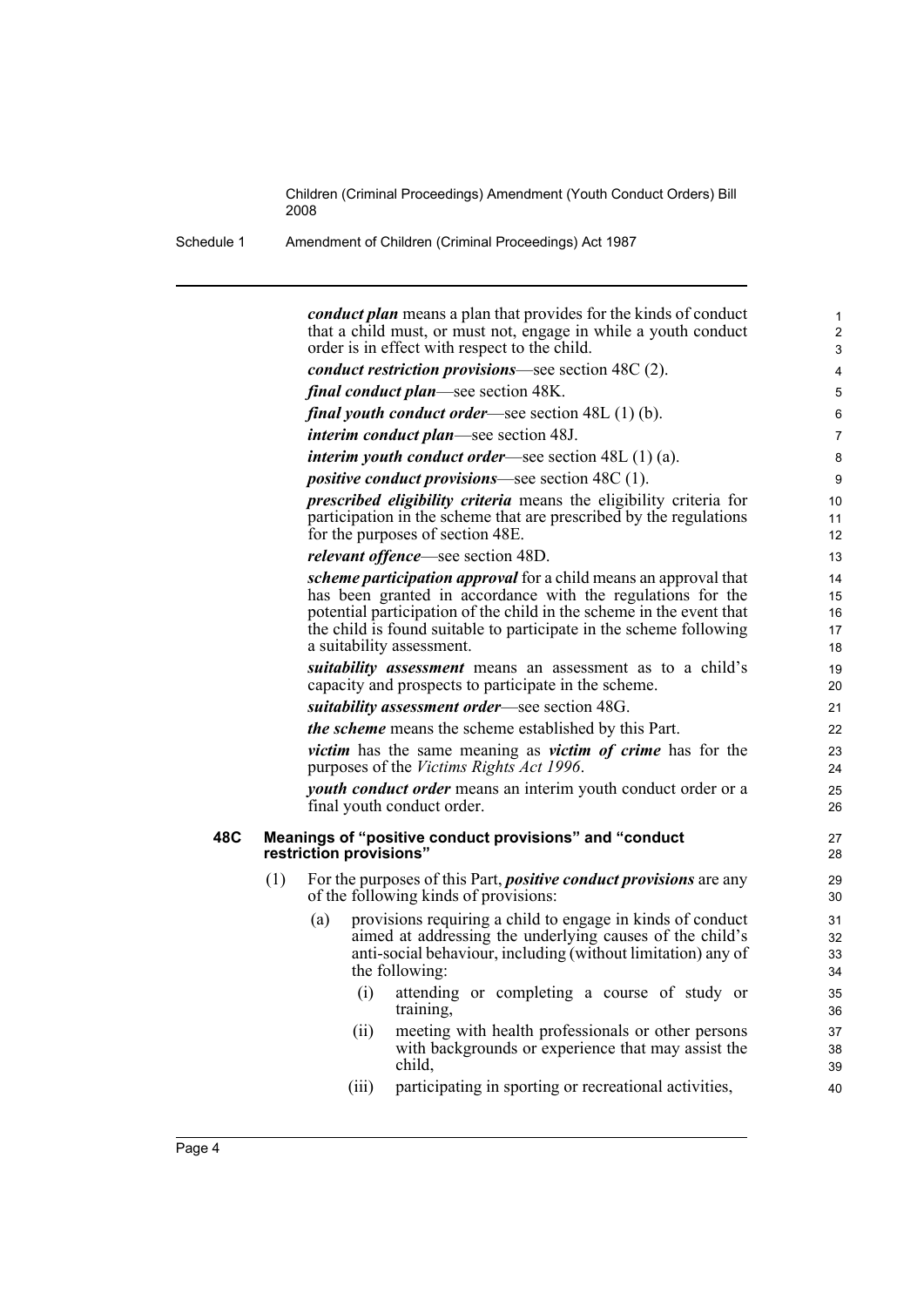Amendment of Children (Criminal Proceedings) Act 1987 Schedule 1

**48D Meaning of "relevant offence"**

|     | (b)                                                                                                      | such other kinds of provisions as may be prescribed by the<br>regulations.                                                                                                                                                                                            | 1<br>2                     |  |
|-----|----------------------------------------------------------------------------------------------------------|-----------------------------------------------------------------------------------------------------------------------------------------------------------------------------------------------------------------------------------------------------------------------|----------------------------|--|
| (2) |                                                                                                          | For the purposes of this Part, <i>conduct restriction provisions</i> are<br>any of the following kinds of provisions:                                                                                                                                                 | 3<br>4                     |  |
|     | (a)                                                                                                      | provisions prohibiting or restricting a child<br>from<br>associating with specified persons or kinds of persons,                                                                                                                                                      | 5<br>6                     |  |
|     | (b)                                                                                                      | provisions prohibiting or restricting a<br>child from<br>frequenting or visiting specified places or kinds of places,                                                                                                                                                 | 7<br>8                     |  |
|     | (c)                                                                                                      | provisions imposing curfews on a child,                                                                                                                                                                                                                               | 9                          |  |
|     | (d)                                                                                                      | provisions requiring a child to reside at a specified place or<br>places,                                                                                                                                                                                             | 10<br>11                   |  |
|     | (e)                                                                                                      | provisions requiring a child to report to a specified person,<br>court or other body,                                                                                                                                                                                 | 12<br>13                   |  |
|     | (f)                                                                                                      | provisions requiring a child to be of good behaviour,                                                                                                                                                                                                                 | 14                         |  |
|     | (g)                                                                                                      | such other kinds of provisions as may be prescribed by the<br>regulations.                                                                                                                                                                                            | 15<br>16                   |  |
|     |                                                                                                          | <b>Meaning of "relevant offence"</b>                                                                                                                                                                                                                                  | 17                         |  |
| (1) | For the purposes of this Part (and except as provided by this<br>section), a <i>relevant offence</i> is: |                                                                                                                                                                                                                                                                       |                            |  |
|     | (a)                                                                                                      | a summary offence, or                                                                                                                                                                                                                                                 | 20                         |  |
|     | (b)                                                                                                      | an indictable offence that may be dealt with summarily<br>under Chapter 5 of the Criminal Procedure Act 1986.                                                                                                                                                         | 21<br>22                   |  |
| (2) |                                                                                                          | Despite subsection $(1)$ , an offence is not a relevant offence for the<br>purposes of this Part if:                                                                                                                                                                  | 23<br>24                   |  |
|     | (a)                                                                                                      | the offence is a traffic offence committed by a child who<br>was, when the alleged offence occurred, old enough to<br>obtain a learner licence under the Road Transport (Driver<br>Licensing) Act 1998 to drive the motor vehicle to which the<br>offence relates, or | 25<br>26<br>27<br>28<br>29 |  |
|     | (b)                                                                                                      | the offence results in the death of any person, or                                                                                                                                                                                                                    | 30                         |  |
|     | (c)                                                                                                      | the offence is an offence under section 61E, 61L, 61M,<br>$61N, 61O(1), (1A)$ or (2), 66C, 66D, 80, 81A or 81B of the<br>Crimes Act 1900, or                                                                                                                          | 31<br>32<br>33             |  |
|     | (d)                                                                                                      | the offence is an offence under the Crimes (Domestic and<br>Personal Violence) Act 2007, or                                                                                                                                                                           | 34<br>35                   |  |
|     | (e)                                                                                                      | the offence is an offence under Division 1 of Part 2 of the<br>Drug Misuse and Trafficking Act 1985 other than an<br>offence to which subsection $(3)$ applies, or                                                                                                    | 36<br>37<br>38             |  |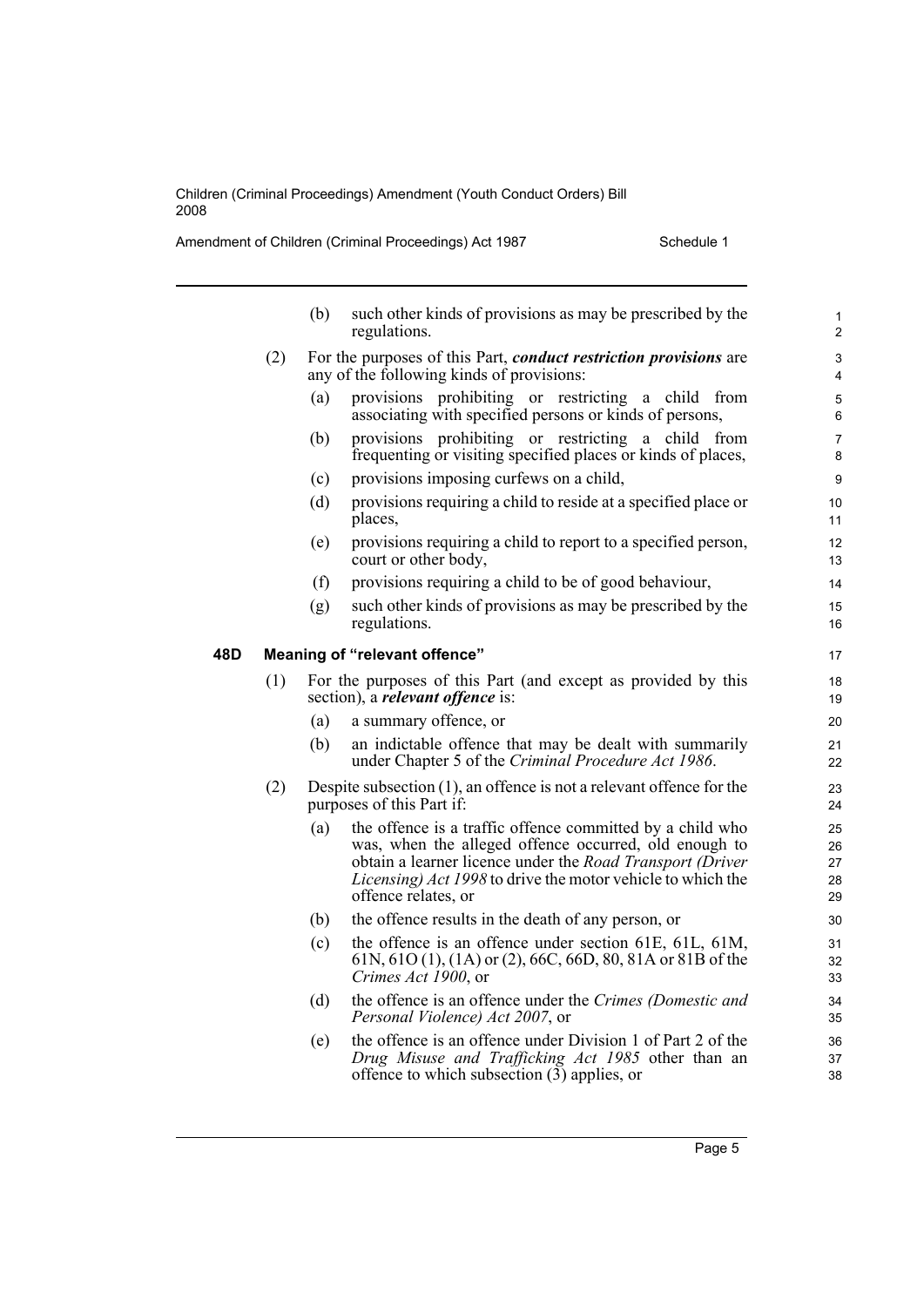- Schedule 1 Amendment of Children (Criminal Proceedings) Act 1987
	- (f) the offence is an offence under Division 2 of Part 2 of the *Drug Misuse and Trafficking Act 1985* other than:
		- (i) an offence under section 23 (1) (a) or (c) of that Act to which subsection (4) applies, or

- (ii) an offence under section 27 or 28 of that Act of aiding, abetting, counselling, procuring, soliciting or inciting the commission of an offence under section  $23$  (1) (a) or (c) of that Act to which subsection (4) applies, or
- (g) the offence is prescribed by the regulations for the purposes of this section.
- (3) An offence under Division 1 of Part 2 of the *Drug Misuse and Trafficking Act 1985* is a relevant offence if in the opinion of the eligibility assessor:
	- (a) in relation to an offence relating to a prohibited drug other than cannabis leaf within the meaning of the *Drug Misuse and Trafficking Act 1985*—the offence involves not more than the small quantity applicable to that drug under that Act, or
	- (b) in relation to an offence relating to cannabis leaf:
		- (i) the offence involves not more than half the small quantity of cannabis leaf within the meaning of the *Drug Misuse and Trafficking Act 1985*, or
		- (ii) there are exceptional circumstances in that:
			- (A) the offence involves more than half, but not more than the total, small quantity of cannabis leaf within the meaning of that Act, and
			- (B) it would be in the interests of rehabilitation, and appropriate in all the circumstances, to deal with the matter under the scheme.
- (4) An offence under section 23 (1) (a) or (c) of the *Drug Misuse and Trafficking Act 1985* is a relevant offence if in the opinion of the eligibility assessor:
	- (a) the offence involves not more than half the small quantity applicable to the prohibited plant within the meaning of the *Drug Misuse and Trafficking Act 1985*, or
	- (b) there are exceptional circumstances in that:
		- (i) the offence involves more than half, but not more than the total, small quantity applicable to the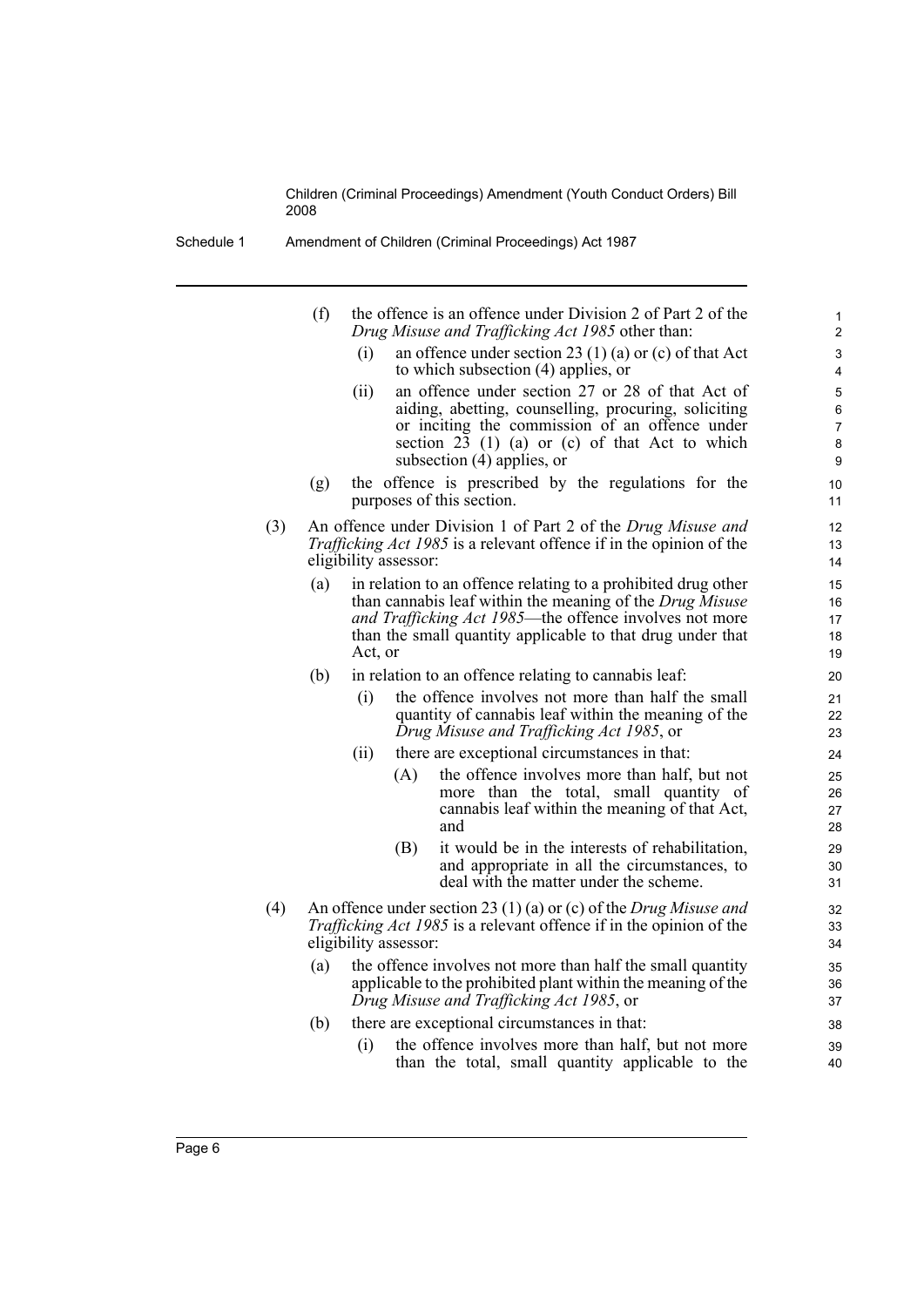Amendment of Children (Criminal Proceedings) Act 1987 Schedule 1

26

prohibited plant within the meaning of the *Drug Misuse and Trafficking Act 1985*, and

- (ii) it would be in the interests of rehabilitation, and appropriate in all the circumstances, to deal with the matter under the scheme.
- (5) In this section, *eligibility assessor* means the body or person that is required, authorised or permitted to determine whether an offence is a relevant offence for the purposes of a provision of this Act or the regulations.

#### **48E Prescribed eligibility criteria**

- (1) The regulations may make provision for or with respect to the criteria (*prescribed eligibility criteria*) that a person must meet to be eligible to participate in the scheme in relation to relevant offences committed (or alleged to have been committed) while the person was a child.
- (2) Without limiting subsection (1), the regulations may provide for persons who are 18 years old or older (but less than 21 years old) to continue to be eligible to participate in the scheme in relation to any relevant offences committed (or alleged to have been committed) by such persons while they were children.
- (3) If the regulations make provision for persons who are no longer children to continue to be eligible to participate in the scheme, the other provisions of this Part (and any provisions of the regulations made for the purposes of this Part) extend to such persons as if they were still children.

# **Division 2 Overview of scheme**

# **48F Summary of operation of scheme**

(1) The following is a summary of the operation of the scheme:

#### (a) **Child commits, or is alleged to have committed, a relevant offence**

The child is charged with (or has pleaded guilty to or been found guilty of) a relevant offence. Section 48D defines the term *relevant offence* to cover the same kinds of offences as are covered by the *Young Offenders Act 1997*.

#### (b) **Referral of child for suitability assessment**

The Children's Court may make a suitability assessment order under section 48G in relation to such a child if satisfied of certain matters, including that it would not be appropriate for the child to be dealt with instead under the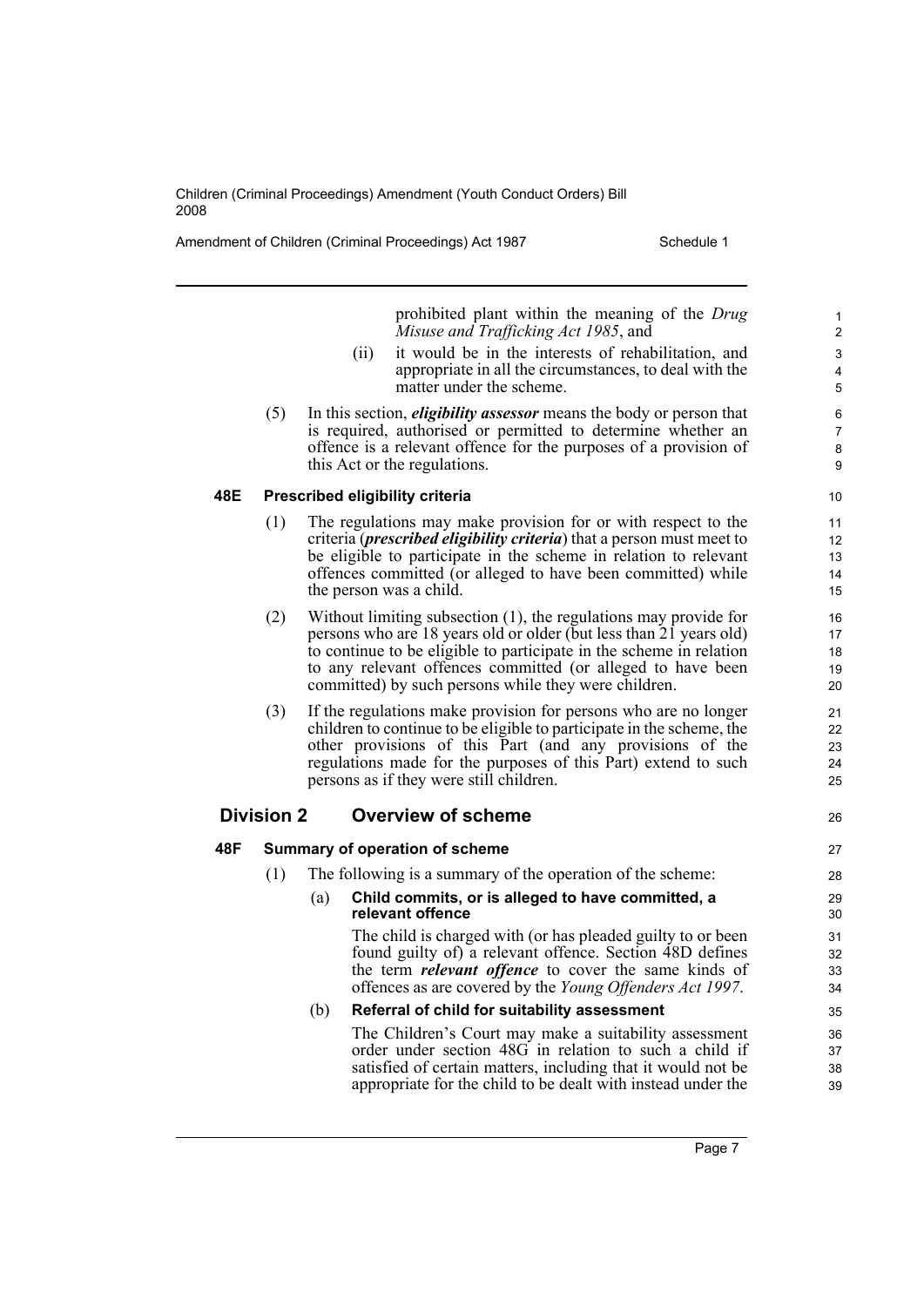Schedule 1 Amendment of Children (Criminal Proceedings) Act 1987

*Young Offenders Act 1997*. The consent of the child will be required if the child has not yet pleaded guilty to or been found guilty of the relevant offence.

The order operates to adjourn the criminal proceedings so that a suitability assessment can be carried out in relation to the child in accordance with the regulations.

#### (c) **Children's Court makes youth conduct order**

The Children's Court may make an interim youth conduct order or a final youth conduct order in respect of the child under section 48L if satisfied of certain matters, including that the child has been assessed as being suitable for participation in the scheme following  $\alpha$  suitability assessment.

An interim youth conduct order requires the child to participate in the preparation of a final conduct plan to be approved by the Children's Court when it makes a final youth conduct order. Such an order may have effect for a period not exceeding 2 months. While the order is in effect, the child will be required to comply with an interim conduct plan prepared in accordance with the regulations.

A final youth conduct order, on the other hand, requires the child to comply with the final conduct plan that the child has participated in preparing. Such an order may have effect for a period not exceeding 12 months.

A conduct plan is a plan that provides for the kinds of conduct that a child must, or must not, engage in while a youth conduct order is in effect with respect to the child.

While a youth conduct order (whether interim or final) is in effect, the Children's Court will not be required to make a finding as to a child's guilt (if there has not yet been a finding or a guilty plea) or to consider penalties for the offence (if there has been a finding of guilt or a guilty plea). Also, the Children's Court is taken to have dispensed with the requirement for bail for the relevant offence while the order is in effect.

#### (d) **Child to comply with youth conduct order**

A child who is subject to a youth conduct order (whether interim or final) must comply with the order. Division 6 makes provision for the enforcement of youth conduct orders.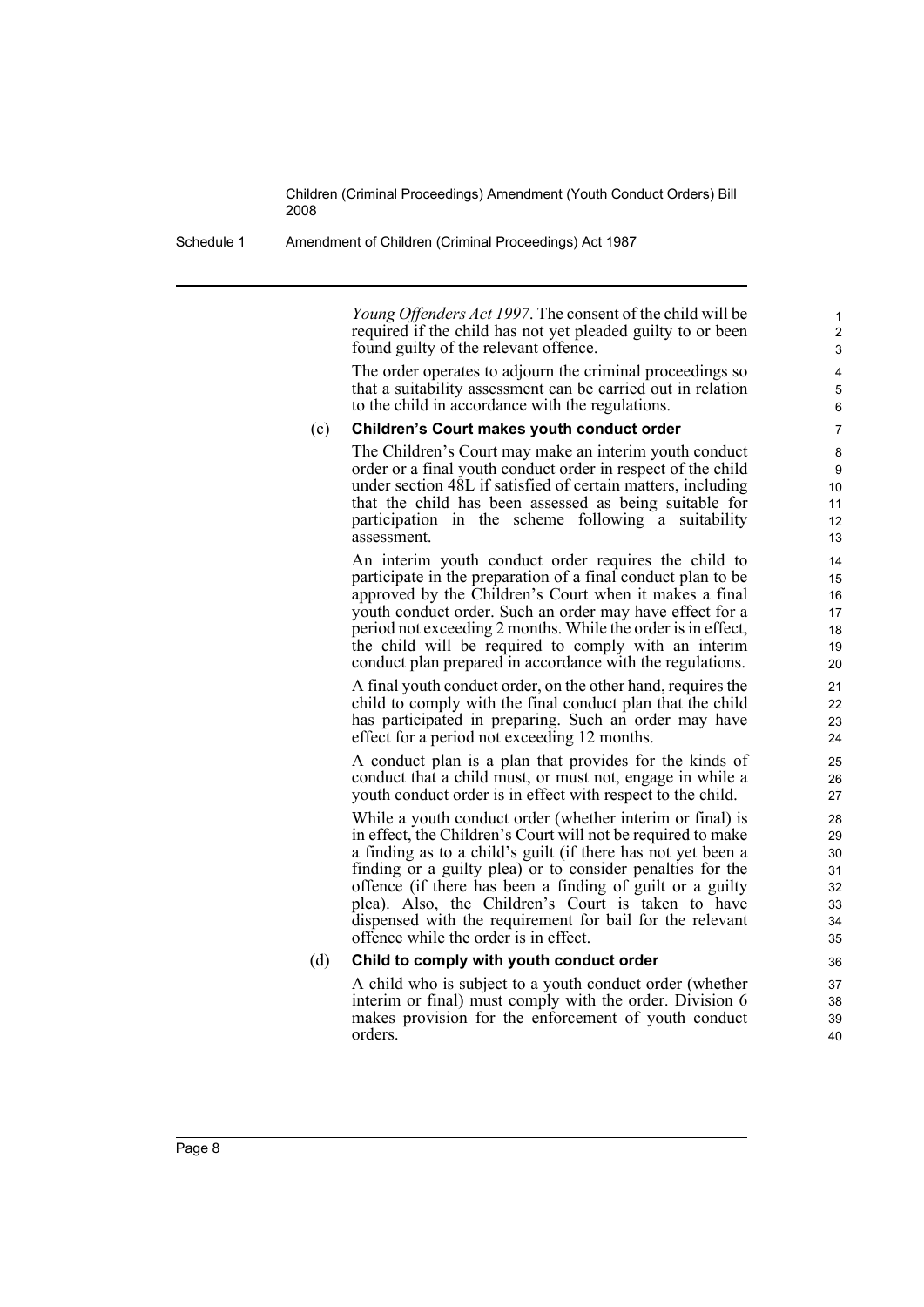Amendment of Children (Criminal Proceedings) Act 1987 Schedule 1

**9** 

A failure to comply with a youth conduct order may result in the child being returned to the Children's Court for the Court to deal with the child.

If a child complies with a final youth conduct order, the child's compliance will be taken into account when dealing with the child for the relevant offence concerned.

(2) This section does not affect the meaning or interpretation of any provision of this Part that it summarises.

#### **Division 3 Suitability assessments**

#### **48G Children's Court may make suitability assessment orders**

- The Children's Court may, of its own motion or on the application of an authorised applicant, make an order (a *suitability assessment order*) adjourning criminal proceedings against a child for a relevant offence for the purpose of enabling a suitability assessment to be carried out in relation to the child if:
	- (a) the child has:
		- (i) pleaded guilty to, or been found guilty of, the relevant offence, or
		- (ii) in any other case—consented to the making of the order in circumstances where the child is capable in law of giving such consent, and
	- (b) the Court is satisfied that the child has been afforded an opportunity to seek advice on the proposed order from an Australian legal practitioner, and
	- (c) in the case where the child has not pleaded guilty to, or has not yet been found guilty of, the relevant offence—the Court is satisfied that the child had sufficient information by the time of the hearing to enable the child to make an informed choice about whether to consent to the making of the order, and
	- (d) the child has been granted a scheme participation approval unless the Court is satisfied that it was not possible in the circumstances for the approval to be granted in time for the hearing.
- (2) In determining whether a child has sufficient information to make an informed choice for the purposes of subsection (1) (c), the Children's Court is to have regard to the following:
	- (a) if a brief of evidence relating to the relevant offence was required to be served on the child—whether a brief was served within a reasonable time before the hearing of the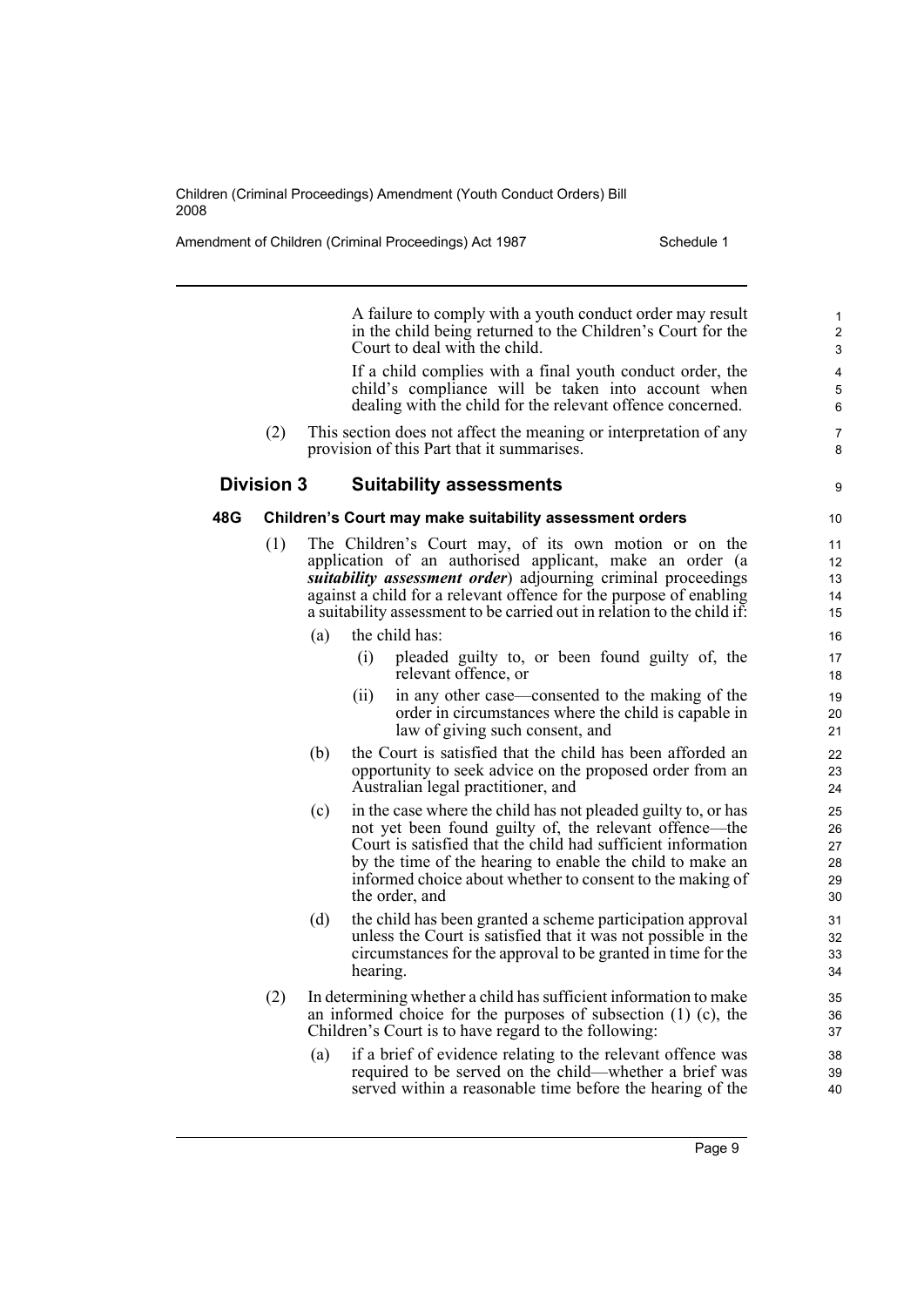Schedule 1 Amendment of Children (Criminal Proceedings) Act 1987

application and contained sufficient information to enable the child to make an informed choice,

31 32 33

(b) if a brief of evidence was not served because it was not required—whether the child was nonetheless provided with sufficient information within a reasonable time before the hearing of the application to enable the child to make an informed choice.

**Note.** Section 183 of the *Criminal Procedure Act 1986* makes provision for the service of briefs of evidence for offences. A brief of evidence must contain certain documents, subject to the regulations, regarding the evidence. Also, section 187 (5) of that Act provides that a prosecutor is not required to serve a brief of evidence in proceedings for an offence of a kind, or proceedings of a kind, prescribed by the regulations under that Act.

- (3) Each of the following persons is an *authorised applicant* for the purposes of the making of an application under subsection (1):
	- (a) the child against whom the criminal proceedings have been brought,
	- (b) any person making the application on behalf of the child,
	- (c) any other person who is authorised to make such an application by the regulations.
- (4) The Children's Court is not to make a suitability assessment order unless it is satisfied that it would not be appropriate for the child to be dealt with instead under the *Young Offenders Act 1997*.
- (5) The Children's Court is not required to be satisfied that a child meets the prescribed eligibility criteria before it makes a suitability assessment order.
- (6) This section does not limit any power that the Children's Court has, apart from this section, to adjourn proceedings.

#### **48H Conduct of suitability assessments**

A suitability assessment is to be carried out in accordance with the regulations.

#### **48I Granting of bail for suitability assessments and charging procedure**

(1) Without limiting section 36, 36A or 36B of the *Bail Act 1978*, bail may be granted under that Act subject to the condition that a child submit to a suitability assessment.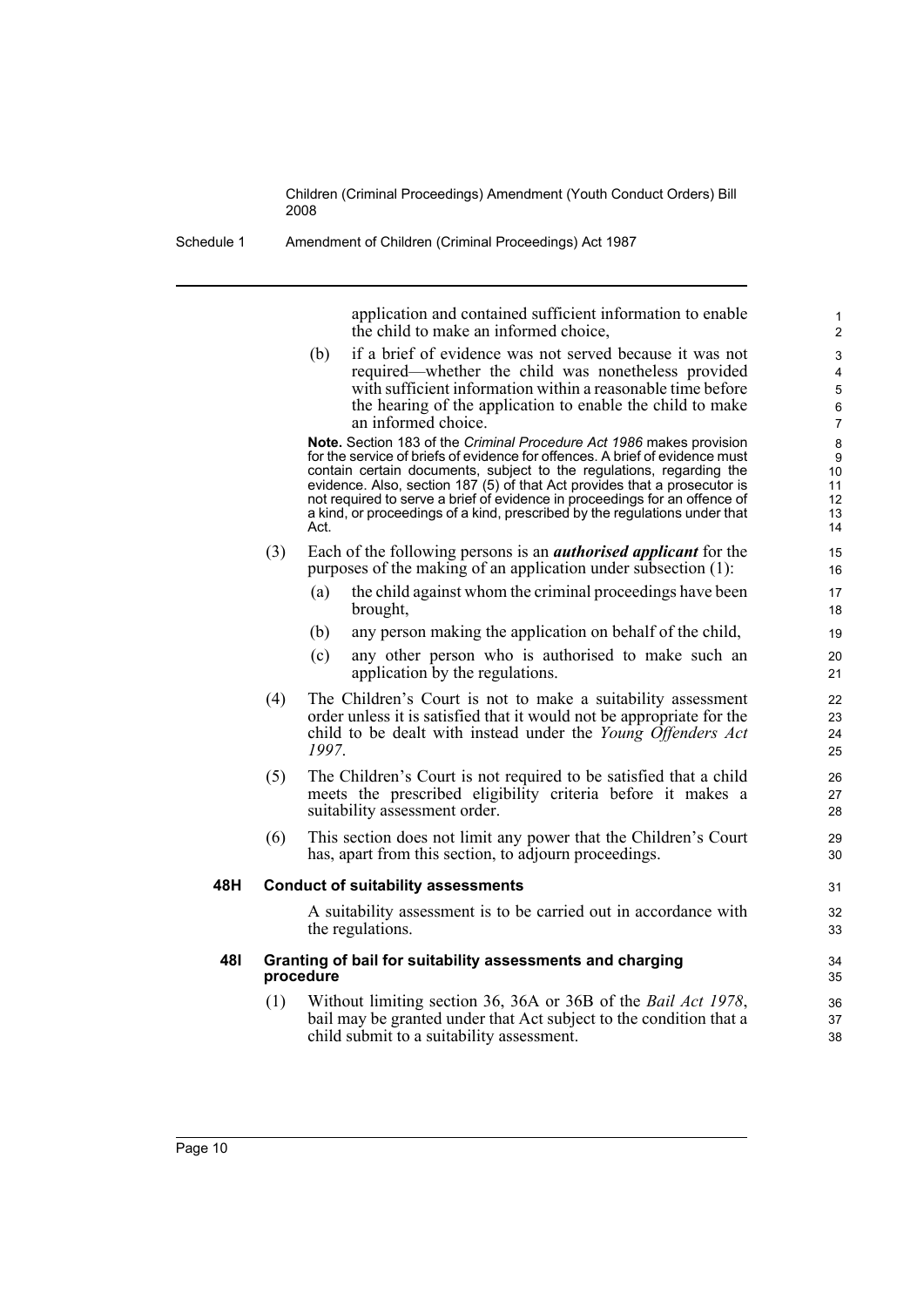Amendment of Children (Criminal Proceedings) Act 1987 Schedule 1

(2) Nothing in this Division: (a) authorises any person to detain a child for the purposes of a suitability assessment, or (b) limits the provisions of Division 2 of Part 2 in their application to the commencement of criminal proceedings against children. **Division 4 Preparation of conduct plans 48J Interim conduct plans** (1) An *interim conduct plan* is a conduct plan that is prepared in accordance with the regulations for submission to the Children's Court for its consideration and approval when framing the terms of an interim youth conduct order. (2) An interim conduct plan may include only conduct restriction provisions and positive conduct provisions. **48K Final conduct plans** (1) A *final conduct plan* is a conduct plan that is prepared in accordance with the regulations for submission to the Children's Court for its consideration and approval when framing the terms of a final youth conduct order. (2) A final conduct plan may include only conduct restriction provisions and positive conduct provisions. **Division 5 Making of youth conduct orders 48L Youth conduct orders** (1) **Power to make youth conduct orders** Subject to this section, the Children's Court may make any of the following orders of its own motion or on the application of an authorised applicant: (a) an order having effect for a period not exceeding 2 months (an *interim youth conduct order*) requiring a child in criminal proceedings before the Court: (i) to participate in the preparation of a final conduct plan as provided by the scheme, and (ii) to comply with the requirements of an interim conduct plan approved by the Court in the order, (b) an order having effect for a period not exceeding 12 months (a *final youth conduct order*) requiring a child in 1 2  $\overline{a}$ 4 5 6 7 8 **9**  $10$ 11 12 13 14 15 16 17 18 19  $20$ 21 22 23  $24$ 25 26 27 28 29 30 31 32 33 34 35 36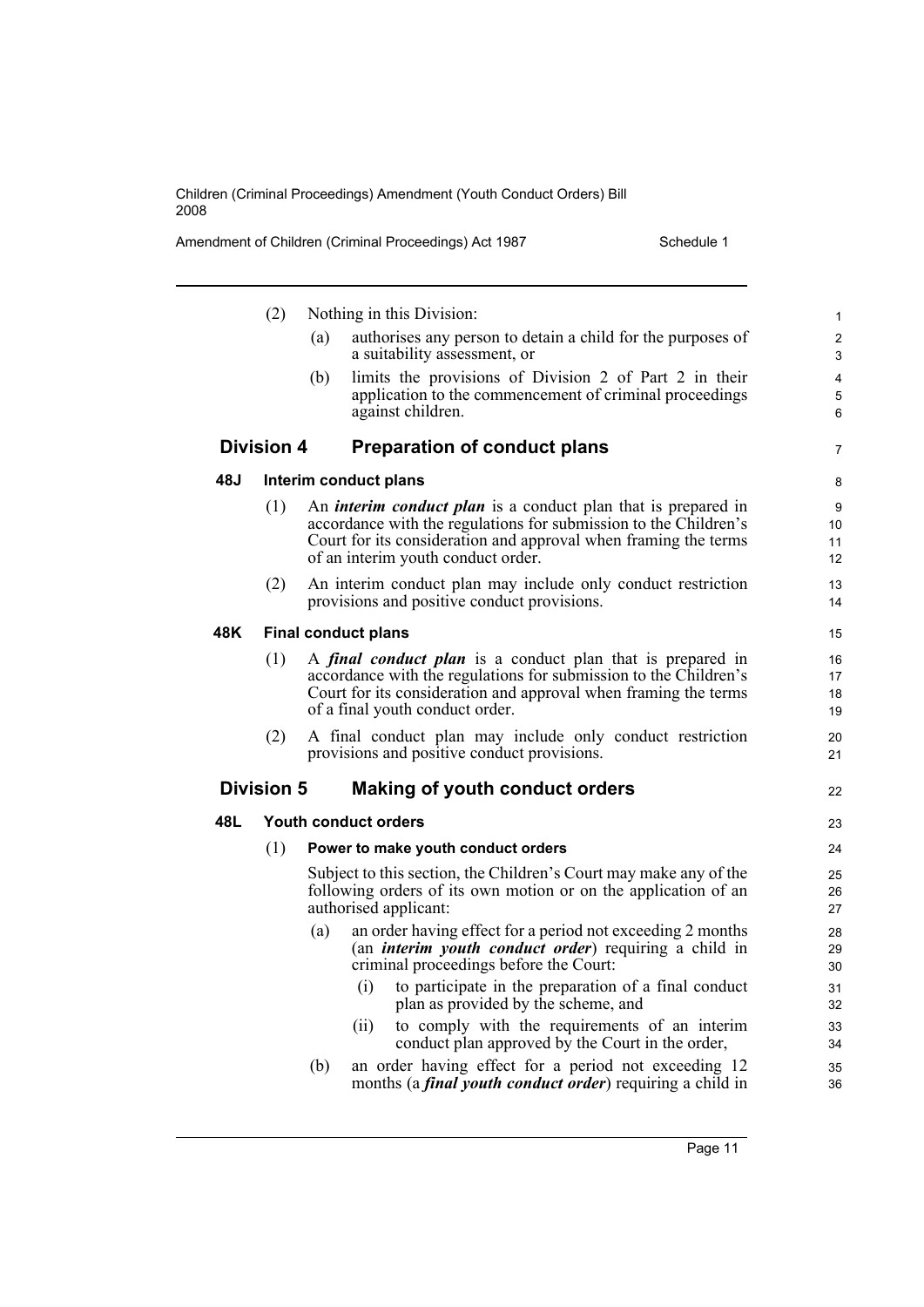criminal proceedings before the Court to comply with the requirements of a final conduct plan approved by the Court in the order.

- (2) Each of the following persons is an *authorised applicant* for the purposes of the making of an application under subsection (1):
	- (a) the child against whom the criminal proceedings have been brought,
	- (b) any person making the application on behalf of the child,
	- (c) any other person who is authorised to make such an application by the regulations.

#### (3) **General preconditions for making of orders**

The Children's Court may not make a youth conduct order with respect to a child unless:

- (a) the child has been charged with, or has pleaded guilty to or been found guilty of, a relevant offence in the criminal proceedings, and
- (b) a suitability assessment of the child has been carried out and the child has, following such an assessment, been found to be suitable to participate in the scheme, and
- (c) the Court is satisfied that the child meets the prescribed eligibility criteria, and
- (d) in the case where the child pleaded not guilty to the relevant offence on or before the day on which a suitability assessment order was made in respect of the child but subsequently changed his or her plea to guilty—the Court is satisfied that the time taken to change the plea was not unreasonable in the circumstances, and
- (e) in the case where the proposed order is to be an interim youth conduct order—an interim conduct plan has been prepared and submitted to the Court for its consideration and approval, and
- (f) in the case where the proposed order is to be a final youth conduct order—a final conduct plan has been prepared and submitted to the Court for its consideration and approval.

#### (4) **Consent of child required unless child pleads guilty or found guilty**

Without limiting subsection (3), the consent of a child who is capable in law of giving consent to the making of a youth conduct order is required before such an order is made with respect to the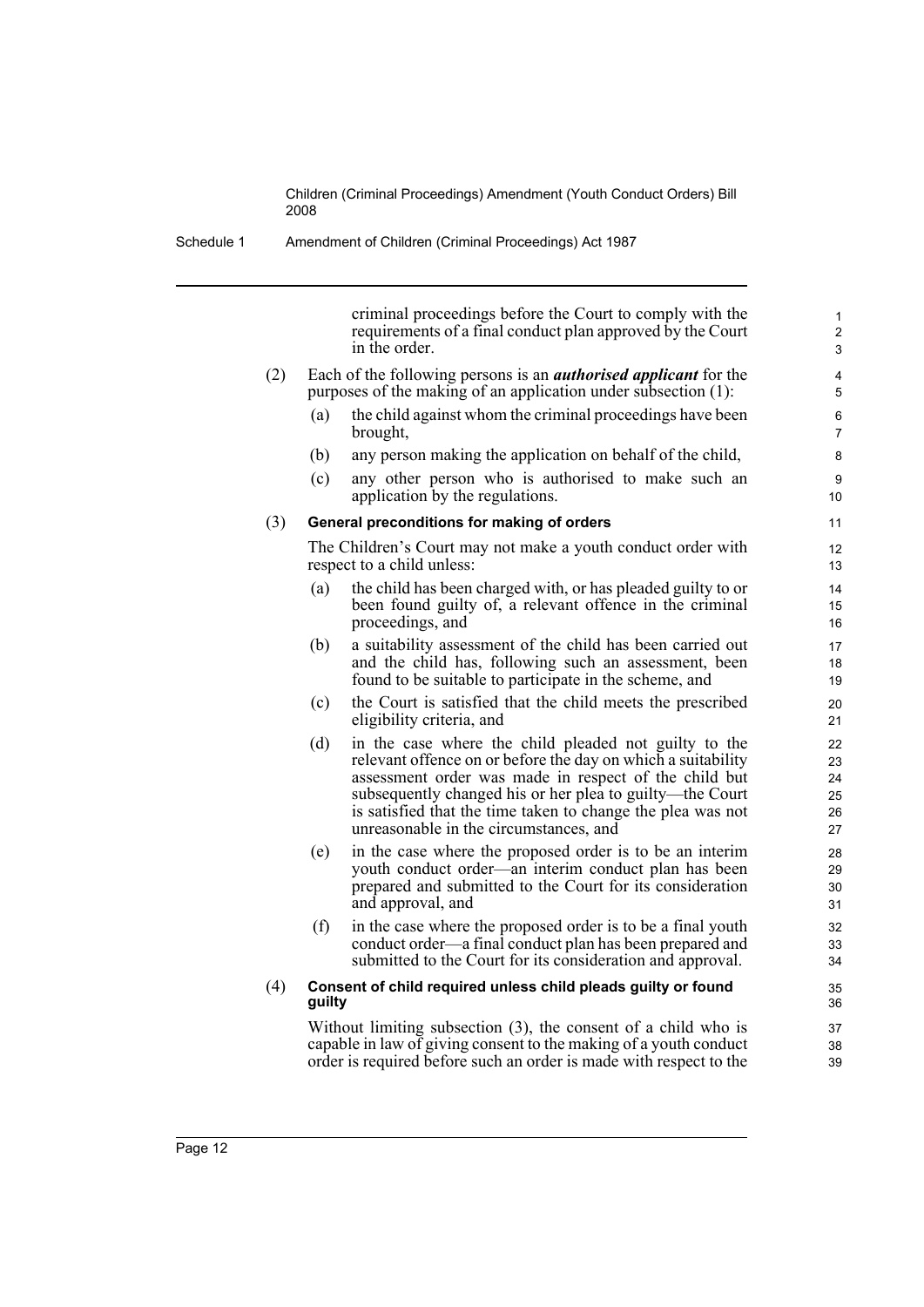Amendment of Children (Criminal Proceedings) Act 1987 Schedule 1

|     |     |        | child in relation to a relevant offence unless the child has pleaded<br>guilty to, or been found guilty of, the offence.                                                                                                                                       | $\mathbf{1}$<br>$\overline{2}$ |
|-----|-----|--------|----------------------------------------------------------------------------------------------------------------------------------------------------------------------------------------------------------------------------------------------------------------|--------------------------------|
|     | (5) |        | Court to take into account child's submissions                                                                                                                                                                                                                 | 3                              |
|     |     |        | Before making a youth conduct order, the Children's Court is to<br>take into account any submissions and evidence put forward by<br>or on behalf of the child as to the appropriateness of the order.                                                          | 4<br>5<br>6                    |
|     | (6) |        | Court may request that conduct plan be revised                                                                                                                                                                                                                 | 7                              |
|     |     | order. | The Children's Court may request the person or body that<br>prepared an interim conduct plan or final conduct plan for the<br>Court's consideration and approval to consider making changes<br>to the plan before its approval by the Court in a youth conduct | 8<br>9<br>10<br>11<br>12       |
|     | (7) |        | Effect of youth conduct order on criminal proceedings                                                                                                                                                                                                          | 13                             |
|     |     |        | While a youth conduct order remains in effect with respect to a<br>child for a relevant offence:                                                                                                                                                               | 14<br>15                       |
|     |     | (a)    | if the Children's Court did not make a finding as to the<br>guilt of the child for the offence before making the order—<br>the Court is not required to make a finding as to the child's<br>guilt for the offence, and                                         | 16<br>17<br>18<br>19           |
|     |     | (b)    | if the child pleaded guilty to, or was found guilty by the<br>Children's Court of, the offence before making the order—<br>the Court is not required to determine what penalty, if any,<br>should be imposed on the child for the offence, and                 | 20<br>21<br>22<br>23           |
|     |     | (c)    | the Children's Court is taken to have dispensed with any<br>requirement for bail in connection with the offence for the<br>purposes of the <i>Bail Act 1978</i> .                                                                                              | 24<br>25<br>26                 |
|     | (8) |        | Subsection (7) has effect despite anything to the contrary in any<br>Act or other law.                                                                                                                                                                         | 27<br>28                       |
|     | (9) |        | Section does not limit power to grant adjournments                                                                                                                                                                                                             | 29                             |
|     |     |        | This section does not limit any power that the Children's Court<br>has to adjourn proceedings.                                                                                                                                                                 | 30<br>31                       |
| 48M |     |        | <b>Explanation of youth conduct order</b>                                                                                                                                                                                                                      | 32                             |
|     | (1) |        | If the Children's Court makes a youth conduct order with respect<br>to a child, the Court must ensure that all reasonable steps are<br>taken to explain to the child (in language that the child can readily<br>understand):                                   | 33<br>34<br>35<br>36           |
|     |     | (a)    | the child's obligations under the order, and                                                                                                                                                                                                                   | 37                             |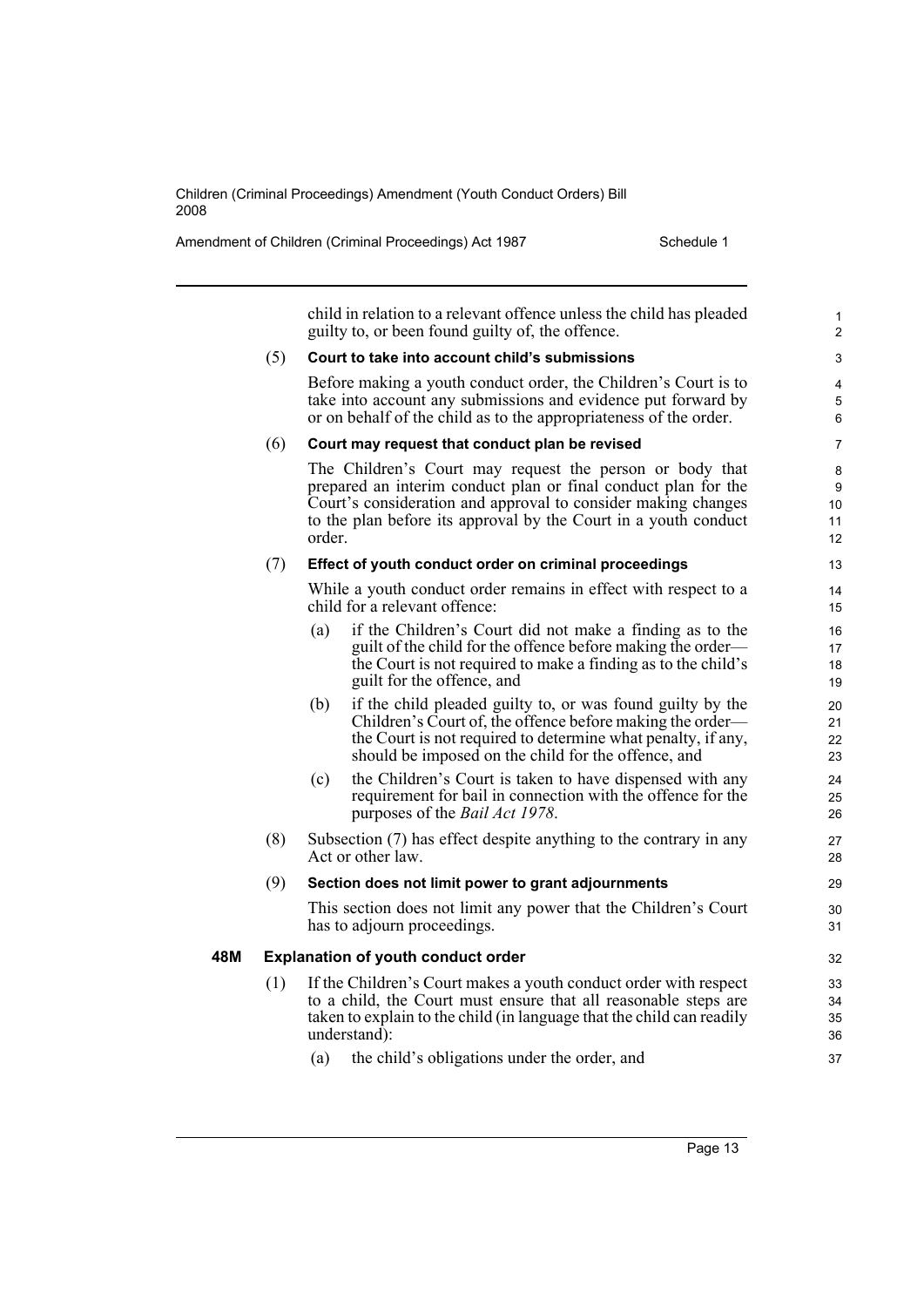|     |     | (b)<br>the consequences that may follow if the child fails to<br>comply with those obligations.                                                                                              |
|-----|-----|----------------------------------------------------------------------------------------------------------------------------------------------------------------------------------------------|
|     | (2) | A youth conduct order is not invalidated by a failure to comply<br>with this section.                                                                                                        |
|     | (3) | Nothing in this section limits the operation of section 12<br>(Proceedings to be explained to children).                                                                                     |
| 48N |     | Review of youth conduct order by Children's Court                                                                                                                                            |
|     | (1) | The Children's Court may review a youth conduct order:                                                                                                                                       |
|     |     | of its own motion, or<br>(a)                                                                                                                                                                 |
|     |     | on an application made to the Court by or on behalf of the<br>(b)<br>child to whom the order applies, or                                                                                     |
|     |     | on an application made to the Court by any other person<br>(c)<br>authorised by the regulations, or                                                                                          |
|     |     | if the District Court in an appeal under section 480 remits<br>(d)<br>a matter concerning the order to the Children's Court to be<br>dealt with under this section.                          |
|     | (2) | On any such review of a youth conduct order, the Court may:                                                                                                                                  |
|     |     | confirm the order, or<br>(a)                                                                                                                                                                 |
|     |     | vary the order, or<br>(b)                                                                                                                                                                    |
|     |     | revoke the order.<br>(c)                                                                                                                                                                     |
| 48O |     | Appeals to District Court against youth conduct orders                                                                                                                                       |
|     | (1) | A child in respect of whom a youth conduct order is made may,<br>with the leave of the District Court, appeal to the Court against<br>the order or the variation or revocation of the order. |
|     | (2) | An appeal must be made within the period of:                                                                                                                                                 |
|     |     | 28 days after the order is made, or<br>(a)                                                                                                                                                   |
|     |     | if the order has been varied or revoked—28 days after the<br>(b)<br>order is varied or revoked.                                                                                              |
|     | (3) | On any such appeal, the District Court may:                                                                                                                                                  |
|     |     | confirm the order, or<br>(a)                                                                                                                                                                 |
|     |     | vary the order, or<br>(b)                                                                                                                                                                    |
|     |     | revoke the order, or<br>(c)                                                                                                                                                                  |
|     |     |                                                                                                                                                                                              |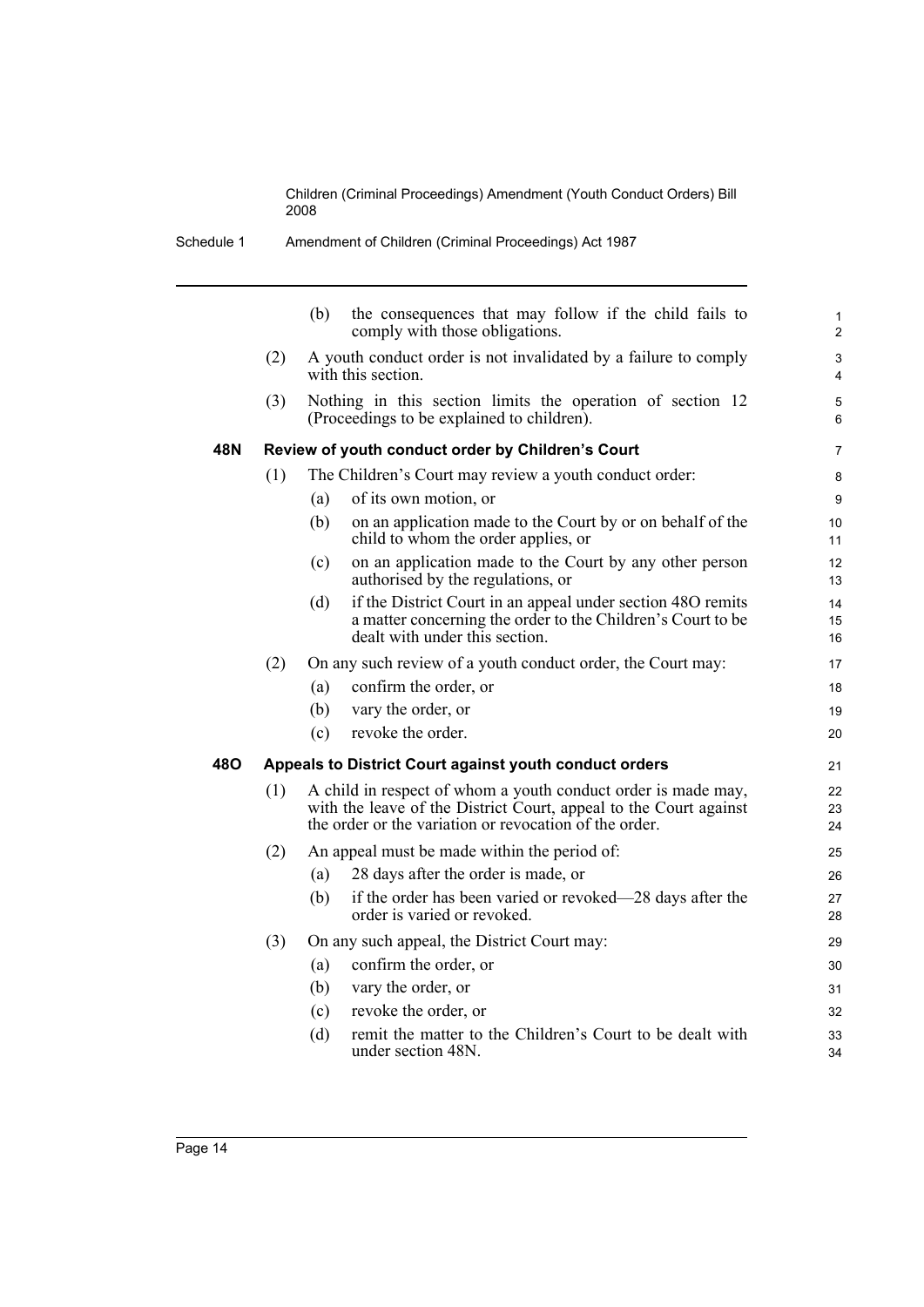Amendment of Children (Criminal Proceedings) Act 1987 Schedule 1

|     | (4)               |     | The regulations may make provision for or with respect to:                                                                               | $\mathbf{1}$   |
|-----|-------------------|-----|------------------------------------------------------------------------------------------------------------------------------------------|----------------|
|     |                   | (a) | the designation of a respondent or other persons to assist                                                                               | $\overline{2}$ |
|     |                   |     | the District Court in an appeal under this section                                                                                       | 3              |
|     |                   |     | (including, but not limited to, the designation of the Crown<br>for any such purpose), and                                               | 4<br>5         |
|     |                   | (b) | the service of court processes and other documents in                                                                                    | 6              |
|     |                   |     | connection with an appeal under this section on any such<br>designated respondent or other person.                                       | 7<br>8         |
|     | <b>Division 6</b> |     | <b>Enforcement of youth conduct orders</b>                                                                                               | 9              |
| 48P |                   |     | Proceedings for non-compliance with youth conduct orders                                                                                 | 10             |
|     | (1)               |     | On an application made in accordance with the regulations, the                                                                           | 11             |
|     |                   |     | Children's Court may call on a child in respect of whom a youth                                                                          | 12             |
|     |                   |     | conduct order has been made to appear before it if the Court<br>suspects that the child may have failed to comply with the order.        | 13<br>14       |
|     | (2)               |     | If the child fails to appear, the Children's Court may take any                                                                          | 15             |
|     |                   |     | action referred to in section 98 (1A) of the Crimes (Sentencing                                                                          | 16             |
|     |                   |     | <i>Procedure) Act 1999</i> as if the child were an offender for the<br>purposes of that subsection who had failed to appear.             | 17<br>18       |
|     |                   |     |                                                                                                                                          |                |
|     | (3)               |     | If the Children's Court is satisfied that a child appearing before it<br>has failed to comply with a youth conduct order, the Court may: | 19<br>20       |
|     |                   | (a) | administer a warning to the child, or                                                                                                    | 21             |
|     |                   | (b) | decide to take no action with respect to the failure to<br>comply, or                                                                    | 22<br>23       |
|     |                   | (c) | vary the order, or                                                                                                                       | 24             |
|     |                   | (d) | revoke the order.                                                                                                                        | 25             |
| 48Q |                   |     | Consequences of revocation of youth conduct orders                                                                                       | 26             |
|     | (1)               |     | This section applies if the Children's Court revokes a youth<br>conduct order under this Part.                                           | 27<br>28       |
|     | (2)               |     | If a child did not plead guilty to (or had not yet been found guilty                                                                     | 29             |
|     |                   |     | of) a relevant offence before the Children's Court made a youth                                                                          | 30             |
|     |                   |     | conduct order in relation to the offence, the Court may on the<br>revocation of the order:                                               | 31<br>32       |
|     |                   | (a) | proceed to make a finding as to the guilt of the child for the<br>offence, and                                                           | 33<br>34       |
|     |                   | (b) | if the child is found guilty of the offence—deal with the<br>child for the offence in accordance with Division 4 of<br>Part 3.           | 35<br>36<br>37 |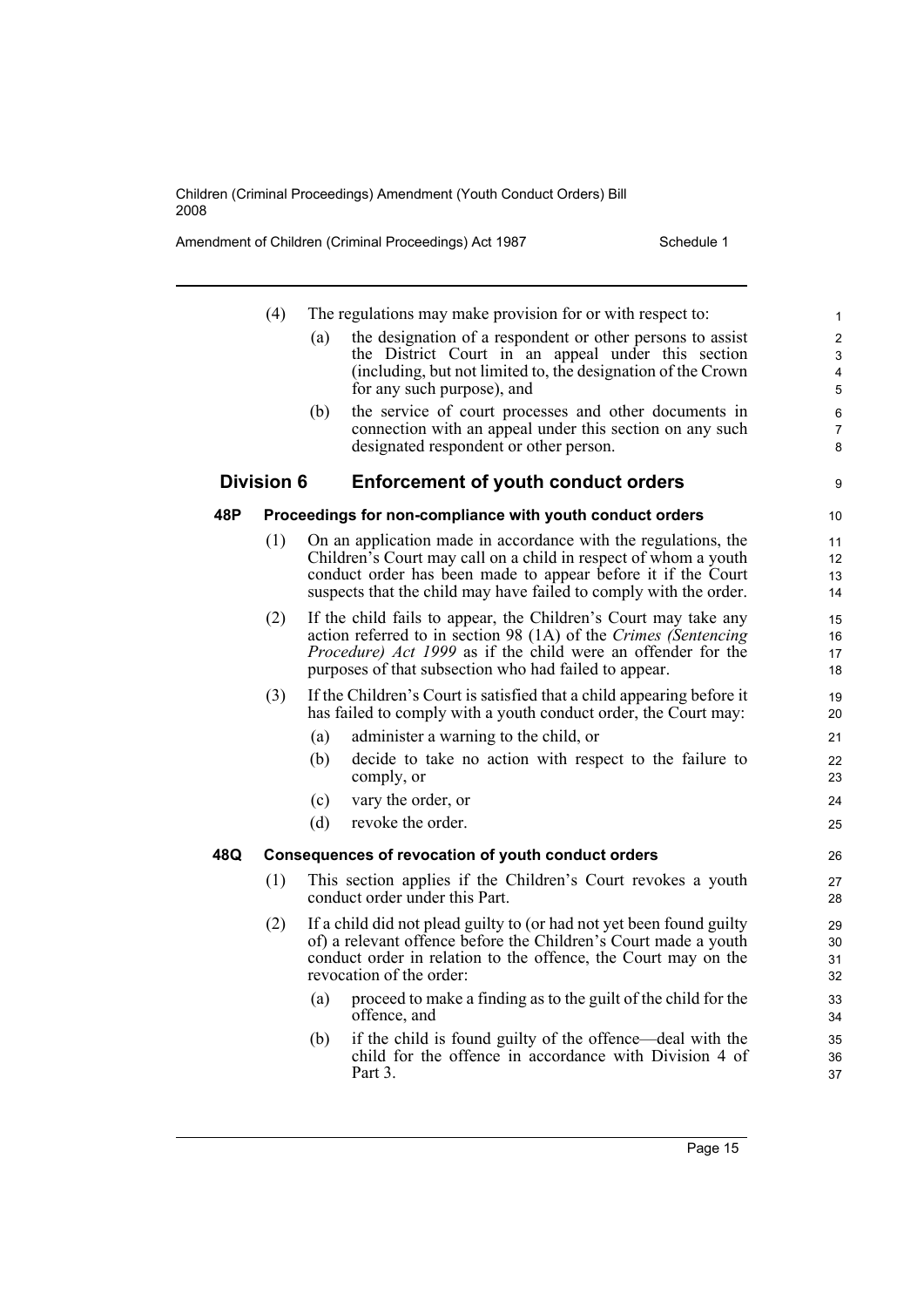- Schedule 1 Amendment of Children (Criminal Proceedings) Act 1987
	- (3) If a child pleaded guilty to (or was found guilty of) a relevant offence before the Children's Court made a youth conduct order in relation to the offence, the Court may, on the revocation of the order, deal with the child for the offence in accordance with Division 4 of Part 3.
	- (4) In determining the penalty to be imposed on a child who has pleaded guilty to (or was found guilty of) a relevant offence to which a revoked youth conduct order related, the Children's Court is to have regard to:
		- (a) the fact of, and the circumstances surrounding, the child's failure to comply with the order (including the extent to which the child did comply with the order), and

(b) any report on the child's failure to comply with the youth conduct order prepared in accordance with the regulations for submission to the Court.

#### **48R Consequences of compliance with final youth conduct orders**

- (1) On an application made in accordance with the regulations, the Children's Court may deal with a child under this section if the Court is satisfied that the child has substantially complied with the terms of a final youth conduct order during the period the order was in effect.
- (2) If a child did not plead guilty to (or had not yet been found guilty of) a relevant offence before the Children's Court made a final youth conduct order in relation to the offence, the Court may make an order directing that the charge for the offence be dismissed.
- (3) If a child pleaded guilty to (or was found guilty of) a relevant offence before the Children's Court made a final youth conduct order in relation to the offence, the Court may deal with the child for the offence in accordance with Division 4 of Part 3 having regard to the fact that the child has substantially complied with the order.

**Note.** Section 33 provides for the things that the Children's Court may do if it finds a child guilty of an offence. That section provides for the imposition of penalties for offences, as well as conferring a power on the Court to direct that charges for offences be dismissed.

# **Division 7 Miscellaneous**

#### **48S Evidence of certain matters not admissible**

(1) Evidence of the following is not admissible in criminal proceedings: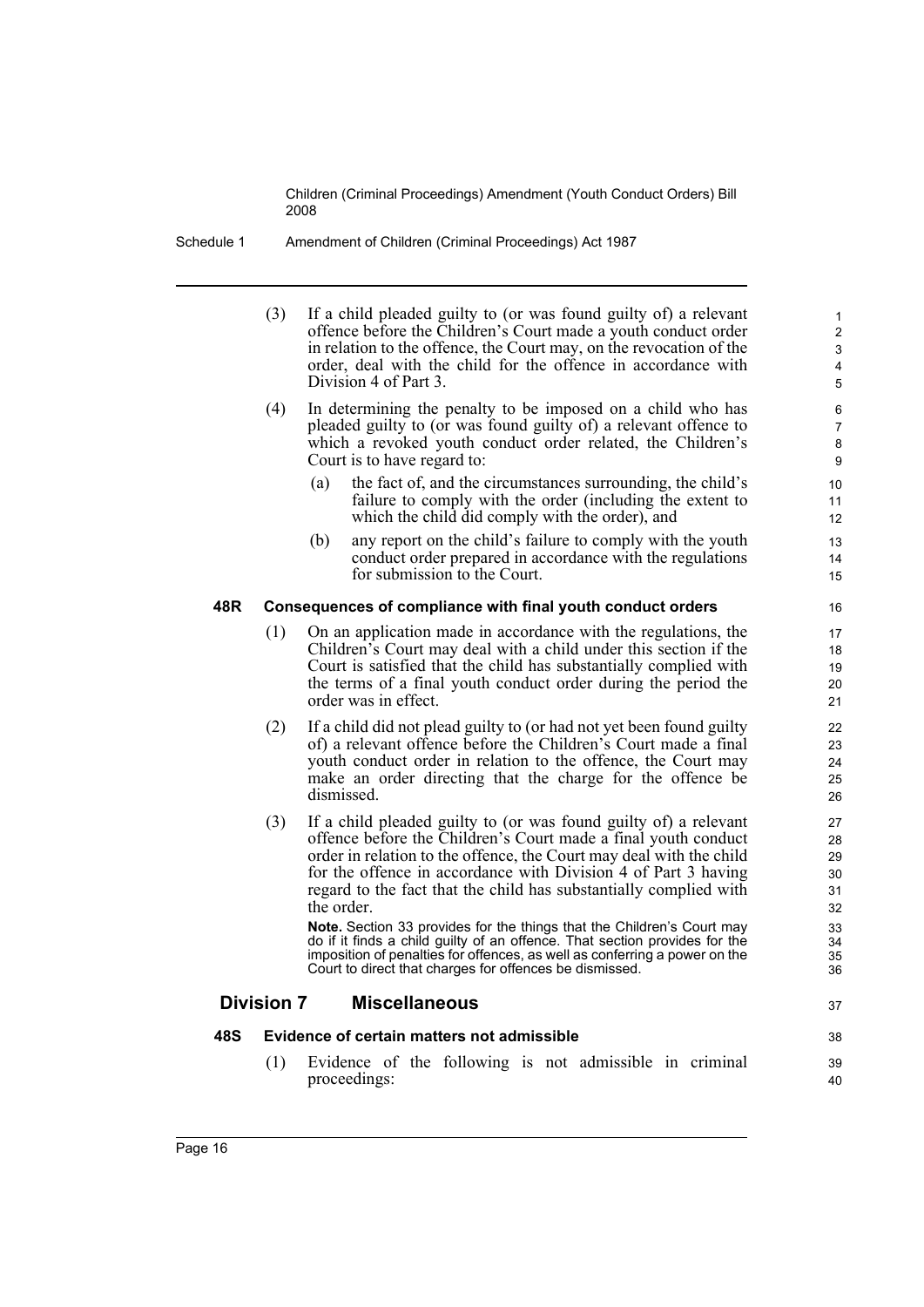Amendment of Children (Criminal Proceedings) Act 1987 Schedule 1

|     |     | (a) | any admission made by a child in the course of being<br>assessed for participation, or while participating, in the<br>ASB pilot project or the scheme,           | $\mathbf{1}$<br>$\overline{2}$<br>3 |
|-----|-----|-----|------------------------------------------------------------------------------------------------------------------------------------------------------------------|-------------------------------------|
|     |     | (b) | any document produced for the purposes of a child's<br>assessment for, or participation in, the project or the<br>scheme.                                        | $\overline{4}$<br>5<br>6            |
|     | (2) |     | Subsection $(1)$ does not apply to:                                                                                                                              | $\overline{7}$                      |
|     |     | (a) | the criminal proceedings in respect of which the child was<br>referred for assessment for, or participation in, the project<br>or the scheme, or                 | 8<br>9<br>10                        |
|     |     | (b) | any other criminal proceedings of a kind prescribed by the<br>regulations.                                                                                       | 11<br>12                            |
| 48T |     |     | Disclosure of certain information prohibited                                                                                                                     | 13                                  |
|     | (1) |     | A person must not disclose:                                                                                                                                      | 14                                  |
|     |     | (a) | the name of, or any other identifying information about, a                                                                                                       | 15                                  |
|     |     |     | child or a victim (or alleged victim) of a child that the<br>person has obtained in connection with the exercise of a                                            | 16<br>17                            |
|     |     |     | relevant function, or                                                                                                                                            | 18                                  |
|     |     | (b) | any other information about a child that the person has                                                                                                          | 19                                  |
|     |     |     | obtained in connection with the exercise of a relevant<br>function.                                                                                              | 20<br>21                            |
|     |     |     | Maximum penalty: 20 penalty units.                                                                                                                               | 22                                  |
|     | (2) |     | A <i>relevant function</i> means any of the following functions:                                                                                                 | 23                                  |
|     |     | (a) | the assessment of a child's suitability to participate in the<br>ASB pilot project or the scheme,                                                                | 24<br>25                            |
|     |     | (b) | the conduct of the ASB pilot project,                                                                                                                            | 26                                  |
|     |     | (c) | the conduct of the scheme (including the exercise of any<br>functions conferred or imposed by regulations made for<br>the purposes of this Part),                | 27<br>28<br>29                      |
|     |     | (d) | any other function prescribed by the regulations.                                                                                                                | 30                                  |
|     | (3) |     | Nothing in subsection (1) prevents a person from disclosing the<br>information referred to in that subsection:                                                   | 31<br>32                            |
|     |     | (a) | to any of the following persons:                                                                                                                                 | 33                                  |
|     |     |     | the child,<br>(i)                                                                                                                                                | 34                                  |
|     |     |     | (ii)<br>any person having parental responsibility (within<br>the meaning of the Children and Young Persons<br>(Care and Protection) Act 1998) for the child (but | 35<br>36<br>37                      |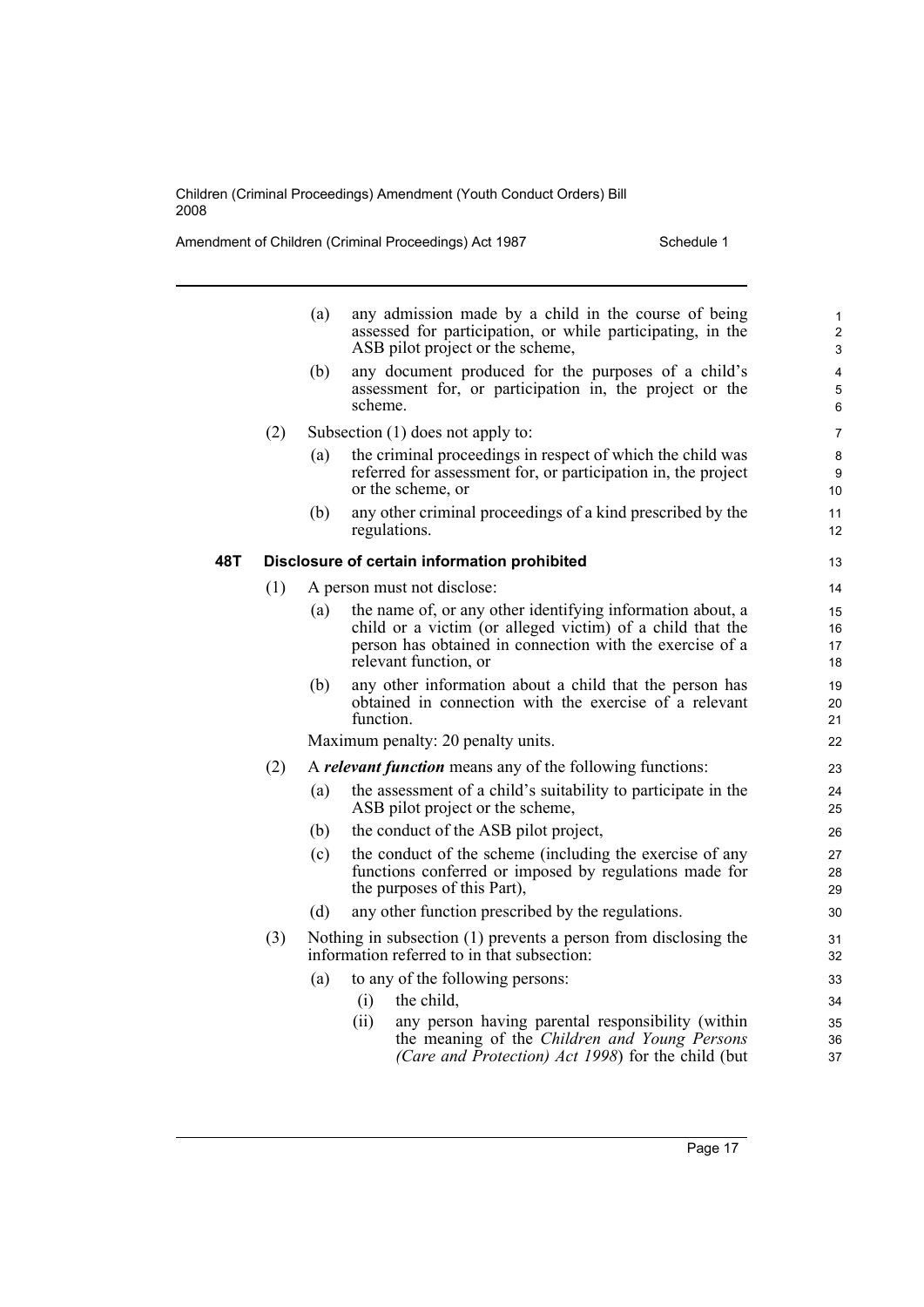40

Schedule 1 Amendment of Children (Criminal Proceedings) Act 1987

only with the consent of the child if he or she is capable in law of giving such consent), (iii) another person exercising a relevant function, (iv) any police officer responsible for investigating the offence in respect of which the child was referred to the scheme, or (b) in connection with the conduct of an assessment of a child's suitability to participate in the ASB pilot project or the scheme, or (c) to a person or body for the purpose of monitoring or evaluating the ASB pilot project or the scheme, or (d) for the purposes of any legal proceedings, or (e) in accordance with a requirement of the *Ombudsman Act 1974* or with any request made by the Ombudsman, or (f) to a body of the Commonwealth or another State or Territory (or to a body of the Commonwealth or another State or Territory belonging to a class) that is prescribed by, or approved in accordance with, the regulations, or (g) to any other person or body (or to a person or body belonging to a class) that is prescribed by, or approved in accordance with, the regulations, or (h) with other lawful excuse. (4) In this section: *identifying information*, in relation to a child, means any information that identifies the child or that is likely to lead to the identification of the child. **48U Exchange of information** (1) A scheme administrator may (but need not) enter into an arrangement (*an information sharing arrangement*) with a relevant agency for the purposes of sharing or exchanging any information that is held by persons involved in the administration of the scheme or by the agency. **Note.** The disclosure of information by a scheme administrator to a relevant agency may also be permissible under section 48T (3) even in the absence of an information sharing arrangement. (2) The information to which an information sharing arrangement may relate is limited to the following: (a) information concerning the needs of a child who is being assessed for participation, or who is participating, in the  $10$ 11 12 13 14 15 16 17 18 19  $20$ 21 22 23  $24$ 25 26 27 28 29 30 31 32 33 34 35 36 37 38 39

scheme,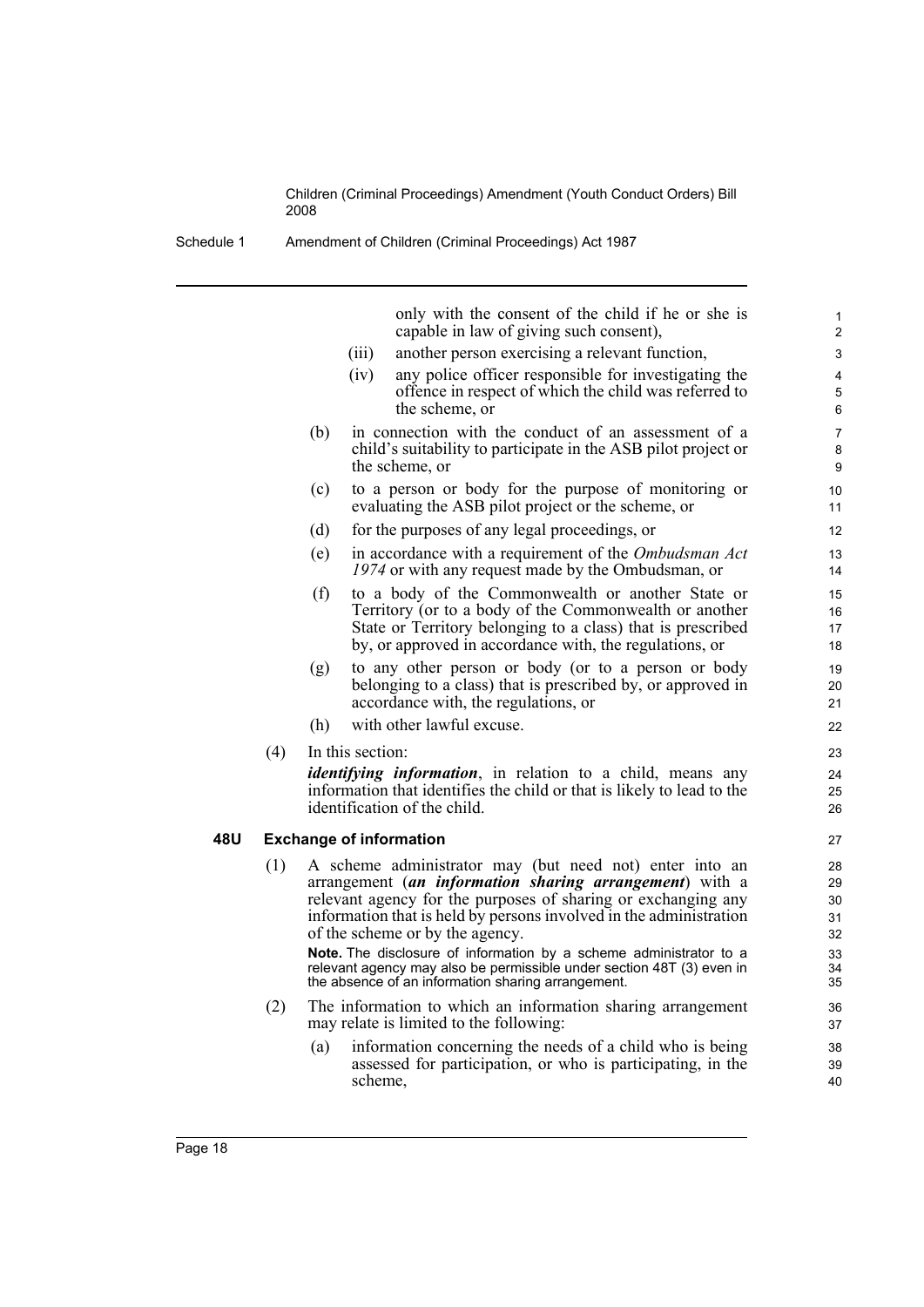Amendment of Children (Criminal Proceedings) Act 1987 Schedule 1

- (b) information that assists in the exercise of functions under this Part (or under regulations made for the purposes of this Part) or of the relevant agency concerned,
- (c) any other information that may be prescribed by the regulations.
- (3) Under an information sharing arrangement, a scheme administrator and the relevant agency are, despite any other Act or law of the State, authorised:
	- (a) to request and receive information that is held by the other party to the arrangement, and
	- (b) to disclose that information to the other party,

but only to the extent that the information is reasonably necessary to assist in the exercise of functions under this Part (or under regulations made for the purposes of this Part) or the functions of the relevant agency concerned.

- (4) This section does not limit the operation of any Act under which a scheme administrator or a relevant agency is authorised or required to disclose information to another person or body.
- (5) In this section:

*relevant agency* means any of the following:

- (a) a body of the Commonwealth or another State or Territory (or a body of the Commonwealth or another State or Territory belonging to a class) that is prescribed by, or approved in accordance with, the regulations,
- (b) any other person or body (or a person or body belonging to a class) that is prescribed by, or approved in accordance with, the regulations.

*scheme administrator* means any person involved in the administration of the scheme who is prescribed by, or approved in accordance with, the regulations.

#### **48V Destruction of photographs, finger-prints, palm-prints and other records**

- (1) Section 38 extends to an order of the Children's Court under section 48R (2) directing that a charge for an offence be dismissed in the same way as it extends to an order dismissing a charge for an offence made under section 33 (1) (a).
- (2) Nothing in subsection (1) limits the application of section 38 to any finding by the Children's Court that a child is not guilty of a relevant offence in proceedings that have been determined following the revocation of a youth conduct order.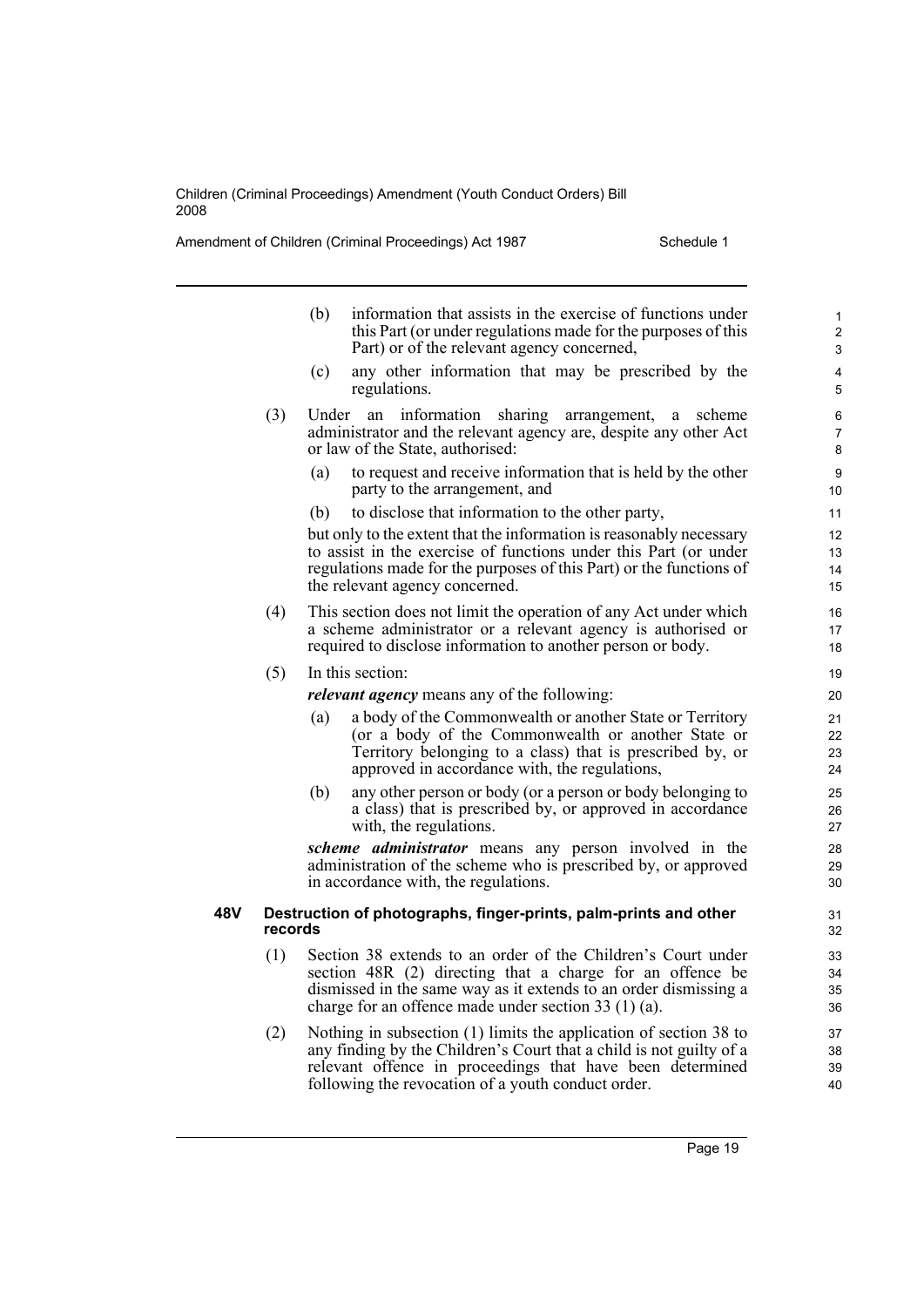Schedule 1 Amendment of Children (Criminal Proceedings) Act 1987

#### **48W Regulations**

Without limiting any other provision of this Part, the regulations may make provision for or with respect to any of the following matters:

- (a) eligibility to participate in the scheme,
- (b) the granting and revocation of scheme participation approvals,
- (c) the places at which, or the areas within which, the scheme is to operate,
- (d) the referral for the assessment, and the assessment, of the suitability of a child to participate in the scheme (or of a child's capacity or prospects for participation in the scheme),
- (e) the carrying out of investigations, and the preparation and provision of reports, as to a child's suitability, capacity or prospects for participation in the scheme,
- (f) the provision of reports to the Children's Court and other persons or bodies as to a child's compliance with a youth conduct order (including compliance with the conduct plan to which the order gives effect),
- (g) the persons or bodies who may participate in the scheme (in addition to the child),
- (h) the role of particular persons or bodies in the carrying out or implementation of the scheme (including the constitution of, and procedure for, bodies to carry out functions in relation to the scheme),
- (i) rebuttable presumptions concerning the constitution and decisions of bodies that are constituted by the regulations for the purposes of the scheme,
- (j) the preparation and implementation of conduct plans (whether interim or final), including the adoption, revision, variation or revocation of such plans,
- (k) the making of applications to the Children's Court under this Part by persons who are permitted or authorised to make such applications,
- (l) procedures for notification of courts or other persons or bodies of a decision of a child not to participate in, or not to continue to participate in, the scheme,
- (m) procedures for notification of orders and other decisions of the Children's Court in connection with the scheme,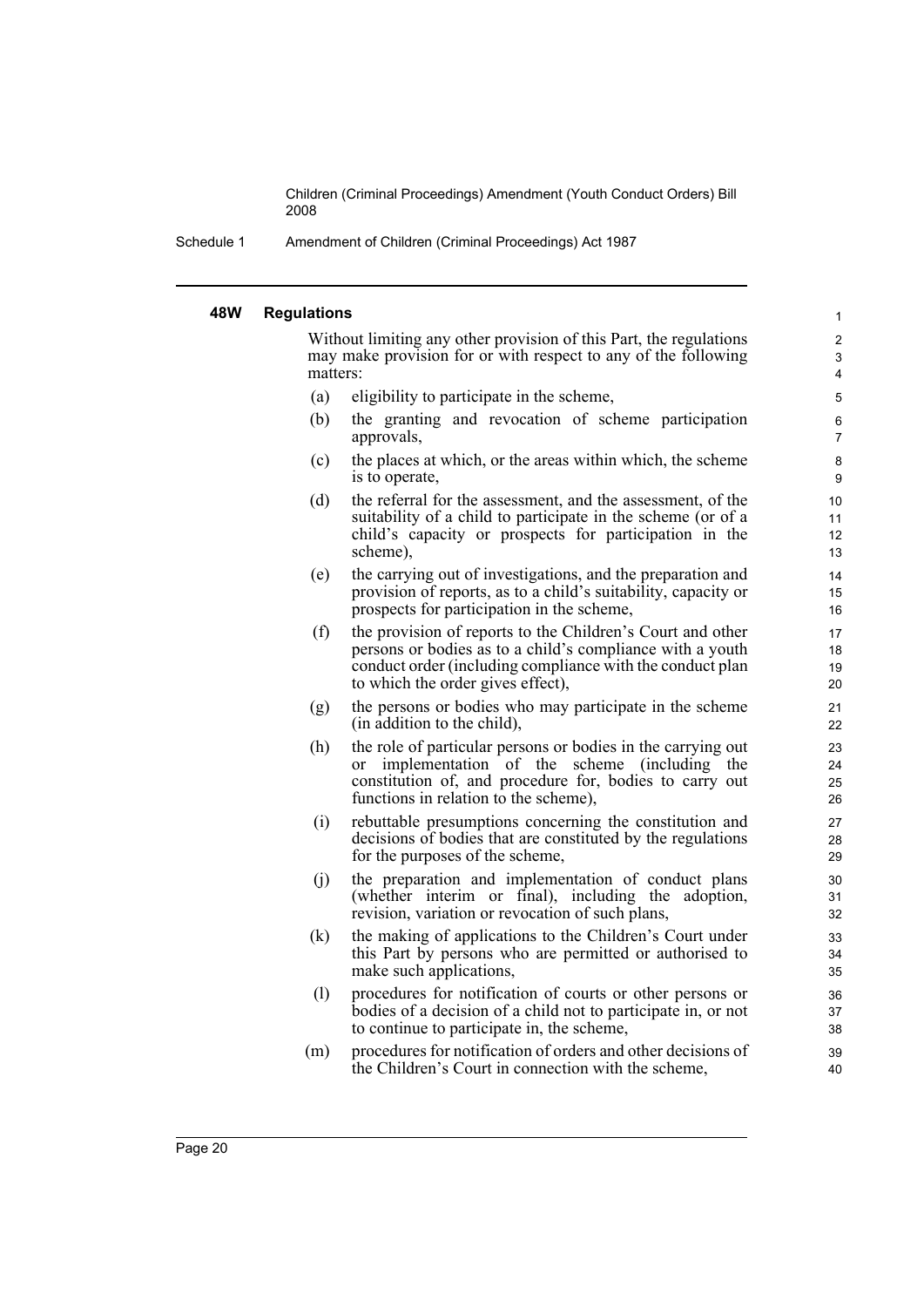Amendment of Children (Criminal Proceedings) Act 1987 Schedule 1

|     |     | the content and keeping of records in connection with the<br>(n)<br>the scheme,                                                                                                                                                                                                                                |               |
|-----|-----|----------------------------------------------------------------------------------------------------------------------------------------------------------------------------------------------------------------------------------------------------------------------------------------------------------------|---------------|
|     |     | (0)<br>the monitoring and evaluation of, or research into, the<br>operation and effect of the scheme,                                                                                                                                                                                                          |               |
|     |     | the issuing of guidelines and directions with respect to<br>(p)<br>suitability assessments and the implementation<br>operation of the scheme,                                                                                                                                                                  | <sub>or</sub> |
|     |     | the delegation of functions conferred or imposed on a<br>(q)<br>person or body by a provision of this Part or a provision of<br>the regulations made for the purposes of this Part,                                                                                                                            |               |
|     |     | any other matter relating to the implementation or<br>(r)<br>operation of the scheme.                                                                                                                                                                                                                          |               |
| 48X |     | Relationship with other legislation, projects and measures                                                                                                                                                                                                                                                     |               |
|     | (1) | This Part:                                                                                                                                                                                                                                                                                                     |               |
|     |     | (a)<br>does not affect any jurisdiction conferred on any court<br>under this or any other Act or law, or                                                                                                                                                                                                       |               |
|     |     | (b)<br>does not, except to the extent that this Part expressly<br>provides otherwise, derogate from the functions of any<br>person or court dealing with an offence or alleged offence<br>to take any other action in relation to an offence or alleged<br>offence, under this or any other Act or law, or     |               |
|     |     | does not prevent or limit the development, conduct or<br>(c)<br>operation of programs or measures apart from the scheme<br>for the treatment or rehabilitation of offenders or accused<br>persons who are children.                                                                                            |               |
|     | (2) | Without limiting subsection $(1)$ , nothing in this Part is intended<br>to limit the rights and protections provided to persons by the Law<br><i>Enforcement (Powers and Responsibilities) Act 2002 to the</i><br>extent that the provisions of that Act can operate in circumstances<br>covered by this Part. |               |
| 48Y |     | Part to cease to have effect                                                                                                                                                                                                                                                                                   |               |
|     | (1) | The provisions of this Part (other than this section) cease to have<br>effect on the day that is 26 months after the day on which section<br>48L commences or on such later day as may be prescribed by the<br>regulations.                                                                                    |               |
|     |     | Note. Any portion of an Act that ceases to have effect on a specified day                                                                                                                                                                                                                                      |               |

ceases to have effect at the end of the specified day. See sections 5 (3) and 71 of the *Interpretation Act 1987*.

Page 21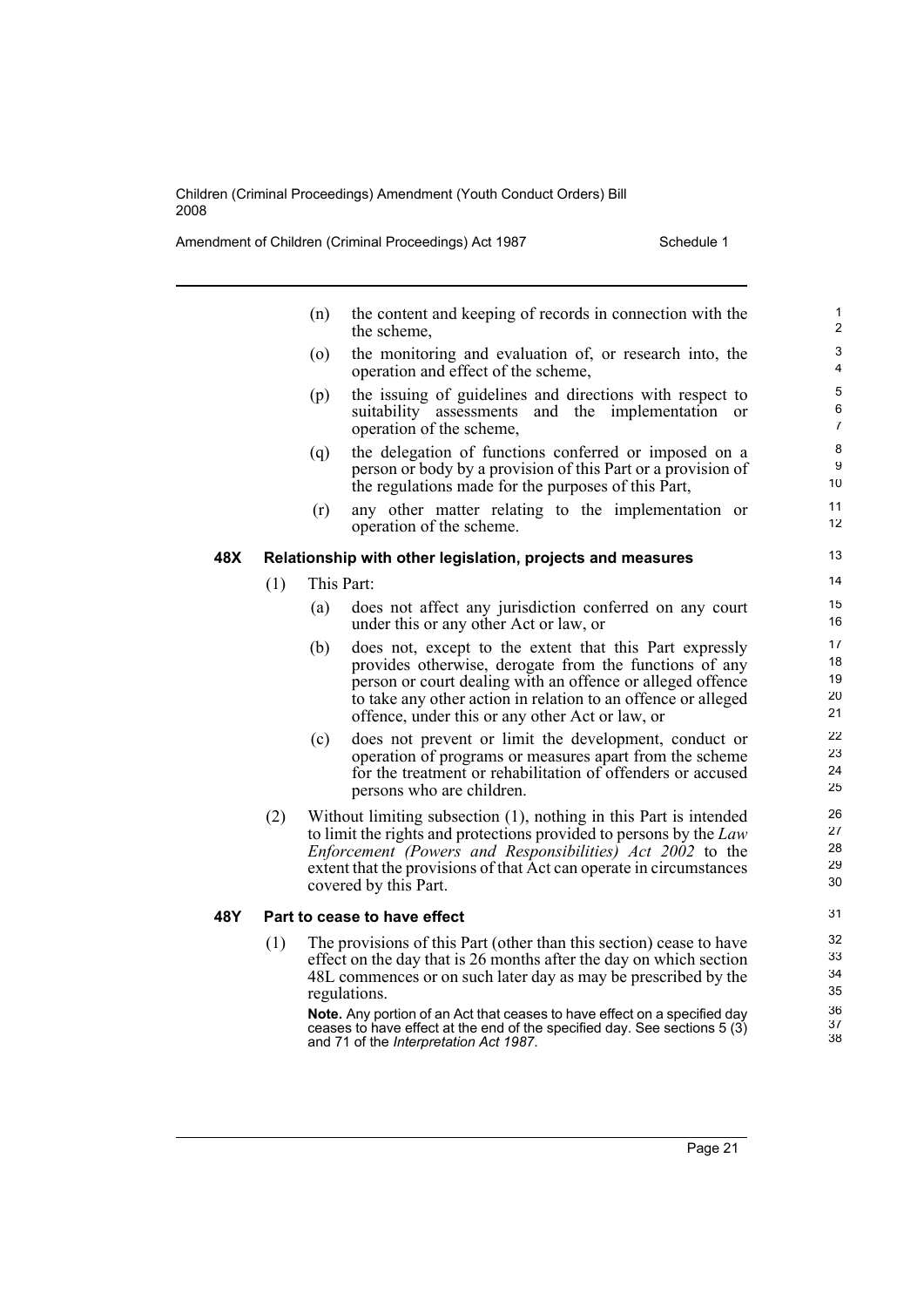|     |                                          | (2) | A regulation made for the purposes of subsection (1) must be<br>made before the day on which the provisions of this Part (other<br>than this section) cease to have effect under that subsection.                                                                                                                                 | $\mathbf{1}$<br>2<br>3     |  |  |
|-----|------------------------------------------|-----|-----------------------------------------------------------------------------------------------------------------------------------------------------------------------------------------------------------------------------------------------------------------------------------------------------------------------------------|----------------------------|--|--|
|     |                                          | (3) | Regulations containing provisions of a savings or transitional<br>nature may be made consequent on the operation of<br>subsection $(1)$ .                                                                                                                                                                                         | 4<br>$\sqrt{5}$<br>6       |  |  |
| [2] |                                          |     | Section 50 Act is generally subject to Bail Act 1978                                                                                                                                                                                                                                                                              | 7                          |  |  |
|     |                                          |     | Omit "The". Insert instead "Subject to Part 4A, the".                                                                                                                                                                                                                                                                             | 8                          |  |  |
| [3] |                                          |     | <b>Schedule 2 Savings and transitional provisions</b><br>Insert at the end of clause $1(1)$ :                                                                                                                                                                                                                                     | 9<br>10                    |  |  |
|     |                                          |     | Children (Criminal Proceedings) Amendment (Youth Conduct<br>Orders) Act 2008                                                                                                                                                                                                                                                      | 11<br>12                   |  |  |
| [4] |                                          |     | Schedule 2, Part 15                                                                                                                                                                                                                                                                                                               | 13                         |  |  |
|     | 14<br>Insert at the end of the Schedule: |     |                                                                                                                                                                                                                                                                                                                                   |                            |  |  |
|     | Part 15 Children (Criminal Proceedings)  |     |                                                                                                                                                                                                                                                                                                                                   | 15                         |  |  |
|     |                                          |     | <b>Amendment (Youth Conduct Orders) Act</b><br>2008                                                                                                                                                                                                                                                                               | 16<br>17                   |  |  |
|     | 23                                       |     | <b>Definition</b>                                                                                                                                                                                                                                                                                                                 | 18                         |  |  |
|     |                                          |     | In this Part:                                                                                                                                                                                                                                                                                                                     | 19                         |  |  |
|     |                                          |     | <b>amending Act</b> means the Children (Criminal Proceedings)<br>Amendment (Youth Conduct Orders) Act 2008.                                                                                                                                                                                                                       | 20<br>21                   |  |  |
|     | 24                                       |     | Application of Part 4A to pre-commencement offences                                                                                                                                                                                                                                                                               | 22                         |  |  |
|     |                                          |     | Part 4A, as inserted by the amending Act, extends to a relevant<br>offence (within the meaning of that Part) committed, or alleged<br>to have been committed, by a child before the commencement of<br>that Part, but only if the child is charged with the offence (within<br>the meaning of that Part) after that commencement. | 23<br>24<br>25<br>26<br>27 |  |  |
|     | 25                                       |     | Exercise of certain powers between enactment and<br>commencement of amending Act                                                                                                                                                                                                                                                  | 28<br>29                   |  |  |
|     |                                          |     | The provisions of section 26 of the <i>Interpretation Act 1987</i> apply<br>in relation to a power to make an instrument that is to be<br>conferred by an uncommenced amendment to the Children<br>(Criminal Proceedings) Regulation 2005 made by the amending                                                                    | 30<br>31<br>32<br>33       |  |  |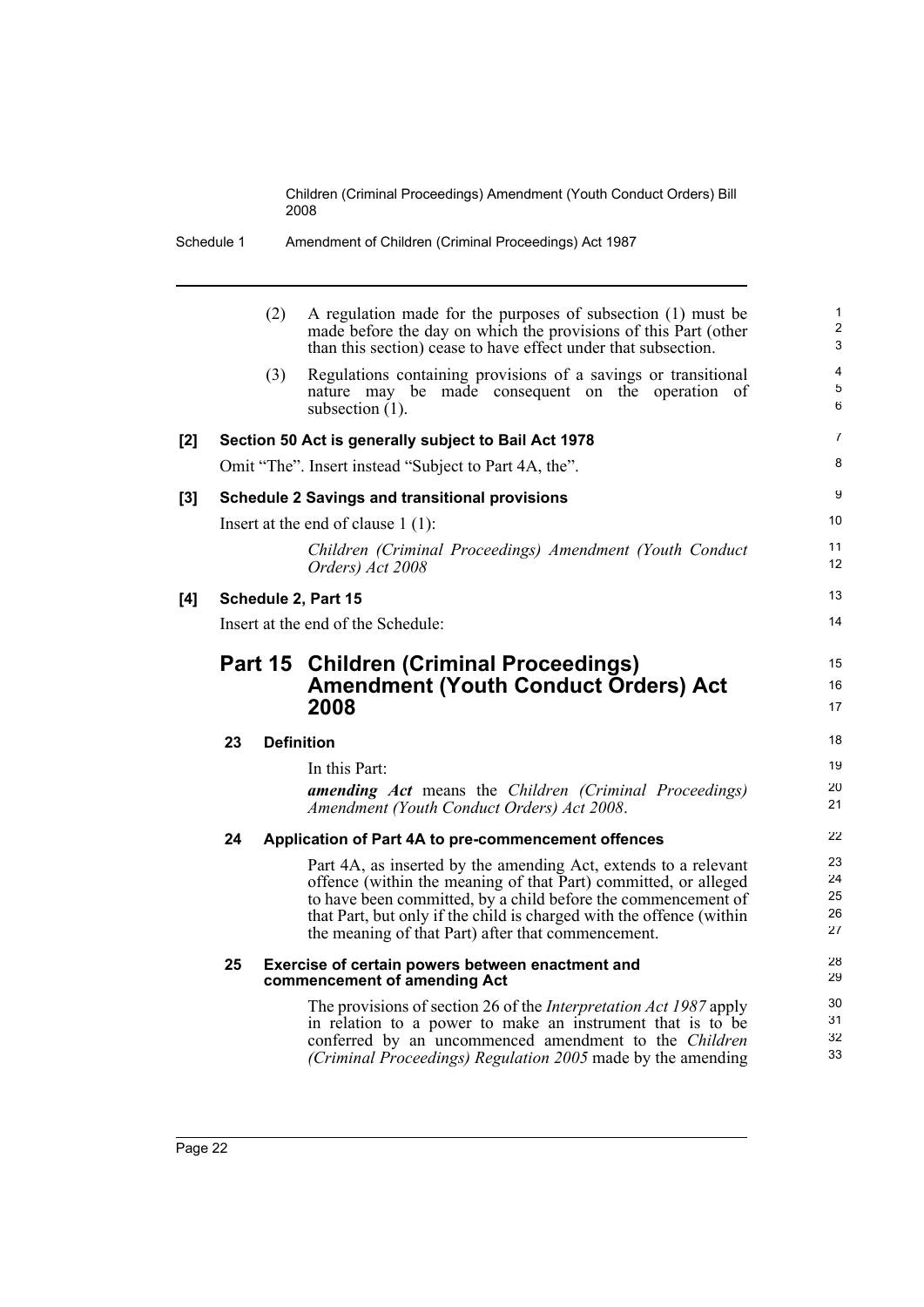Amendment of Children (Criminal Proceedings) Act 1987 Schedule 1

Act in the same way as they apply to powers to make instruments conferred by uncommenced amendments to Acts.

**Note.** Section 26 of the *Interpretation Act 1987* enables a power to make instruments of a legislative or administrative character that is to be conferred by an enacted but uncommenced amendment to an Act to be exercised before the amendment commences. Any such instrument will have effect on the commencement of the amendment.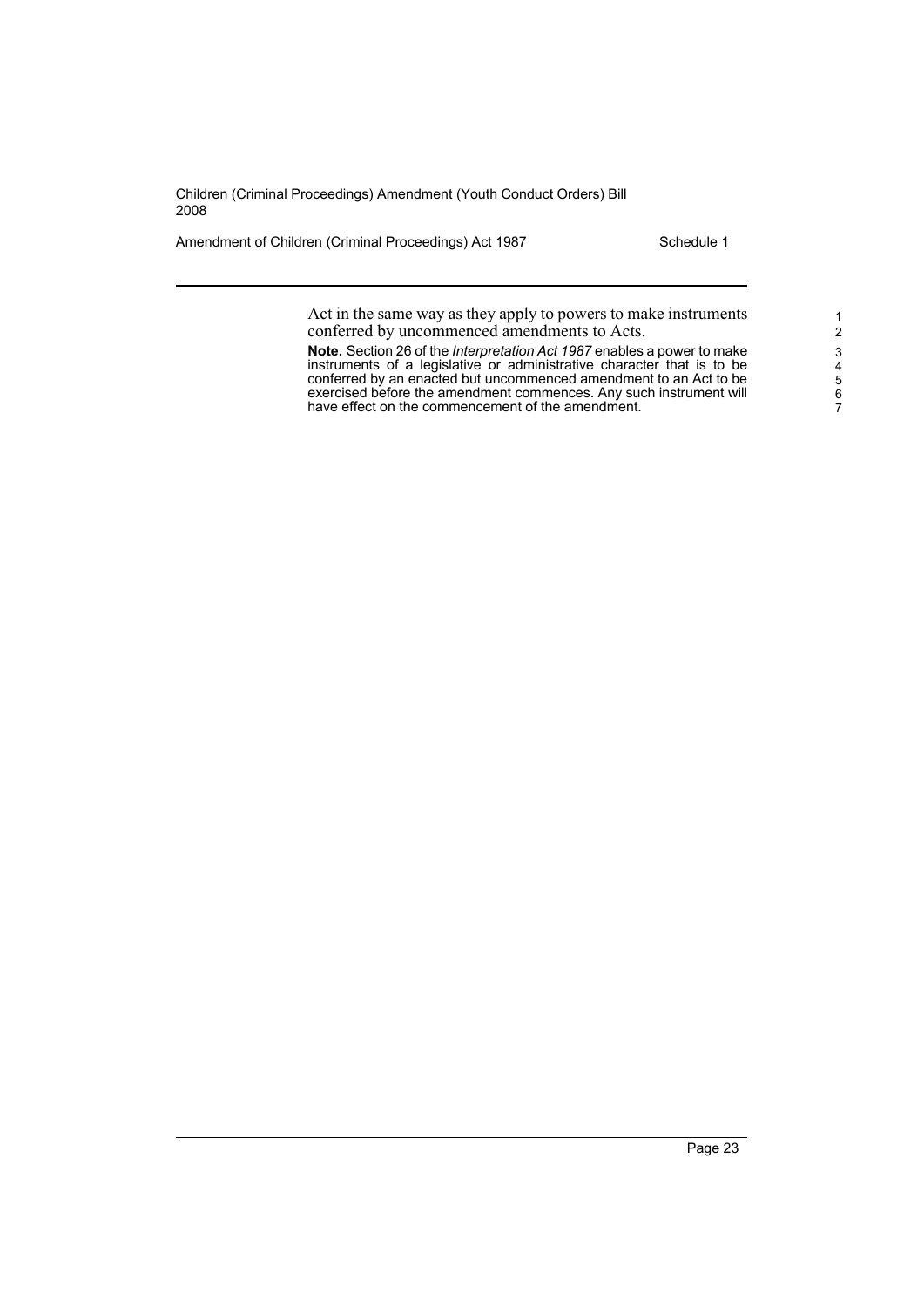Schedule 2 Amendment of Children (Criminal Proceedings) Regulation 2005

<span id="page-33-0"></span>

| <b>Schedule 2</b> |        |                   |                         | <b>Amendment of Children (Criminal</b><br><b>Proceedings) Regulation 2005</b>                                                                                                                                                                                                                    |                            |  |
|-------------------|--------|-------------------|-------------------------|--------------------------------------------------------------------------------------------------------------------------------------------------------------------------------------------------------------------------------------------------------------------------------------------------|----------------------------|--|
|                   |        |                   |                         | (Section 4)                                                                                                                                                                                                                                                                                      | 3                          |  |
| [1]               |        | Part 1, heading   |                         |                                                                                                                                                                                                                                                                                                  | 4                          |  |
|                   |        |                   | Insert before clause 1: |                                                                                                                                                                                                                                                                                                  | 5                          |  |
|                   |        |                   |                         | <b>Part 1 Preliminary</b>                                                                                                                                                                                                                                                                        | 6                          |  |
| [2]               | Part 2 |                   |                         |                                                                                                                                                                                                                                                                                                  | 7                          |  |
|                   |        |                   | Insert after clause 3:  |                                                                                                                                                                                                                                                                                                  | 8                          |  |
|                   | Part 2 |                   |                         | <b>Soluth conduct orders</b>                                                                                                                                                                                                                                                                     | 9                          |  |
|                   |        | <b>Division 1</b> |                         | <b>Preliminary</b>                                                                                                                                                                                                                                                                               | 10                         |  |
|                   | 4      |                   | <b>Definitions</b>      |                                                                                                                                                                                                                                                                                                  | 11                         |  |
|                   |        | (1)               |                         | In this Part:                                                                                                                                                                                                                                                                                    | 12                         |  |
|                   |        |                   |                         | <i>appropriate Coordination Group</i> for a child means:                                                                                                                                                                                                                                         | 13                         |  |
|                   |        |                   | (a)                     | in relation to the referral of a child for a suitability<br>assessment by a suitability assessment order—the<br>Coordination Group for the participating Local Area<br>Command that the Children's Court considers appropriate<br>for the child, or                                              | 14<br>15<br>16<br>17<br>18 |  |
|                   |        |                   | (b)                     | in relation to any application or report concerning a youth<br>conduct order made with respect to the child—the<br>Coordination Group for the participating Local Area<br>Command that prepared the interim or final conduct plan<br>for the child adopted by the Children's Court in the order. | 19<br>20<br>21<br>22<br>23 |  |
|                   |        |                   |                         | <i>authorised police officer</i> means any of the following:                                                                                                                                                                                                                                     | 24                         |  |
|                   |        |                   | (a)                     | a youth liaison officer (within the meaning of the Young<br>Offenders Act 1997),                                                                                                                                                                                                                 | 25<br>26                   |  |
|                   |        |                   | (b)                     | a Youth Case Manager for a Police Community Youth<br>Club,                                                                                                                                                                                                                                       | 27<br>28                   |  |
|                   |        |                   | (c)                     | any other police officer (other than a senior police officer)<br>who has completed a course of training in relation to youth<br>orders<br>of<br>conduct<br>kind<br>approved<br>a<br>by<br>the<br>Director-General.                                                                               | 29<br>30<br>31<br>32       |  |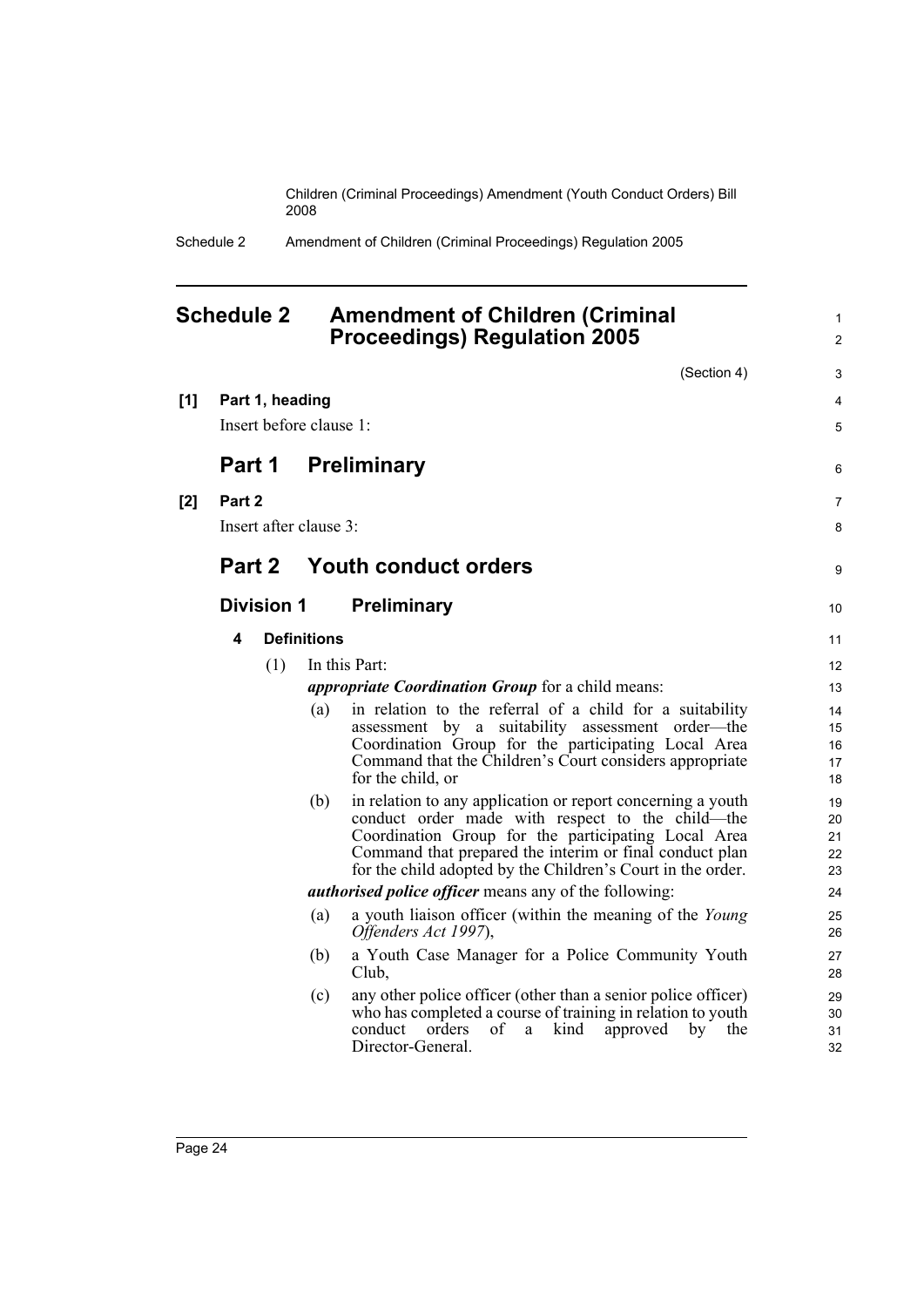Amendment of Children (Criminal Proceedings) Regulation 2005 Schedule 2

|   |     |           | <i>authorised scheme officer</i> means any of the following:                                                                                                                            | 1                     |
|---|-----|-----------|-----------------------------------------------------------------------------------------------------------------------------------------------------------------------------------------|-----------------------|
|   |     | (a)       | the Director-General,                                                                                                                                                                   | $\overline{2}$        |
|   |     | (b)       | an authorised police officer,                                                                                                                                                           | 3                     |
|   |     | (c)       | any other person appointed (or belonging to a class of<br>persons appointed) under clause 6 by the Director-General                                                                     | 4<br>5                |
|   |     |           | as an authorised scheme officer (or authorised scheme                                                                                                                                   | 6                     |
|   |     |           | officers) for the purposes of the provision in which the<br>expression is used.                                                                                                         | $\overline{7}$<br>8   |
|   |     |           | <i>compliance report</i> —see clause 18.                                                                                                                                                | 9                     |
|   |     |           | <b>Coordination Group</b> means a Case Coordination Senior<br>Officers' Group established under Division 7.                                                                             | 10 <sup>1</sup><br>11 |
|   |     |           | <b>Director-General</b> means the Director-General of the Department<br>of Premier and Cabinet.                                                                                         | 12<br>13              |
|   |     |           | <i>first scheme anniversary day</i> means the day that is the first                                                                                                                     | 14                    |
|   |     |           | anniversary of the day on which section 48L of the Act<br>commenced.                                                                                                                    | 15                    |
|   |     |           | <i>participating Local Area Command</i> means any of the following                                                                                                                      | 16<br>17              |
|   |     |           | areas designated by the Commissioner of Police as a Local Area                                                                                                                          | 18                    |
|   |     |           | Command for the NSW Police Force:                                                                                                                                                       | 19                    |
|   |     | (a)       | the Campbelltown Local Area Command,                                                                                                                                                    | 20                    |
|   |     | (b)       | the Mount Druitt Local Area Command,                                                                                                                                                    | 21                    |
|   |     | (c)       | the New England Local Area Command.                                                                                                                                                     | 22                    |
|   |     |           | <i>referred child</i> means a child who has been referred to a<br>Coordination Group for a suitability assessment.                                                                      | 23<br>24              |
|   |     | scheme    | directions<br>directions<br>given<br>by<br>the<br>means<br>Director-General under Division 8.                                                                                           | 25<br>26              |
|   |     |           | senior police officer means a police officer of or above the rank<br>of Superintendent.                                                                                                 | 27<br>28              |
|   | (2) |           | Words and expressions used in this Part that are defined for the<br>purposes of Part 4A of the Act have the same meanings as in                                                         | 29                    |
|   |     | requires. | Part 4A of the Act, except in so far as they are defined differently<br>in this Part or the context or subject-matter otherwise indicates or                                            | 30<br>32<br>33        |
| 5 |     |           | Prescribed eligibility criteria                                                                                                                                                         | 34                    |
|   | (1) |           | The following eligibility criteria are prescribed for the purposes<br>of section 48E of the Act as the criteria that a person must meet<br>to be eligible to participate in the scheme: | 35<br>36<br>37        |
|   |     |           |                                                                                                                                                                                         |                       |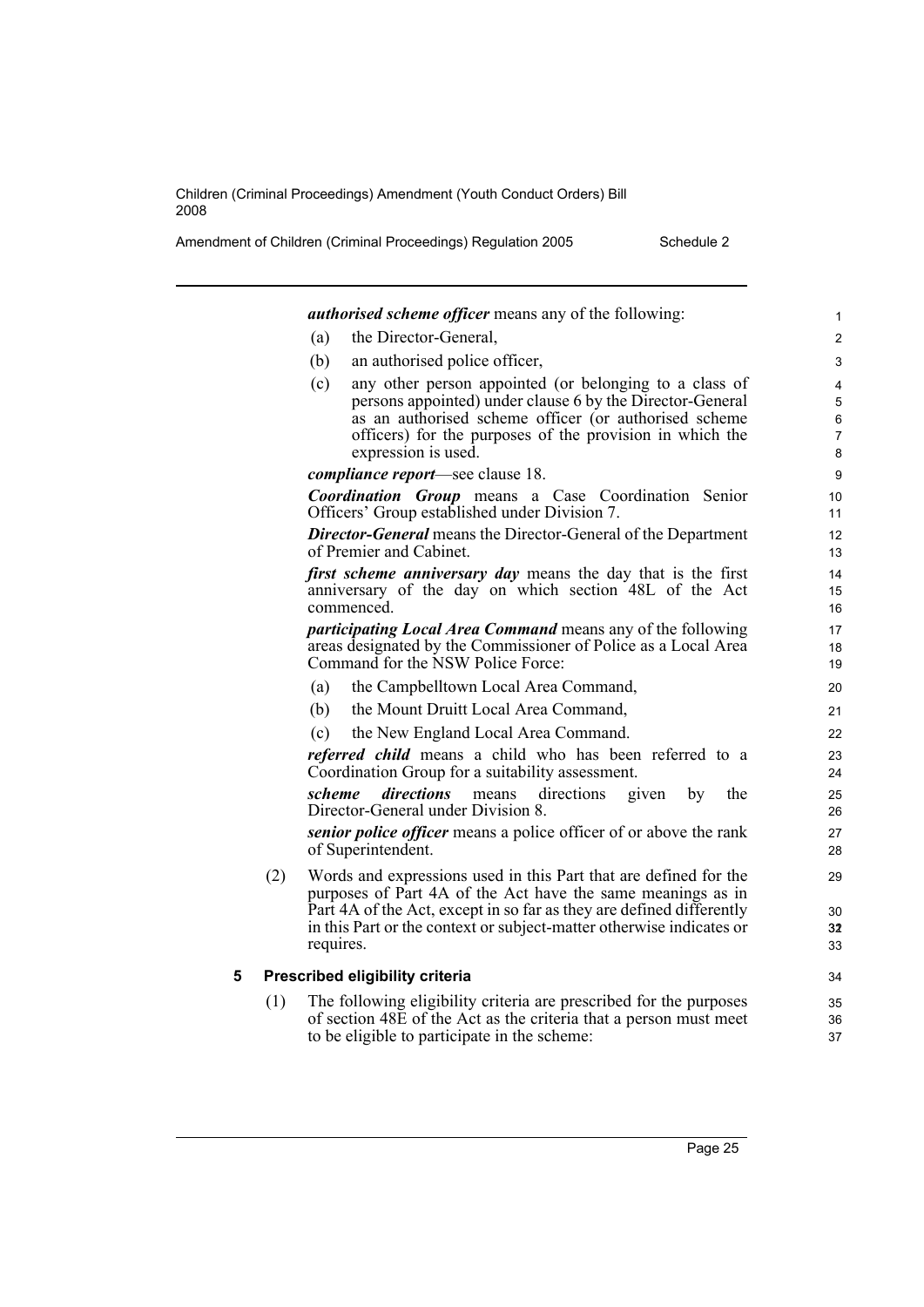Schedule 2 Amendment of Children (Criminal Proceedings) Regulation 2005

(a) the person concerned was 14 years old or older (but less than 18 years old) at the time that the offence was committed or alleged to have been committed,

- (b) the person concerned is less than 19 years old at the time it is first proposed to make a youth conduct order with respect to the person concerning the offence or alleged offence,
- (c) the person concerned permanently or temporarily resides in, or is an habitual visitor to, the area of a participating Local Area Command,
- (d) the Children's Court has not yet imposed a penalty on the person concerned for the offence or alleged offence.
- (2) A person who is 18 years old or older (but less than 21 years old) continues to be eligible to participate in the scheme in relation to a relevant offence if the person met the criteria referred to in subclause (1) when he or she entered the scheme. **Note.** Section 48E (3) of the Act provides that if the regulations make provision for persons who are no longer children to continue to be eligible to participate in the scheme, the other provisions of that Part (and any provisions of the regulations made for the purposes of that Part) extend to such persons as if they were still children.
- (3) Despite subclauses (1) and (2), a person is not eligible to participate in the scheme in relation to an offence if:
	- (a) the person is charged with the offence after the first scheme anniversary day, or
	- (b) in the case where the person was charged with the offence on or before the first scheme anniversary day—the person has not been referred to a Coordination Group for suitability assessment on or before that day.

#### **6 Authorised scheme officers**

- (1) The Director-General may, by order, appoint:
	- (a) a person (other than a police officer) specified in the order as an authorised scheme officer for the purposes of any or all of the provisions of this Part, or
	- (b) persons (other than police officers) belonging to a class of persons specified in the order as authorised scheme officers for the purposes of any or all of the provisions of this Part.
- (2) The Director-General may at any time and for any reason revoke any appointment under subclause (1).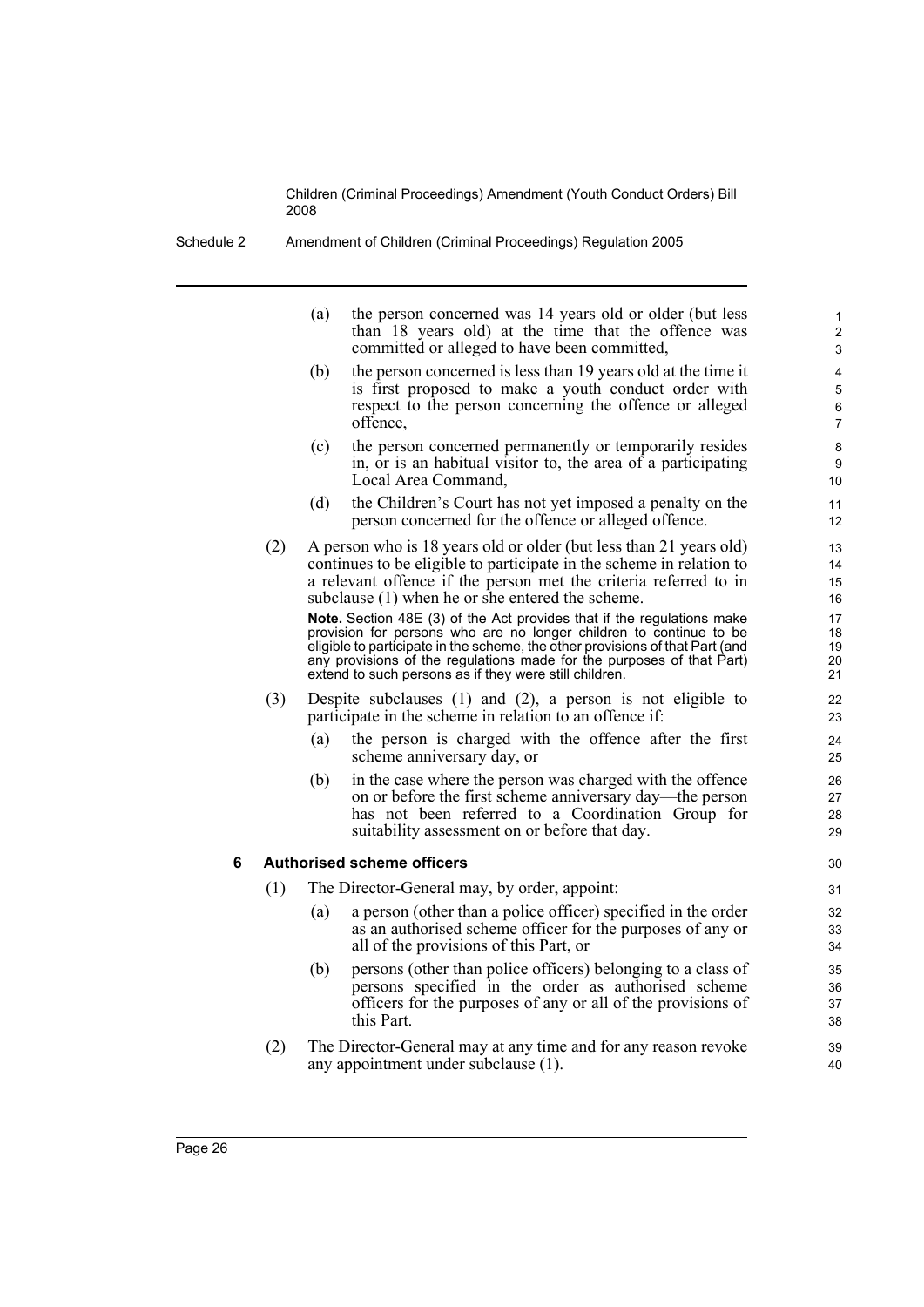Amendment of Children (Criminal Proceedings) Regulation 2005 Schedule 2

| <b>Division 2</b> |     |     |       | <b>Scheme participation approvals</b>                                                                                                                                                                                                                                                                                               | $\mathbf{1}$                |
|-------------------|-----|-----|-------|-------------------------------------------------------------------------------------------------------------------------------------------------------------------------------------------------------------------------------------------------------------------------------------------------------------------------------------|-----------------------------|
| 7                 |     |     |       | Granting of scheme participation approvals                                                                                                                                                                                                                                                                                          | 2                           |
|                   | (1) |     |       | An authorised police officer may grant a scheme participation<br>approval for the potential participation of a child in the scheme in<br>relation to a relevant offence committed (or alleged to have been<br>committed) by the child if:                                                                                           | 3<br>4<br>$\mathbf 5$<br>6  |
|                   |     | (a) |       | the officer is satisfied that:                                                                                                                                                                                                                                                                                                      | 7                           |
|                   |     |     | (i)   | the child meets the criteria referred to in clause $5(1)$ ,<br>and                                                                                                                                                                                                                                                                  | $\bf 8$<br>$\boldsymbol{9}$ |
|                   |     |     | (ii)  | it would not be appropriate for the child to be dealt<br>with under the Young Offenders Act 1997, and                                                                                                                                                                                                                               | 10<br>11                    |
|                   |     | (b) |       | the officer considers that it is appropriate for the child to be<br>dealt with under the scheme having regard to:                                                                                                                                                                                                                   | 12<br>13                    |
|                   |     |     | (i)   | the seriousness of the relevant offence concerned,<br>and                                                                                                                                                                                                                                                                           | 14<br>15                    |
|                   |     |     | (ii)  | the degree of violence, if any, involved in the<br>offence, and                                                                                                                                                                                                                                                                     | 16<br>17                    |
|                   |     |     | (iii) | any harm caused to any victim of the offence, and                                                                                                                                                                                                                                                                                   | 18                          |
|                   |     |     | (iv)  | the number and nature of any previous offences<br>(whether or not relevant offences) committed by the<br>child, and                                                                                                                                                                                                                 | 19<br>20<br>21              |
|                   |     |     | (v)   | the number of times, if any, that the child has been<br>dealt with under the Young Offenders Act 1997, and                                                                                                                                                                                                                          | 22<br>23                    |
|                   |     | (c) |       | the officer has obtained the written concurrence of a senior<br>police officer to the granting of the approval.                                                                                                                                                                                                                     | 24<br>25                    |
|                   | (2) |     |       | A scheme participation approval must:                                                                                                                                                                                                                                                                                               | 26                          |
|                   |     | (a) | and   | be in the form (if any) approved by the Director-General,                                                                                                                                                                                                                                                                           | 27<br>28                    |
|                   |     | (b) |       | state the reasons, in accordance with the scheme<br>directions, why the authorised police officer granting the<br>approval considers it appropriate for the child to be<br>considered for participation in the scheme.                                                                                                              | 29<br>30<br>31<br>32        |
|                   | (3) |     |       | An authorised police officer who grants a scheme participation<br>approval must provide the Children's Court with a copy of the<br>approval (along with a copy of the written concurrence of a senior<br>police officer referred to in subclause $(1)$ $(c)$ ) as soon as is<br>reasonably practicable after granting the approval. | 33<br>34<br>35<br>36<br>37  |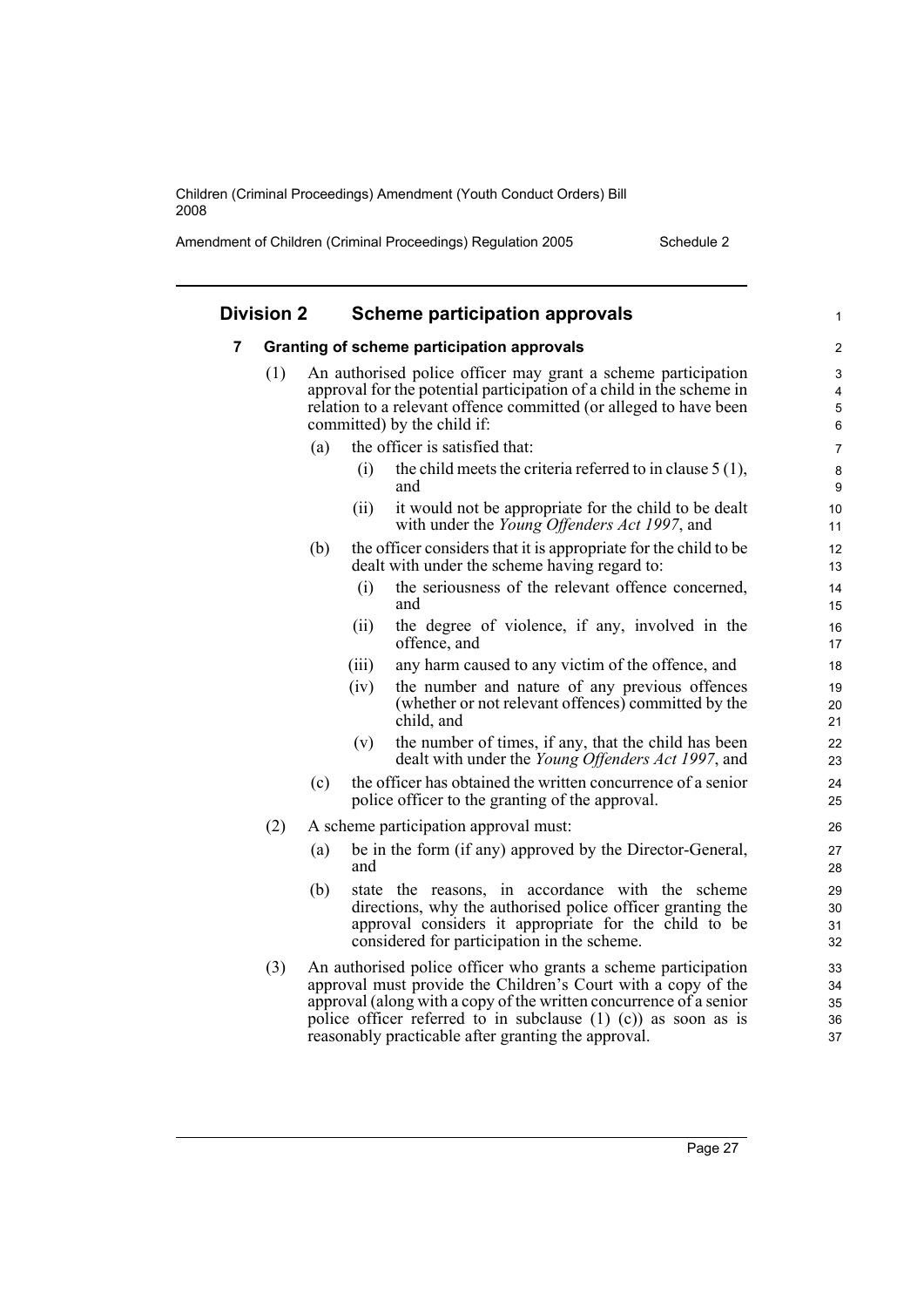Schedule 2 Amendment of Children (Criminal Proceedings) Regulation 2005

|    | <b>Division 3</b>                              | <b>Suitability assessments</b>                                                                                                                                                                                                                                                                                            |                            |  |
|----|------------------------------------------------|---------------------------------------------------------------------------------------------------------------------------------------------------------------------------------------------------------------------------------------------------------------------------------------------------------------------------|----------------------------|--|
| 8  | Applications for suitability assessment orders |                                                                                                                                                                                                                                                                                                                           |                            |  |
|    | (1)                                            | An authorised scheme officer is authorised for the purposes of<br>section $48G$ (3) (c) of the Act to make applications to the<br>Children's Court for a suitability assessment order with respect to<br>a child.                                                                                                         | 3<br>4<br>5<br>$\,6\,$     |  |
|    | (2)                                            | An authorised scheme officer may make such an application only<br>if:                                                                                                                                                                                                                                                     | $\overline{7}$<br>8        |  |
|    |                                                | (a)<br>in the case where the officer is an authorised police<br>officer—a scheme participation approval for the child has<br>been granted, and                                                                                                                                                                            | 9<br>10<br>11              |  |
|    |                                                | in the case where the officer is not an authorised police<br>(b)<br>officer—a scheme participation approval for the child has<br>been granted unless the Children's Court is satisfied that it<br>was not possible in the circumstances for the approval to<br>be granted in time for the hearing of the application, and | 12<br>13<br>14<br>15<br>16 |  |
|    |                                                | a notice of intention to make the application in the form (if<br>(c)<br>any) approved by the Director-General has been filed with<br>the Court, and                                                                                                                                                                       | 17<br>18<br>19             |  |
|    |                                                | the officer is satisfied that the application conforms with<br>(d)<br>the scheme directions in relation to the making of such an<br>application.                                                                                                                                                                          | 20<br>21<br>22             |  |
| 9  |                                                | Notification of suitability assessment order by Children's Court                                                                                                                                                                                                                                                          | 23                         |  |
|    |                                                | If the Children's Court makes a suitability assessment order with<br>respect to a child, the Court must, within 7 days after making the<br>order, ensure that:                                                                                                                                                            | 24<br>25<br>26             |  |
|    |                                                | the appropriate Coordination Group for the child is<br>(a)<br>notified in writing that the Court has made the order, and                                                                                                                                                                                                  | 27<br>28                   |  |
|    |                                                | a copy of the scheme participation approval (if any) by<br>(b)<br>reference to which the order was made is provided to the<br>Group.                                                                                                                                                                                      | 29<br>30<br>31             |  |
| 10 |                                                | Suitability assessment of referred child                                                                                                                                                                                                                                                                                  | 32                         |  |
|    | (1)                                            | Each Coordination Group has the function of carrying out the<br>suitability assessments for referred children.                                                                                                                                                                                                            | 33<br>34                   |  |
|    | (2)                                            | A Coordination Group must ensure that a suitability assessment<br>of a referred child is carried out within 7 days (or such further<br>period as the Children's Court may allow) after it is notified of<br>the suitability assessment order under clause 9.                                                              | 35<br>36<br>37<br>38       |  |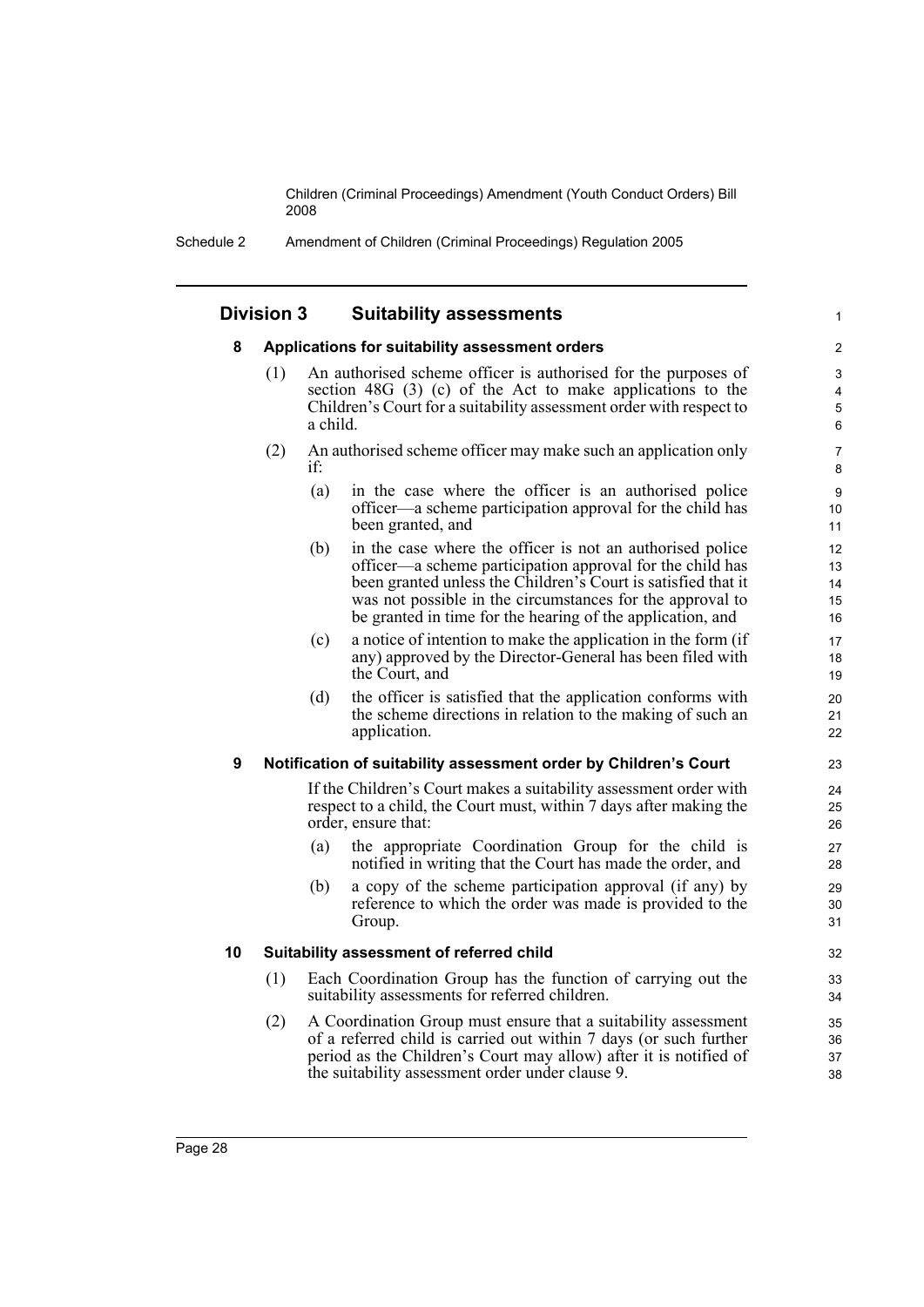| Amendment of Children (Criminal Proceedings) Regulation 2005 |  |  |  |  |
|--------------------------------------------------------------|--|--|--|--|
|--------------------------------------------------------------|--|--|--|--|

Schedule 2

11

36 37 38

- (3) The assessment must be carried out in accordance with the scheme directions.
- (4) A Coordination Group must report to the Children's Court on the suitability of the referred child to participate in the scheme in the form (if any) approved by the Director-General at any time before the child's next appearance before the Court in relation to the matter.

**Note.** A youth conduct order cannot be made with respect to a child who has been found unsuitable to participate in the scheme following a suitability assessment. See section 48L (3) (b) of the Act.

# **Division 4 Conduct plans**

#### **11 Preparation of interim conduct plans**

- (1) Each Coordination Group has the function of preparing interim conduct plans with respect to referred children.
- (2) A Coordination Group is to prepare an interim conduct plan for a referred child only if it has found, following the carrying out of a suitability assessment, that the child is suitable for participation in the scheme.
- (3) An interim conduct plan must be:
	- (a) prepared in accordance with the scheme directions and the requirements of section 48J (2) of the Act, and
	- (b) in the form (if any) approved by the Director-General, and
	- (c) endorsed by the Coordination Group that prepared it.

**Note.** Section 48J (2) of the Act provides that an interim conduct plan may include only conduct restriction provisions and positive conduct provisions of the kind specified by section 48C of the Act.

(4) An interim conduct plan prepared by a Coordination Group must be provided to the Children's Court with the report on the suitability of the child provided under clause 10. **Note.** Clause 10 provides that a report on the suitability of the child must

be provided to the Children's Court at any time before the child's next appearance before the Court.

(5) A Coordination Group may revise the terms of an interim conduct plan it has prepared if the Children's Court has requested that it do so.

#### **12 Preparation of final conduct plans**

(1) Each Coordination Group has the function of preparing final conduct plans under interim conduct orders with respect to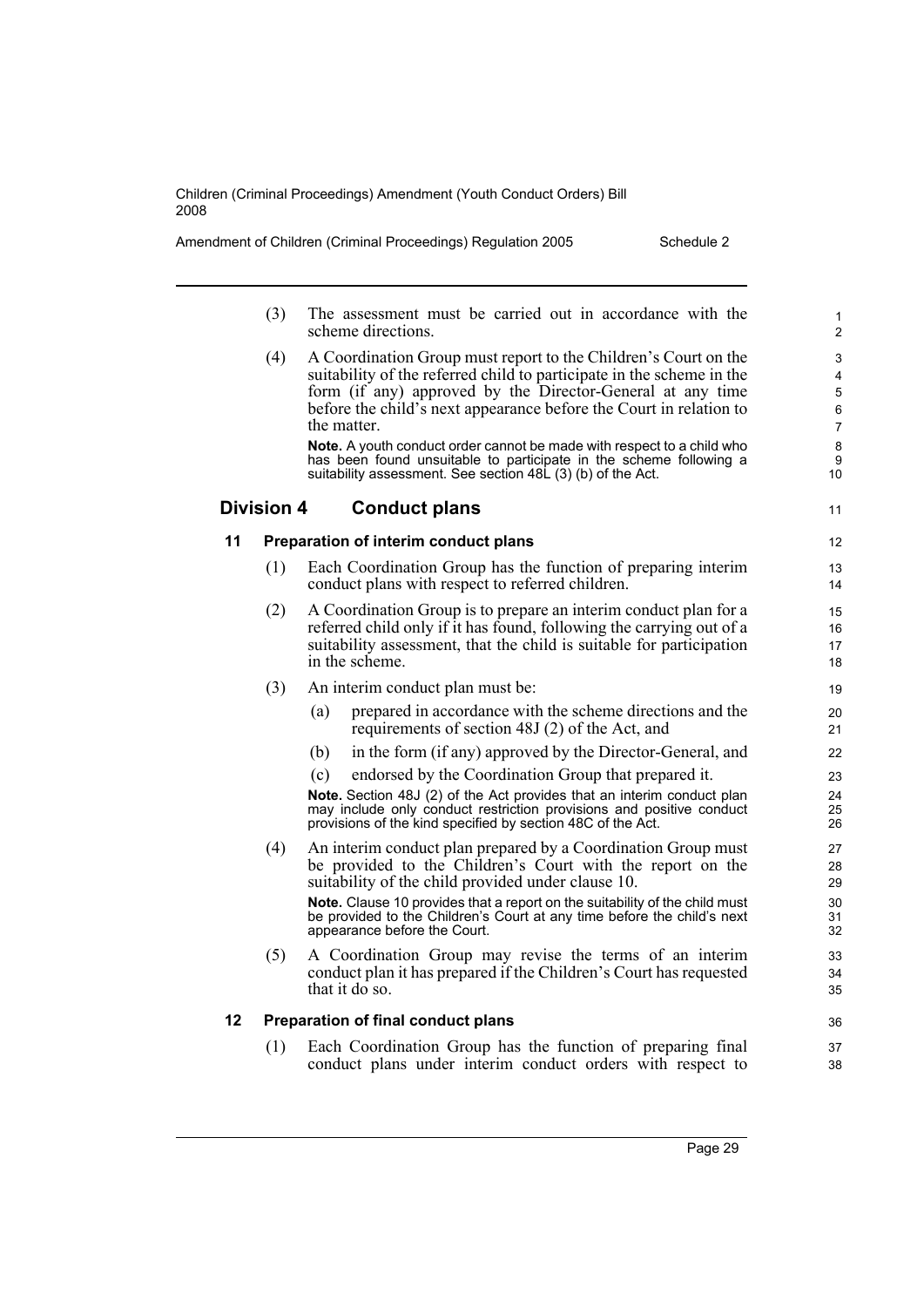children if the Group prepared the interim conduct plans for the orders.

32 33

- (2) If the Children's Court makes an interim youth conduct order with respect to a child that approves an interim conduct plan prepared by a Coordination Group, the Coordination Group is to arrange one or more meetings with the child in order to prepare a final conduct plan for the child.
- (3) The Coordination Group is to endeavour to ensure that a parent of the child (within the meaning of the *Children (Protection and Parental Responsibility) Act 1997*) is present at all times during any such meetings unless:
	- (a) the child requests otherwise, or
	- (b) the Group considers that it would be inappropriate in the circumstances.
- (4) The Coordination Group must afford a child an opportunity to review a proposed final conduct plan before the Group endorses the plan.

#### (5) A final conduct plan must be:

- (a) prepared in accordance with the scheme directions and the requirements of section 48K (2) of the Act, and
- (b) in the form approved by the Director-General, and
- (c) endorsed by the Coordination Group that prepared it.

**Note.** Section 48K (2) of the Act provides that a final conduct plan may include only conduct restriction provisions and positive conduct provisions of the kind specified by section 48C of the Act.

- (6) The final conduct plan must be provided to the Children's Court before the date on which the child is next due to appear before the Children's Court in relation to the matter.
- (7) A Coordination Group may revise the terms of a final conduct plan it has prepared if the Children's Court has requested that it do so.

#### **Division 5 Applications relating to youth conduct orders**

#### **13 Applications for interim youth conduct orders**

(1) An authorised scheme officer is authorised for the purposes of section 48L (2) (c) of the Act to make applications to the Children's Court for an interim youth conduct order with respect to a child.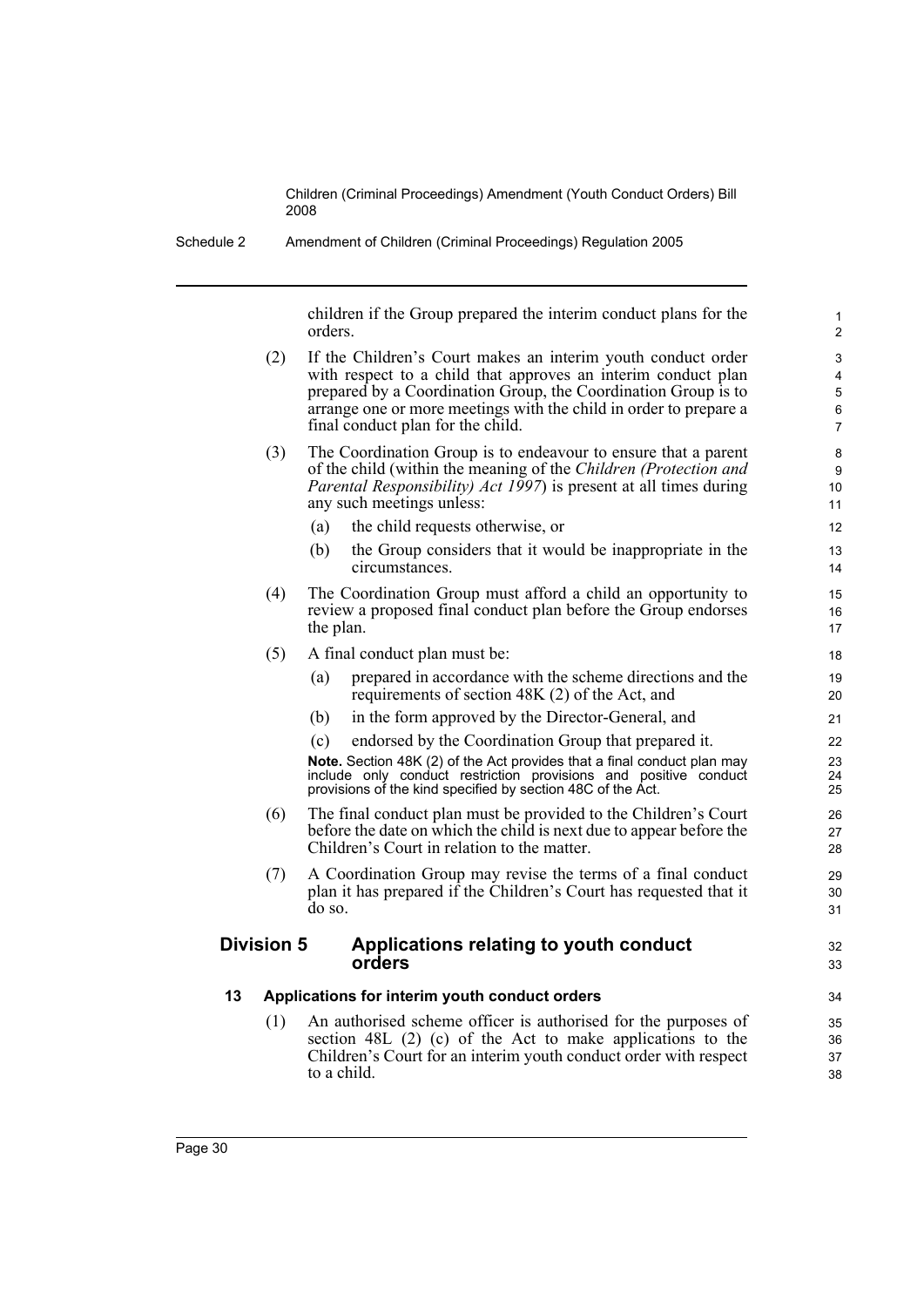Amendment of Children (Criminal Proceedings) Regulation 2005 Schedule 2

- (2) An authorised scheme officer may make such an application only if:
	- (a) in the case where the officer is an authorised police officer—a scheme participation approval for the child has been granted, and
	- (b) in the case where the officer is not an authorised police officer—a scheme participation approval for the child has been granted unless the Children's Court is satisfied that it was not possible in the circumstances for the approval to be granted in time for the hearing of the application, and
	- (c) a notice of intention to make the application in the form (if any) approved by the Director-General has been filed with the Court, and
	- (d) the officer is satisfied that the application conforms with the scheme directions in relation to the making of such an application.
- (3) Any such application must be made on or before the date on which the child is next due to appear before the Children's Court in relation to the matter.
- (4) Any such application must be accompanied by a copy of each of the following documents:
	- (a) the report of the suitability assessment conducted by the appropriate Coordination Group for the child,
	- (b) the interim conduct plan prepared by the appropriate Coordination Group for the child.

#### **14 Applications for final youth conduct orders**

- (1) An authorised scheme officer is authorised for the purposes of section 48L (2) (c) of the Act to make applications to the Children's Court for a final youth conduct order with respect to a child.
- (2) An authorised scheme officer may make such an application only if:
	- (a) the appropriate Coordination Group for the child has endorsed a final conduct plan for the child to be submitted to the Court for its consideration and approval in framing the terms of such an order, and
	- (b) the officer is satisfied that the application conforms with the scheme directions in relation to the making of such an application.

Page 31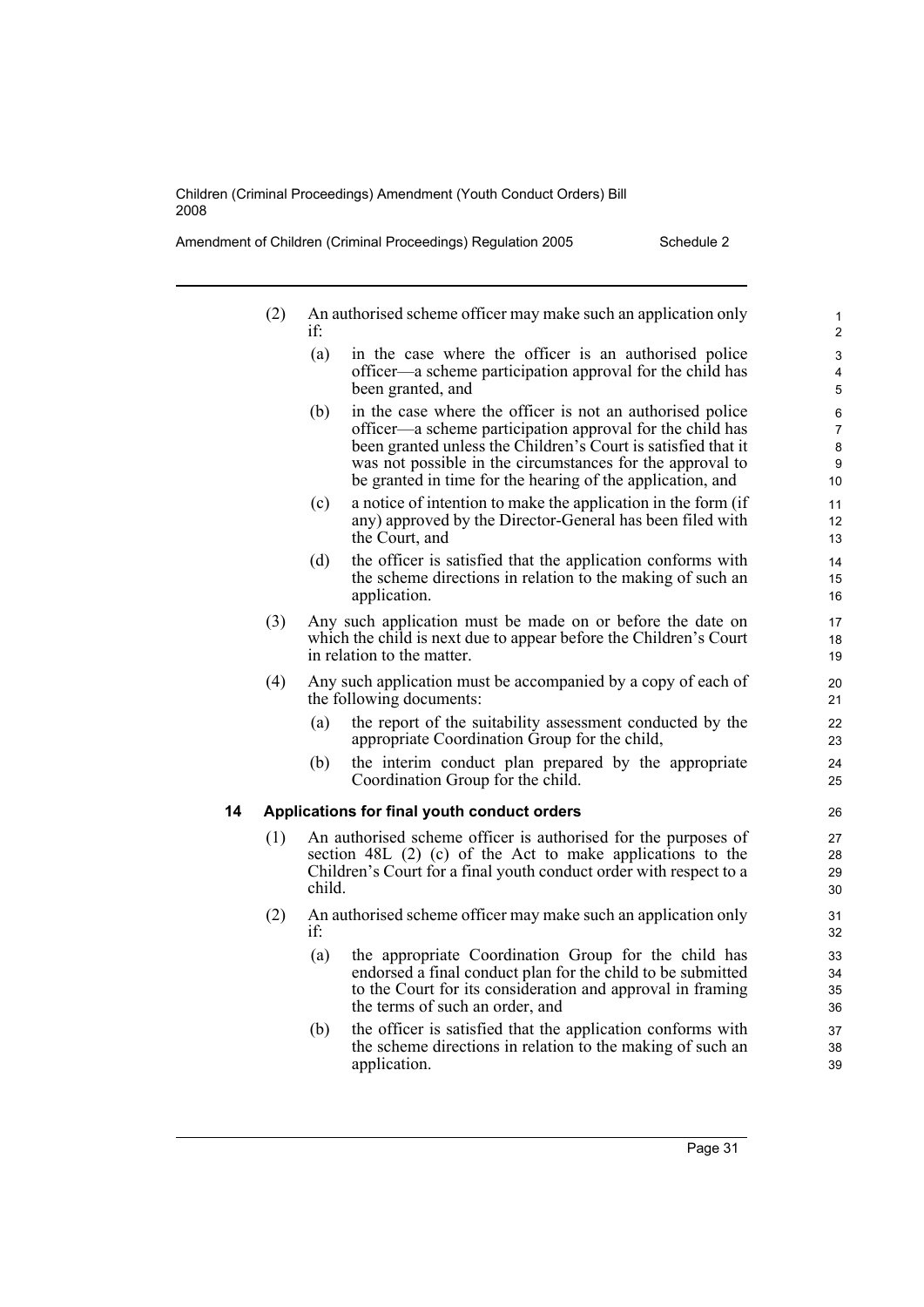|    | (3)    | Any such application must be:                                                                                                                                                                                                                                                                                             | $\mathbf{1}$               |
|----|--------|---------------------------------------------------------------------------------------------------------------------------------------------------------------------------------------------------------------------------------------------------------------------------------------------------------------------------|----------------------------|
|    |        | made on or before the date on which the child is next due<br>(a)<br>to appear before the Children's Court in relation to the<br>matter, and                                                                                                                                                                               | 2<br>3<br>4                |
|    |        | accompanied by a copy of the final conduct plan prepared<br>(b)<br>by the appropriate Coordination Group for the child.                                                                                                                                                                                                   | 5<br>6                     |
| 15 |        | Applications for review of final youth conduct orders                                                                                                                                                                                                                                                                     | $\overline{7}$             |
|    | (1)    | For the purposes of section 48N $(1)$ (c) of the Act, an authorised<br>scheme officer is authorised to make applications for a review of<br>a youth conduct order under that section.                                                                                                                                     | 8<br>9<br>10               |
|    | (2)    | Any such authorised scheme officer may apply to the Children's<br>Court for the review of a youth conduct order under section 48N<br>of the Act with respect to a child only if the officer is satisfied that<br>the application conforms with the scheme directions in relation to<br>the making of such an application. | 11<br>12<br>13<br>14<br>15 |
| 16 | orders | Applications relating to non-compliance with youth conduct                                                                                                                                                                                                                                                                | 16<br>17                   |
|    | (1)    | An application to the Children's Court under section 48P (1) of<br>the Act may be made only if:                                                                                                                                                                                                                           | 18<br>19                   |
|    |        | the application is made by an authorised scheme officer,<br>(a)<br>and                                                                                                                                                                                                                                                    | 20<br>21                   |
|    |        | the appropriate Coordination Group for the child has<br>(b)<br>prepared a compliance report in relation to the youth<br>conduct order concerned, and                                                                                                                                                                      | 22<br>23<br>24             |
|    |        | the officer is satisfied that the application conforms with<br>(c)<br>the scheme directions in relation to the making of such an<br>application.                                                                                                                                                                          | 25<br>26<br>27             |
|    | (2)    | Any such application must be accompanied by a copy of the<br>compliance report.                                                                                                                                                                                                                                           | 28<br>29                   |
| 17 |        | Applications relating to compliance with youth conduct orders                                                                                                                                                                                                                                                             | 30                         |
|    | (1)    | An application to the Children's Court under section 48R (1) of<br>the Act may be made only if:                                                                                                                                                                                                                           | 31<br>32                   |
|    |        | the application is made by an authorised scheme officer,<br>(a)<br>and                                                                                                                                                                                                                                                    | 33<br>34                   |
|    |        | the appropriate Coordination Group for the child has<br>(b)<br>prepared a compliance report in relation to the final youth<br>conduct order concerned, and                                                                                                                                                                | 35<br>36<br>37             |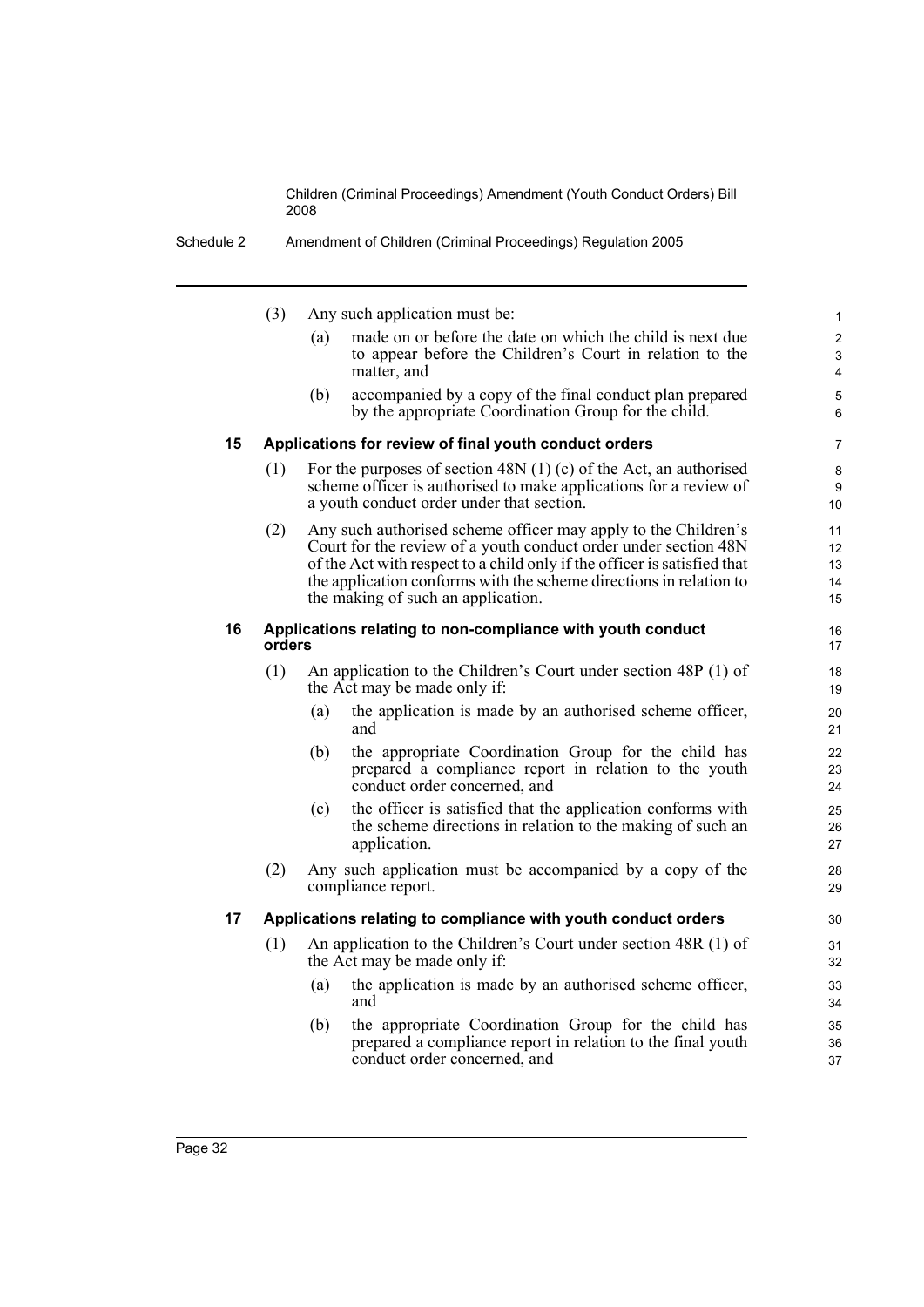Amendment of Children (Criminal Proceedings) Regulation 2005 Schedule 2

- (c) the officer is satisfied that the application conforms with the scheme directions in relation to the making of such an application.
- (2) Any such application must be accompanied by a copy of the compliance report.

6

22

# **Division 6 Reports**

#### **18 Compliance reports**

- (1) The appropriate Coordination Group for a child may, in accordance with the scheme directions and at the request of a member of the Group or the Children's Court, prepare a report (a *compliance report*) for submission to the Court on the child's compliance (or failure to comply) with a youth conduct order made with respect to the child.
- (2) A compliance report is to be in the form (if any) approved by the Director-General.

#### **19 Scheme operation reports**

The Director-General may require a Coordination Group for a participating Local Area Command to report to the Director-General on the operation of the scheme in relation to that Command at the times and in the manner directed by the Director-General from time to time.

## **Division 7 Case Coordination Senior Officers' Groups**

#### **20 Director-General to establish Case Coordination Senior Officers' Groups**

The Director-General is to establish a Case Coordination Senior Officers' Group (a *Coordination Group*) for each participating Local Area Command.

#### **21 Constitution of Coordination Groups**

- (1) For the purposes of transacting any of its business, each Coordination Group is to be constituted by the following members:
	- (a) a Chairperson appointed by the Director-General under clause  $22$ ,
	- (b) one police officer nominated in writing by the Commissioner of Police (or his or her delegate) to represent the NSW Police Force,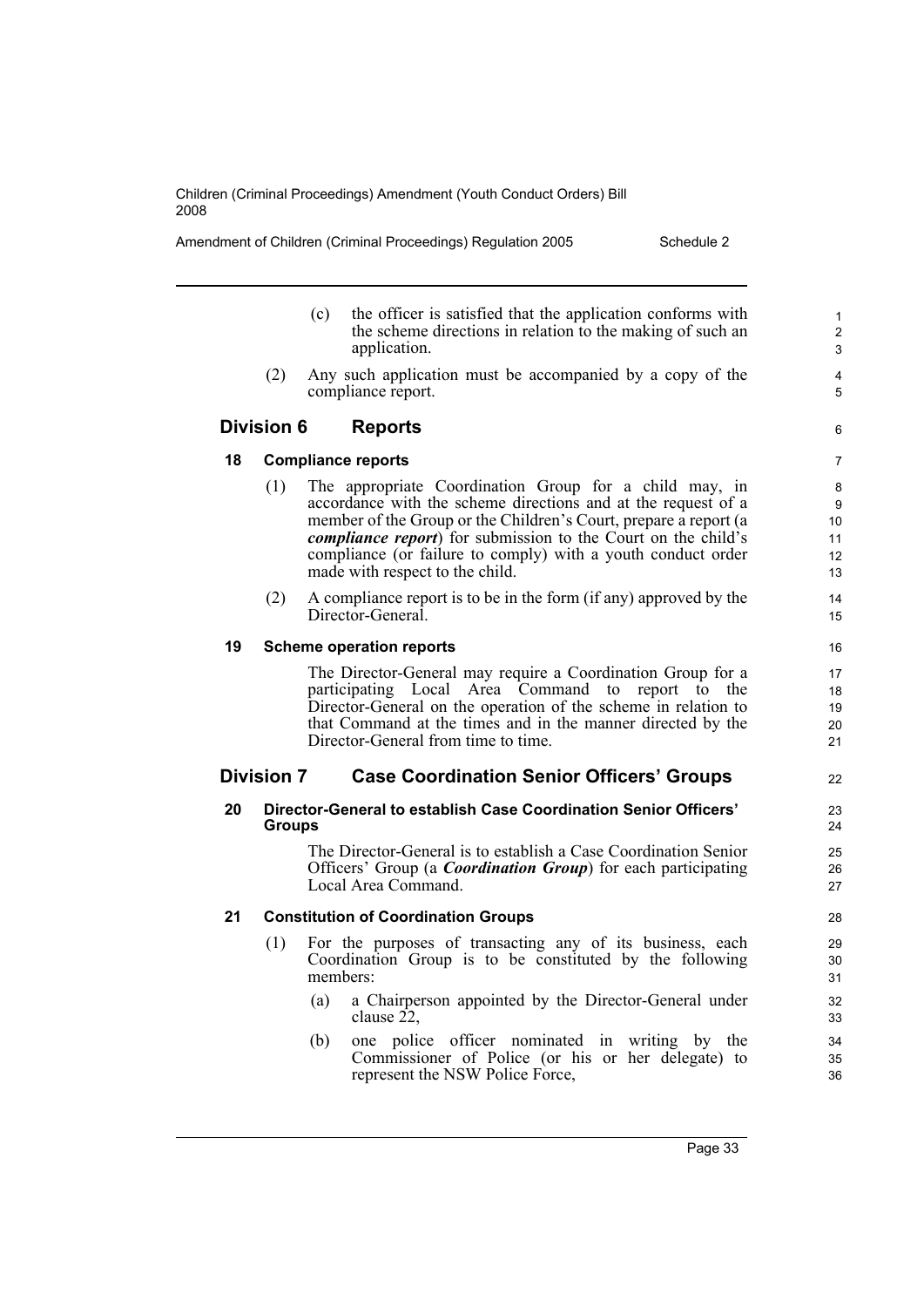Schedule 2 Amendment of Children (Criminal Proceedings) Regulation 2005

|     | (c) |                 | one person nominated in writing by the Director-General<br>of the Department of Juvenile Justice (or his or her<br>delegate) to represent the Department,                                                                                                                   | 1<br>$\overline{2}$<br>3   |
|-----|-----|-----------------|-----------------------------------------------------------------------------------------------------------------------------------------------------------------------------------------------------------------------------------------------------------------------------|----------------------------|
|     | (d) |                 | one person nominated in writing by the Director-General<br>of the Department of Community Services (or his or her<br>delegate) to represent the Department,                                                                                                                 | 4<br>5<br>6                |
|     | (e) |                 | one person nominated in writing by the Director-General<br>of the Department of Education and Training (or his or her<br>delegate) to represent the Department,                                                                                                             | 7<br>8<br>9                |
|     | (f) |                 | one person nominated in writing by the chief executive of<br>an area health service (or his or her delegate), being an area<br>health service that is designated by the Director-General as<br>the appropriate area health service to make the nomination<br>for the Group, | 10<br>11<br>12<br>13<br>14 |
|     | (g) | head:           | such other persons (if any) as may be nominated in writing<br>by the following heads of government agencies (or their<br>delegates) to represent the agency of which they are the                                                                                           | 15<br>16<br>17<br>18       |
|     |     | (i)<br>(ii)     | the Director-General of Housing NSW,<br>the Director-General<br>of the<br>of<br>Department<br>Aboriginal Affairs,                                                                                                                                                           | 19<br>20<br>21             |
|     |     | (iii)           | the Director-General of the Department of Ageing,<br>Disability and Home Care,                                                                                                                                                                                              | 22<br>23                   |
|     |     | (iv)            | the Director-General of the Department of the Arts,<br>Sport and Recreation,                                                                                                                                                                                                | 24<br>25                   |
|     |     | (v)             | the Commissioner of Corrective Services for the<br>Department of Corrective Services,                                                                                                                                                                                       | 26<br>27                   |
|     |     | (vi)            | the Director-General of the Department of Premier<br>and Cabinet.                                                                                                                                                                                                           | 28<br>29                   |
|     |     | (vii)<br>(viii) | the Director-General of the Department of Health,<br>the Chief Executive of Justice Health.                                                                                                                                                                                 | 30<br>31                   |
| (2) |     |                 | A person nominated under subclause $(1)$ must be a member of the<br>Government Service.                                                                                                                                                                                     | 32<br>33                   |
| (3) |     |                 | Only one person may be nominated for each government agency<br>referred to in subclause $(1)$ (g).                                                                                                                                                                          | 34<br>35                   |
| (4) |     |                 | A person who is authorised by subclause $(1)$ to nominate a person<br>to be a member of a Coordination Group may nominate a person<br>for a specified period or for a particular meeting or meetings, and<br>may revoke any such nomination at any time and for any reason. | 36<br>37<br>38<br>39       |
|     |     |                 |                                                                                                                                                                                                                                                                             |                            |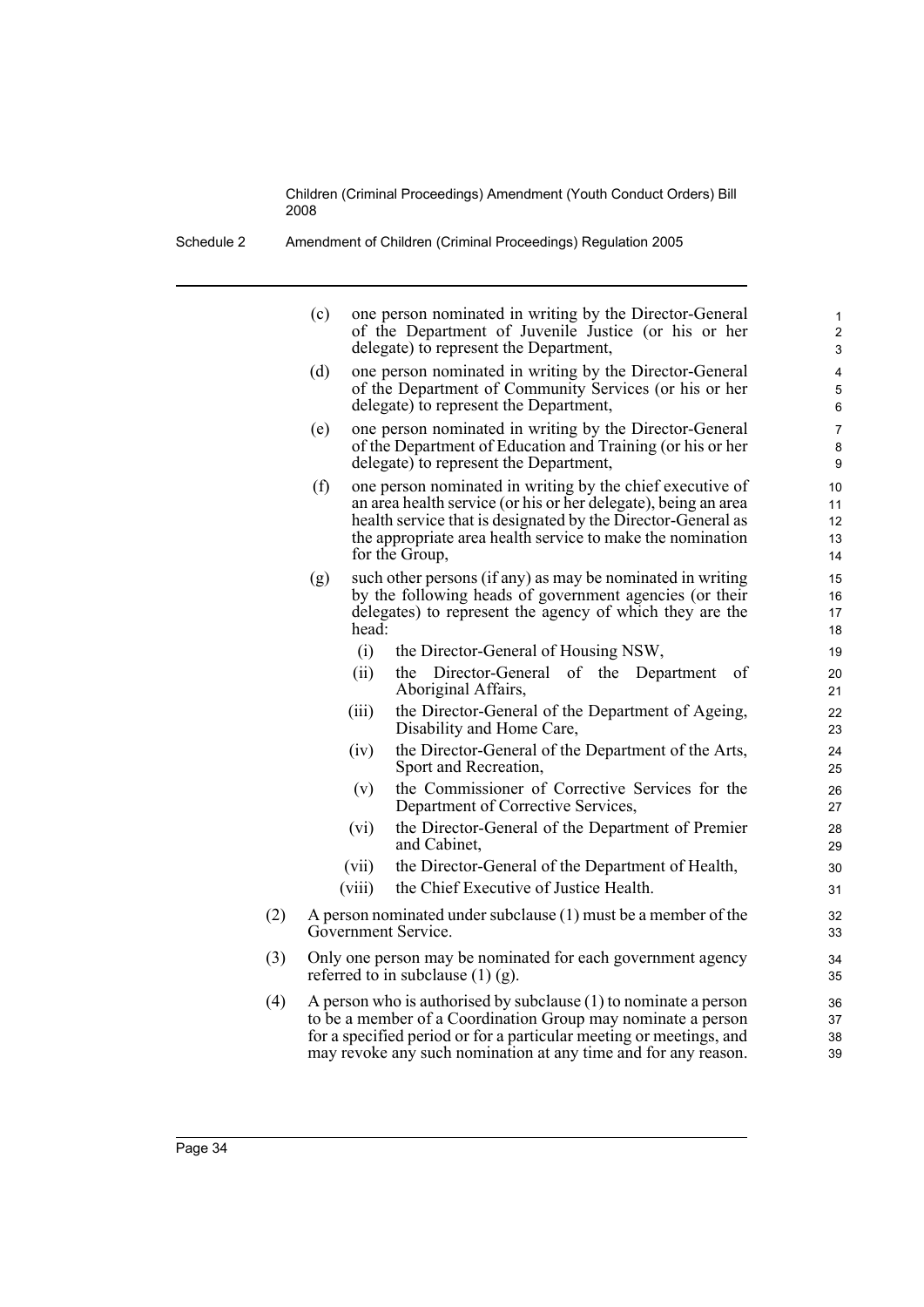| Amendment of Children (Criminal Proceedings) Regulation 2005 |  |  |  |  |
|--------------------------------------------------------------|--|--|--|--|
|--------------------------------------------------------------|--|--|--|--|

Schedule 2

|    | (5) |         | The Chairperson of a Coordination Group is:                                                                                                                                                                                                                                                                       | $\mathbf{1}$                  |
|----|-----|---------|-------------------------------------------------------------------------------------------------------------------------------------------------------------------------------------------------------------------------------------------------------------------------------------------------------------------|-------------------------------|
|    |     | (a)     | to keep copies of the written nominations of persons to be<br>members of the Group that are relevant for each meeting<br>of the Group, and                                                                                                                                                                        | $\overline{2}$<br>3<br>4      |
|    |     | (b)     | to cause the name of each person present at a meeting of<br>the Group (along with the name of the government agency<br>that he or she represents) to be included in the minutes of<br>the meeting.                                                                                                                | 5<br>6<br>$\overline{7}$<br>8 |
|    | (6) |         | It is to be presumed (unless the contrary is established) that a<br>person was duly nominated under subclause (1) to represent a<br>government agency at a meeting of a Coordination Group if the<br>minutes of the meeting indicate that the person attended the<br>meeting as the representative of the agency. | 9<br>10<br>11<br>12<br>13     |
| 22 |     |         | <b>Chairpersons of Coordination Groups</b>                                                                                                                                                                                                                                                                        | 14                            |
|    | (1) |         | The Director-General is to appoint a Chairperson for each<br>Coordination Group.                                                                                                                                                                                                                                  | 15<br>16                      |
|    | (2) |         | The Director-General may remove a person from office as the<br>Chairperson at any time and for any reason.                                                                                                                                                                                                        | 17<br>18                      |
|    | (3) | person: | A person who is Chairperson vacates office as Chairperson if the                                                                                                                                                                                                                                                  | 19<br>20                      |
|    |     | (a)     | is removed from office by the Director-General, or                                                                                                                                                                                                                                                                | 21                            |
|    |     | (b)     | resigns that office by instrument in writing addressed to<br>the Director-General.                                                                                                                                                                                                                                | 22<br>23                      |
| 23 |     |         | <b>Functions of Coordination Groups</b>                                                                                                                                                                                                                                                                           | 24                            |
|    |     |         | The functions of each Coordination Group include (but are not<br>limited to) the following functions:                                                                                                                                                                                                             | 25<br>26                      |
|    |     | (a)     | assessing and reporting on the suitability of a child that is<br>referred to it for suitability assessment,                                                                                                                                                                                                       | 27<br>28                      |
|    |     | (b)     | monitoring, evaluating and reporting on the scheme and<br>compliance with youth conduct orders in connection with<br>the participating Local Area Command for which the<br>Group was established,                                                                                                                 | 29<br>30<br>31<br>32          |
|    |     | (c)     | the preparation of interim and final conduct plans for the<br>consideration and approval of the Children's Court,                                                                                                                                                                                                 | 33<br>34                      |
|    |     | (d)     | such other functions as may be imposed or conferred on<br>the Group by this Part or the scheme directions.                                                                                                                                                                                                        | 35<br>36                      |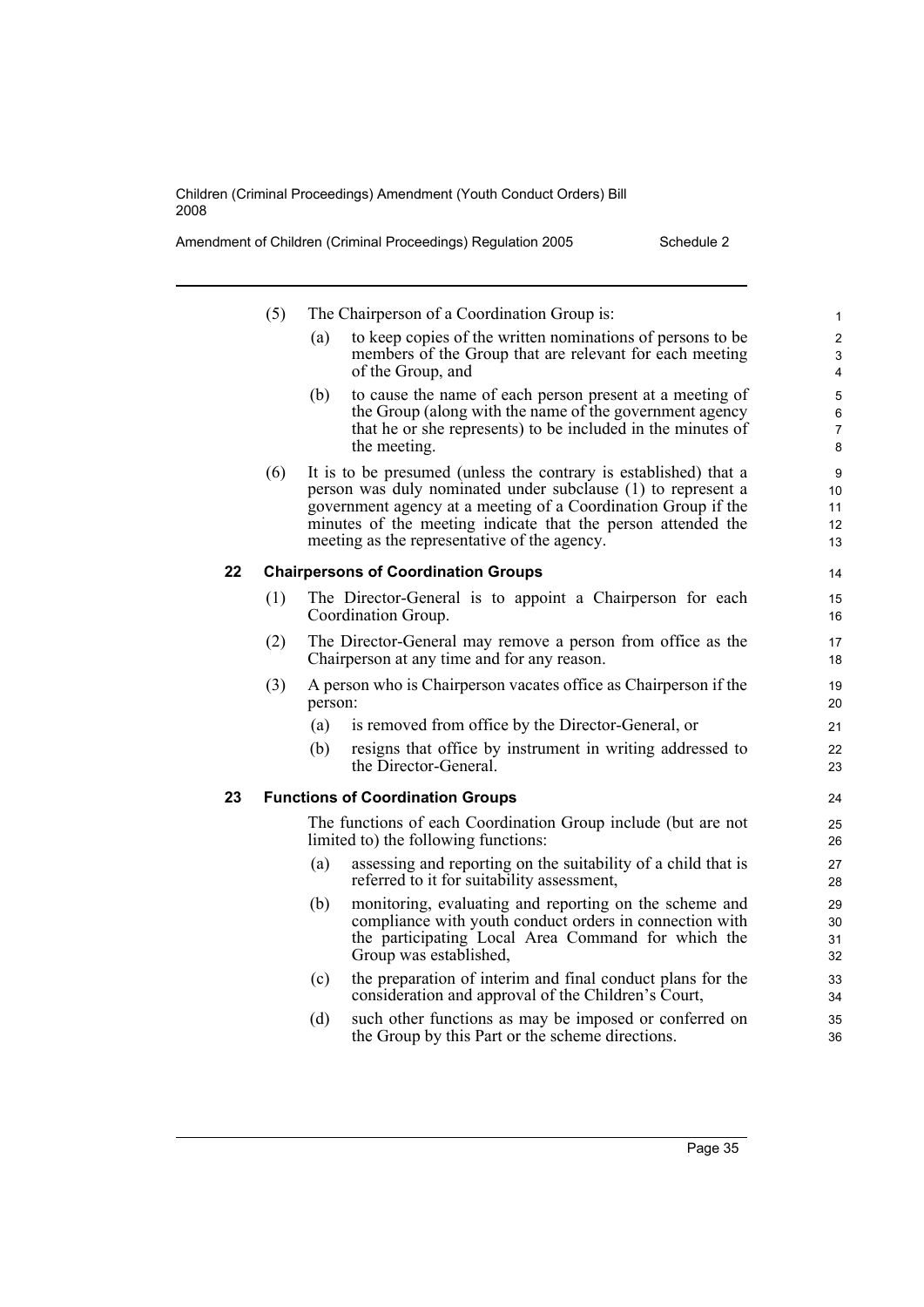Schedule 2 Amendment of Children (Criminal Proceedings) Regulation 2005

## **24 Procedure**

| 24 | <b>Procedure</b>  |        |                                                                                                                                                                                                                                     |                                     |  |  |
|----|-------------------|--------|-------------------------------------------------------------------------------------------------------------------------------------------------------------------------------------------------------------------------------------|-------------------------------------|--|--|
|    | (1)               |        | The procedure for the calling of meetings of a Coordination<br>Group and for the conduct of business at those meetings is,<br>subject to the scheme directions and this Division, to be as<br>determined by the Coordination Group. | 2<br>3<br>4<br>5                    |  |  |
|    | (2)               |        | The quorum for a meeting of a Coordination Group is at least the<br>6 members of the Group who are nominated as referred to in<br>clause 21 (1) (a), (b), (c), (d), (e) and (f).                                                    | 6<br>7<br>8                         |  |  |
|    | (3)               |        | A Coordination Group is taken to have made a decision if the<br>decision is supported by a majority of the votes cast at a meeting<br>of the Group at which a quorum is present.                                                    | 9<br>10<br>11                       |  |  |
|    | (4)               | Group. | The Chairperson (or, in the absence of the Chairperson, a person<br>elected by the members of the Coordination Group who are<br>present at a meeting of the Group) is to preside at a meeting of the                                | $12 \overline{ }$<br>13<br>14<br>15 |  |  |
|    | (5)               |        | The presiding member has a deliberative vote and, in the event of<br>an equality of votes, has a second or casting vote.                                                                                                            | 16<br>17                            |  |  |
|    | <b>Division 8</b> |        | <b>Scheme directions</b>                                                                                                                                                                                                            | 18                                  |  |  |
| 25 |                   |        | Director-General may issue scheme directions                                                                                                                                                                                        | 19                                  |  |  |
|    | (1)               |        | The Director-General may, by order published in the Gazette,<br>issue directions, not inconsistent with this Part or the Act, for or<br>with respect to any or all of the following matters:                                        | 20<br>21<br>22                      |  |  |
|    |                   | (a)    | the carrying out of suitability assessments,                                                                                                                                                                                        | 23                                  |  |  |
|    |                   | (b)    | the provisions in conduct plans,                                                                                                                                                                                                    | 24                                  |  |  |
|    |                   | (c)    | the training to be undertaken by persons involved in the<br>administration of the scheme (including authorised police)<br>officers),                                                                                                | 25<br>26<br>27                      |  |  |
|    |                   | (d)    | the granting of scheme participation approvals,                                                                                                                                                                                     | 28                                  |  |  |
|    |                   | (e)    | the granting of approvals for the purposes of clause 28,                                                                                                                                                                            | 29                                  |  |  |
|    |                   | (f)    | the making of applications to the Children's Court by<br>authorised scheme officers under Part 4A of the Act,                                                                                                                       | 30<br>31                            |  |  |
|    |                   | (g)    | the procedure for meetings of Coordination Groups,                                                                                                                                                                                  | 32                                  |  |  |
|    |                   | (h)    | the functions of Coordination Groups and of members of<br>the Groups in connection with the scheme or the carrying<br>out of suitability assessments,                                                                               | 33<br>34<br>35                      |  |  |
|    |                   | (i)    | any other matter in respect of which scheme directions are<br>permitted or required by this Part.                                                                                                                                   | 36<br>37                            |  |  |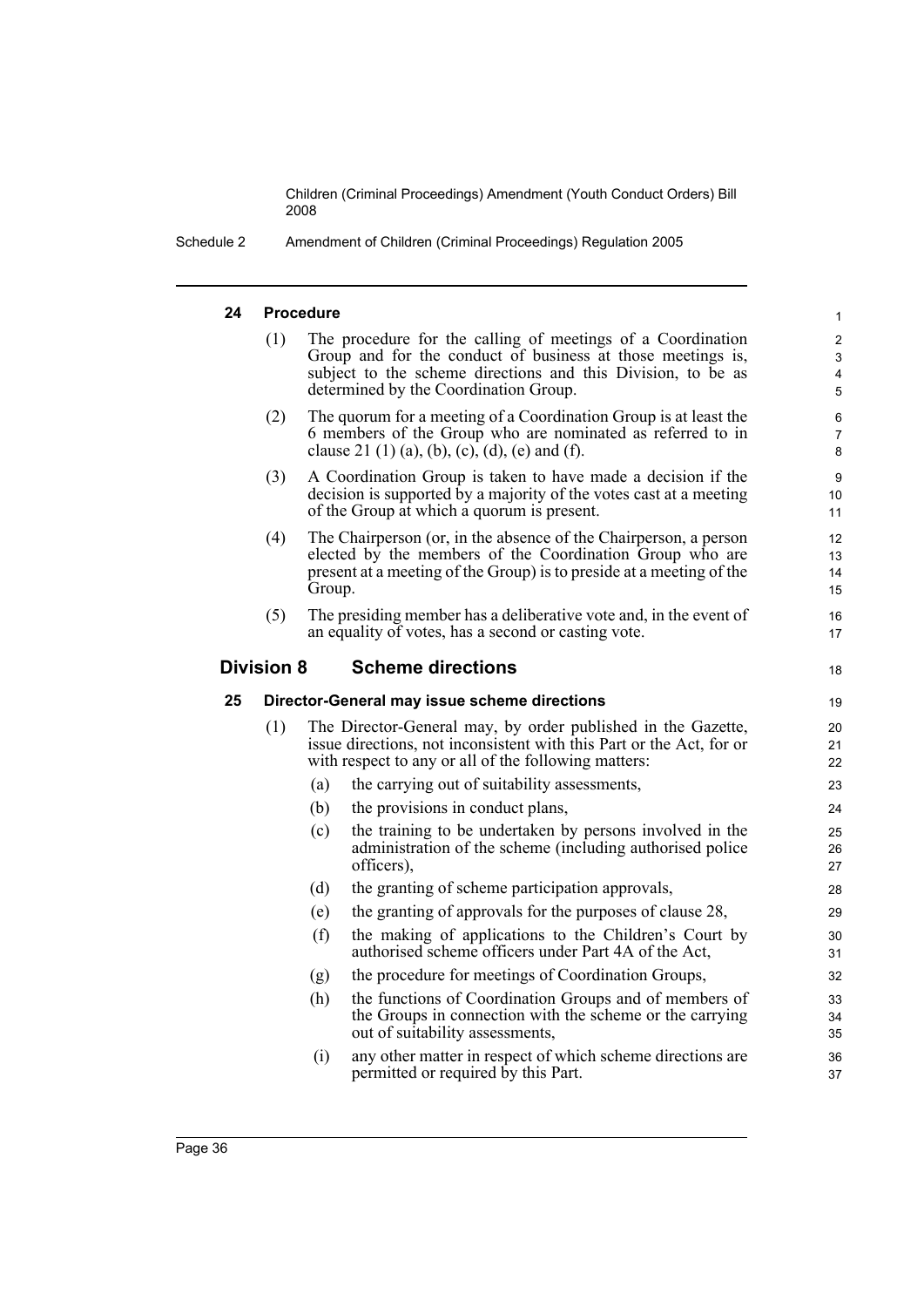| Amendment of Children (Criminal Proceedings) Regulation 2005 | Schedule 2 |
|--------------------------------------------------------------|------------|
|--------------------------------------------------------------|------------|

|    | (2)               | The Director-General may from time to time amend, revoke or<br>replace the scheme directions by further order published in the<br>Gazette.                                                                                                                           |                      |  |  |  |
|----|-------------------|----------------------------------------------------------------------------------------------------------------------------------------------------------------------------------------------------------------------------------------------------------------------|----------------------|--|--|--|
|    | (3)               | Without limiting subclause (1), the scheme directions may<br>include provisions that:                                                                                                                                                                                | 4<br>5               |  |  |  |
|    |                   | apply generally, or<br>(a)                                                                                                                                                                                                                                           | 6                    |  |  |  |
|    |                   | (b)<br>apply only in relation to specified persons, courts, groups<br>or other bodies, or                                                                                                                                                                            | $\overline{7}$<br>8  |  |  |  |
|    |                   | apply only in specified circumstances, or<br>(c)                                                                                                                                                                                                                     | $\boldsymbol{9}$     |  |  |  |
|    |                   | do a combination of the things referred to in paragraphs<br>(d)<br>$(a)$ , $(b)$ and $(c)$ .                                                                                                                                                                         | 10<br>11             |  |  |  |
|    | <b>Division 9</b> | <b>Miscellaneous</b>                                                                                                                                                                                                                                                 | 12                   |  |  |  |
| 26 |                   | <b>Delegations by Director-General</b>                                                                                                                                                                                                                               | 13                   |  |  |  |
|    |                   | The Director-General may delegate to a member of the<br>Service<br>the<br>exercise<br>of<br>of<br>Government<br>any<br>the<br>Director-General's functions under this Part (other than this<br>power of delegation) or section 48U of the Act.                       | 14<br>15<br>16<br>17 |  |  |  |
| 27 |                   | Respondent in appeals under section 480 of Act                                                                                                                                                                                                                       | 18                   |  |  |  |
|    |                   | The Crown is designated as the respondent in any appeal by a<br>child under section 480 of the Act.                                                                                                                                                                  | 19<br>20             |  |  |  |
| 28 |                   | Disclosure and exchange of information                                                                                                                                                                                                                               | 21                   |  |  |  |
|    | (1)               | Each of the following persons may, by an order in writing,<br>approve a person or body (or a class of persons or bodies) for the<br>purposes of section 48T (3) (f) or (g) of the Act or the definition<br>of <i>relevant agency</i> in section $48U(5)$ of the Act: | 22<br>23<br>24<br>25 |  |  |  |
|    |                   | the Director-General,<br>(a)                                                                                                                                                                                                                                         | 26                   |  |  |  |
|    |                   | a Chairperson of a Coordination Group.<br>(b)                                                                                                                                                                                                                        | 27                   |  |  |  |
|    | (2)               | The Director-General or Chairperson may from time to time<br>amend, revoke or replace any such approval given by the<br>Director-General or Chairperson by further order in writing.                                                                                 | 28<br>29<br>30       |  |  |  |
|    | (3)               | The Director-General and each Chairperson of a Coordination<br>Group are prescribed for the purposes of the definition of <i>scheme</i><br><i>administrator</i> in section $48\overline{U}(5)$ of the Act.                                                           | 31<br>32<br>33       |  |  |  |